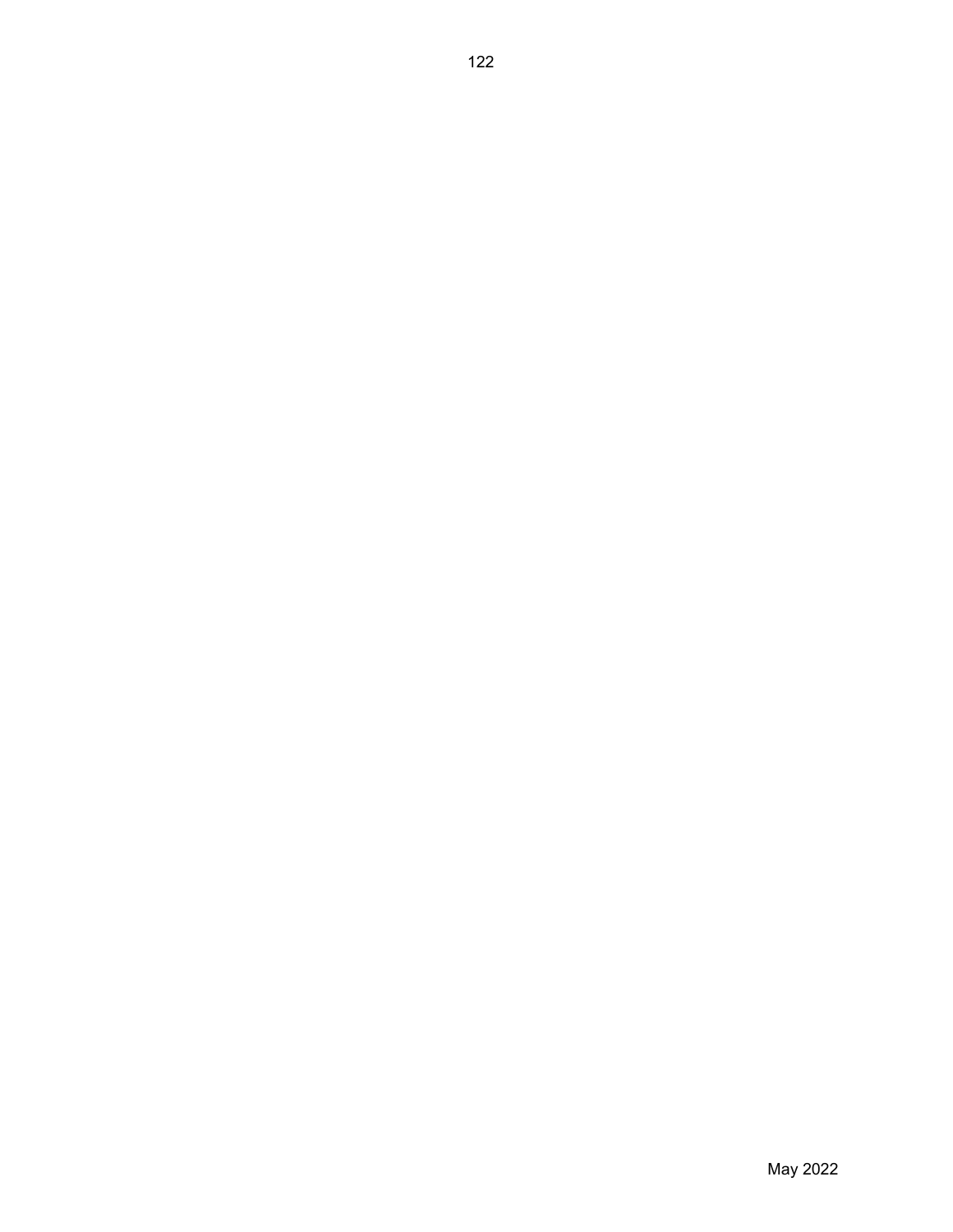# Standing Orders

# 1. MEETINGS OF THE COUNCIL

- 1.1 Unless the Council otherwise directs, all meetings of the Council shall be held in the Council Chamber, Civic Offices, Gloucester Square, Woking on a Thursday commencing at 7 pm.
- 1.2 The date of the annual meeting and those of ordinary meetings shall be fixed by the Council in, or about, December of the preceding municipal year. The annual meeting shall be on a day fixed in accordance with the provisions of the Local Government Act 1972.
- 1.3 Any power or duty of the Mayor in relation to the conduct of a meeting shall, in his/her absence, be exercised by the Deputy Mayor or, in his/her absence, the person presiding at the meeting.

#### 2. QUORUM FOR COUNCIL MEETINGS

- 2.1 No business may be transacted at a Council meeting unless at least one-quarter of Councillors (eight) are present.
- 2.2 If there is no quorum present at the beginning of a meeting, there shall be a wait of up to fifteen minutes. If there is still no quorum at the end of fifteen minutes, the Chief Executive shall record the fact in the Minute Book and the names of the members then present.
- 2.3 During the course of a meeting, the Mayor, or any member, may call for a count. If there is no quorum, there shall be a wait of up to five minutes. If there is still no quorum at the end of five minutes, the Chief Executive shall record the fact in the Minute Book and the names of the members then present.
- 2.4 If there is no quorum at the end of the wait referred to in Standing Orders 2.2 or 2.3, any business not dealt with shall stand adjourned to the next ordinary meeting, or to an extraordinary meeting, of Council.
- 2.5 It shall not be necessary for the wait to run its course if, in the meantime, a quorum is present.

#### 3. COUNCIL MEETINGS - ORDER OF BUSINESS

- 3.1 Subject to Standing Order 3.2, the order of business at every meeting of the Council shall be:
	- 1. To choose a person to preside if the Mayor and Deputy Mayor are absent.
	- 2. To approve the Minutes of the last Council meeting.
	- 3. To receive apologies for absence.
	- 4. To receive the Mayor's communications.
	- 5. To consider any urgent business.
	- 6. To receive declarations of interest.
	- 7. Written questions under Standing Order 8.1.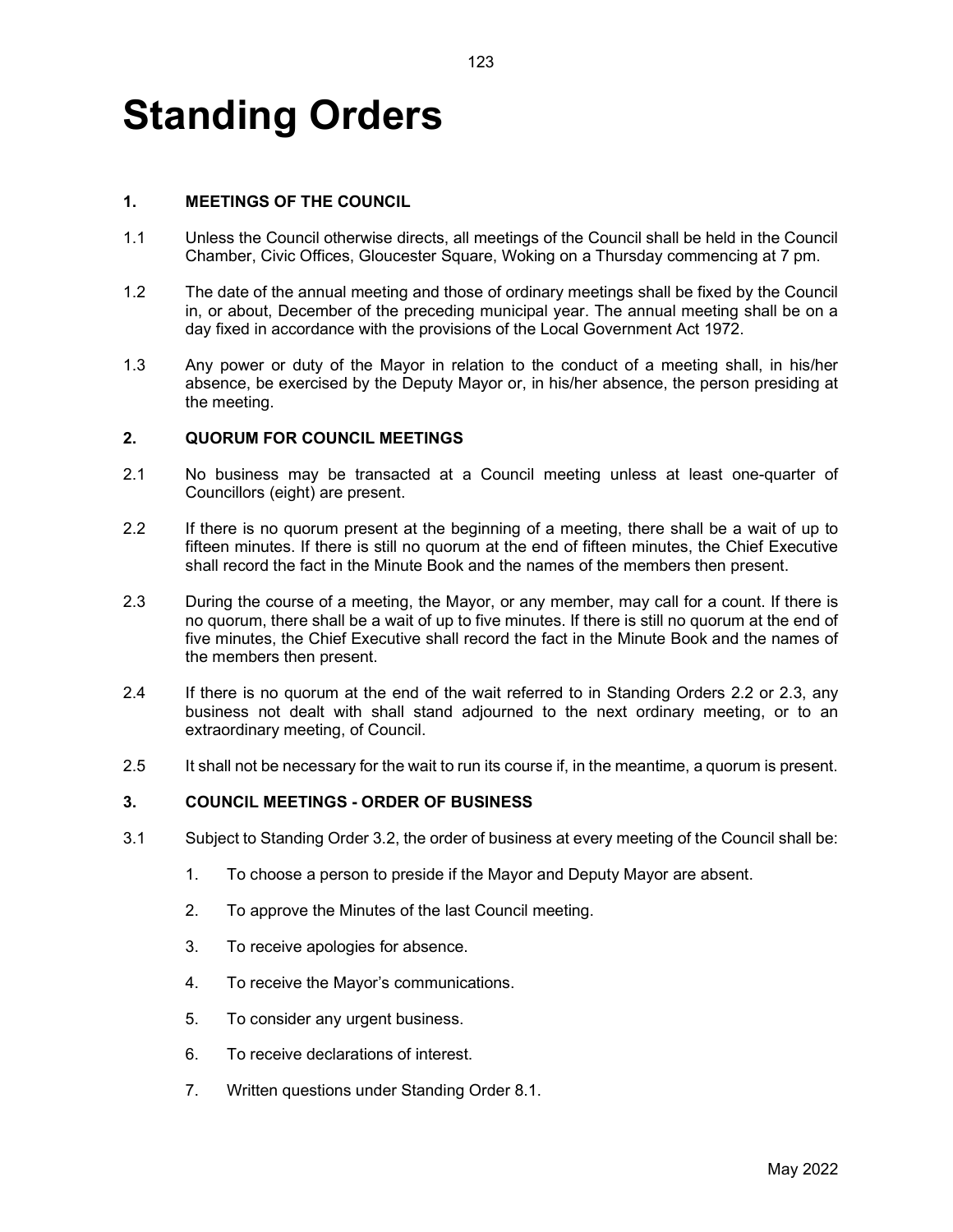- 8. To receive, and consider, recommendations or other matters referred to Council by the Leader/Executive, Overview and Scrutiny Committee, Standards and Audit Committee, Planning Committee, or Licensing Committee.
- 9. To receive and consider reports from Council officers.
- 10. To deal with notices of motion under Standing Order 5 in the order in which they were received.
- 11. Any other business of which notice has been given in the summons.
- 3.2 With the exception of items 1, 2 and 3 in Standing Order 3.1, the Mayor may vary the order of business if he/she considers it desirable to do so.

# 4. MOTIONS AT COUNCIL MEETINGS

4.1 Motions may be made either with notice under Standing Order 5 or without notice under Standing Order 6, but not otherwise.

# 5. NOTICES OF MOTION

- 5.1 Any member may move a motion at a meeting of the Council if notice has been given under this Standing Order.
- 5.2 The subject matter of such a motion shall be relevant to the Borough and/or its residents.
- 5.3 Notices of motion under this Standing Order shall be in writing and delivered to the Chief Executive's office by noon on the day, seven days before the meeting of the Council at which the motion is intended to be moved.
- 5.4 A notice of motion may not be given by a Member with a disclosable pecuniary interest in the subject matter of the motion. If the disclosable pecuniary interest arises after a notice of motion has been given, the notice shall be of no further effect, and no further action shall be taken in respect of the notice or the motion under Standing Order 5.
- 5.5 Notices delivered in accordance with Standing Order 5.3 shall be dated and numbered in the order in which they were received. The record of receipt shall be open to inspection by any member of the Council.
- 5.6 Every valid notice of motion shall be included in the summons for the next meeting of the Council unless:
	- a) the member who gave it has indicated that it is to be moved at some later meeting; or
	- b) it is withdrawn in writing.
- 5.7 If the member who gave the notice, or some other member on his/her behalf, does not move the motion when called to do so, then unless the Council otherwise directs, the motion shall fail. The motion may be moved at a later meeting if fresh notice is given under this Standing Order.
- 5.8 After a motion under this Standing Order has been moved and seconded, it shall, unless Standing Order 5.9 is applied, be referred without debate to a meeting of the Executive falling before the next ordinary meeting of Council for consideration and report.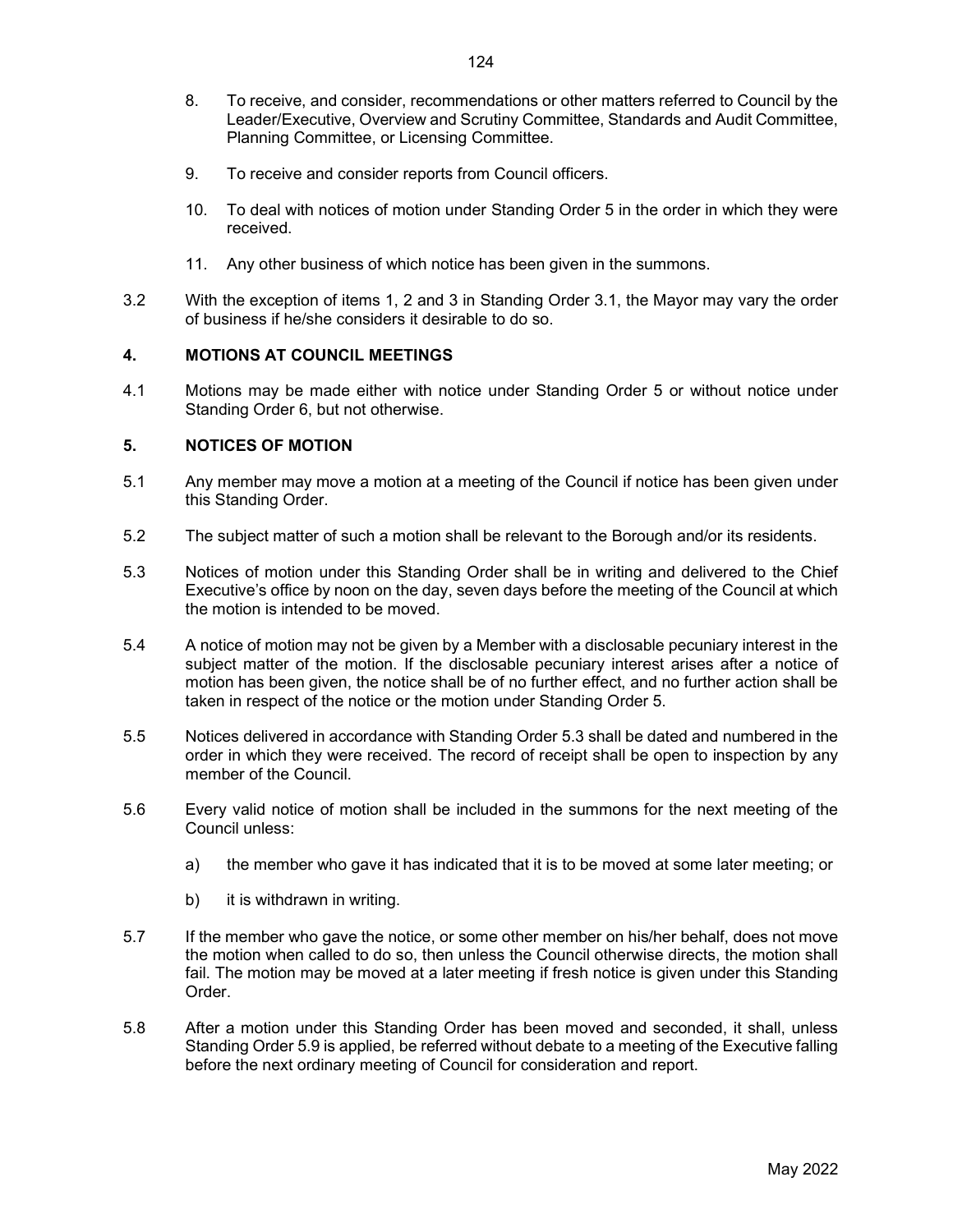- 5.9 Notwithstanding Standing Order 5.8, the Mayor may allow a motion under this Standing Order to be debated and determined at the meeting at which it is first moved, if that would be convenient and conducive to the despatch of business. Council may also proceed to debate and determine a motion if it considers (on a motion to that effect moved and seconded and (without debate) carried by a majority of the members present and voting) that it would be convenient and conducive to the despatch of business.
- 5.10 If a motion is referred to the Executive for consideration and report, the member who moved it shall (if he/she is not a member of the Executive) be entitled to receive notice of the meeting when the motion is to be considered, and to attend and speak on it (but not to vote).
- 5.11 The Executive shall report back to the Council and shall recommend the Council either to adopt the motion as originally moved or subject to some amendment or otherwise as it thinks fit. A motion may be referred by the Executive to another Committee for consideration.
- 5.12 If a motion is recommended for adoption with amendments, or is recommended to have no action taken on it, the member who gave the notice may, at the meeting of the Council at which it is considered, pursue his/her motion in its original form (provided it is moved and seconded). The member who gave the notice may speak twice; once to move his/her original motion, and secondly to have the right of reply to the debate. The Leader/member in charge of the Executive recommendation may only speak once (immediately before the member who gave the notice).

# 6. MOTIONS WITHOUT NOTICE

- 6.1 The following motions may be moved without notice: that the Council:
	- 1. Appoint a Chairman for the meeting.
	- 2. Correct the Minutes.
	- 3. Proceed to next business.
	- 4. Adjourn further consideration of the matter.
	- 5. Alter the order of business.
	- 6. Refer the matter to a Committee.
	- 7. Appoint a Committee, or representatives, where this arises from an item in the Summons or from a Committee report.
	- 8. Adopt the report of a Committee or of an officer.
	- 9. Give leave to withdraw a motion.
	- 10. Amend a motion.
	- 11. Seal a document.
	- 12. Extend the time limit for speeches.
	- 13. Suspend Standing Orders.
	- 14. Exclude press and public (subject to the provisions of sections 100A-100K of the Local Government Act 1972).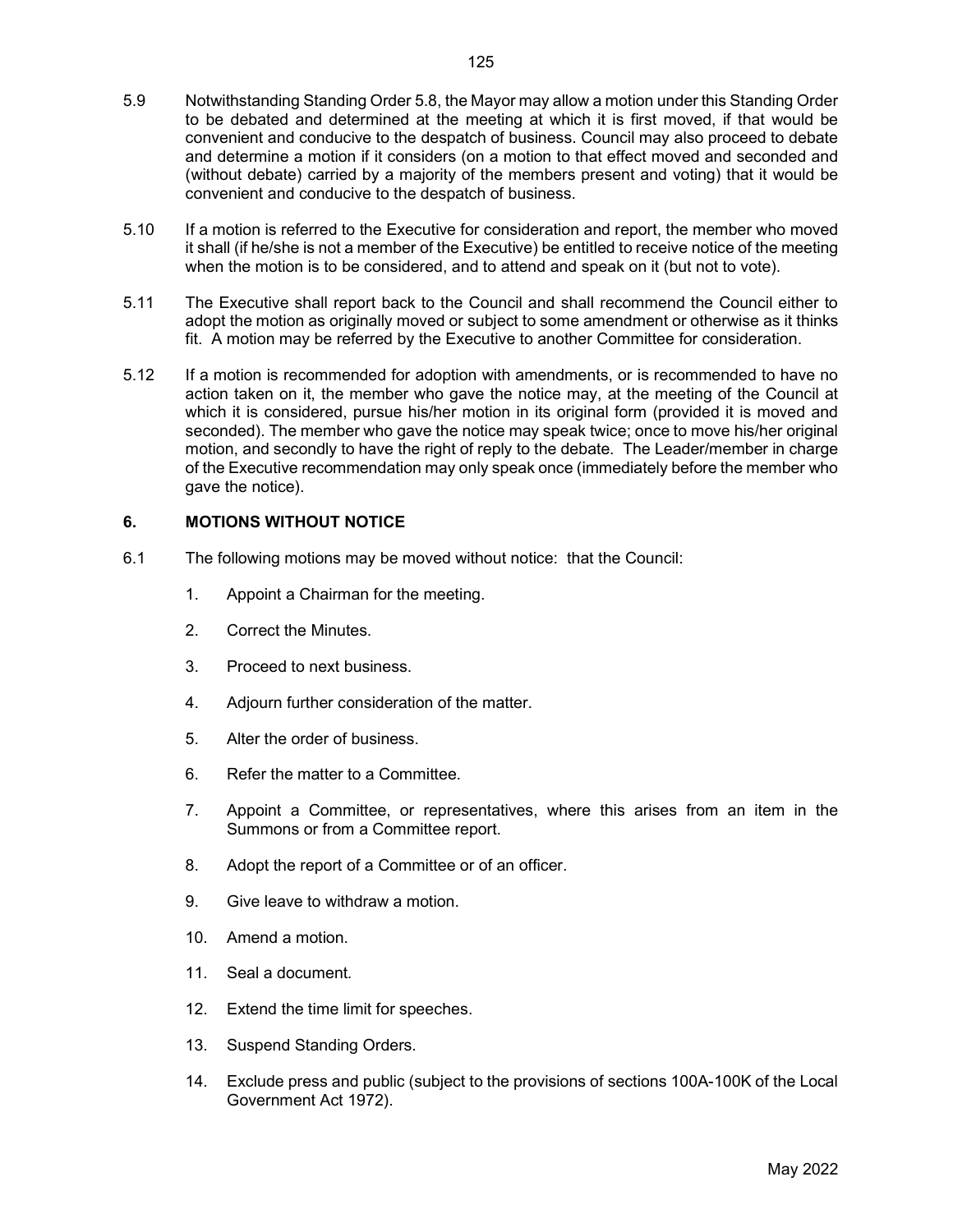- 15. Approve a motion under Standing Order 13.20 (closure).
- 16. Approve a motion under Standing Order 13.28 (misconduct).
- 17. Give consent where consent is required by any Standing Order.

# 7. PETITIONS

7.1 Petitions to the Council shall be dealt with in accordance with the Scheme for Petitions (see Part 4 of the Constitution).

#### 8. COUNCIL MEETINGS - QUESTIONS BY MEMBERS

- 8.1 A member may ask the Leader any question relating to the business of the Council provided written notice of the question is given to the Chief Executive's office not later than 12 noon two working days before the meeting of the Council at which the question is due to be asked.
- 8.2 The procedure for dealing with written questions shall be as follows:
	- o The questions and draft replies shall be tabled at the Council meeting;
	- o Each question shall be dealt with serially and taken as read;
	- $\circ$  The draft reply shall (without further comment) be taken to be the reply to the question unless the Leader (or member answering on his/her behalf) indicates otherwise.
	- o A member may ask one supplementary question.
	- $\circ$  The total time for written questions shall be 15 minutes, or such longer time as the Mayor may allow.
- 8.3 A question and answer shall not be the subject of discussion or debate.
- 8.4 The person to whom a question, or a supplementary question, is put may:
	- 1. decline to answer.
	- 2. refer the questioner to a Council document or publication where the answer may be found.
	- 3. undertake to supply an answer (either to the questioner or to all the members of the Council) if an answer cannot conveniently by given when it is asked.
	- 4. refer the question for answer to another member of the Executive.
- 8.5 Notice of a question may not be given by a Member with a disclosable pecuniary interest in the subject matter of the question. If the disclosable pecuniary interest arises after notice has been given, the notice shall be of no further effect, and no further action shall be taken in respect of the notice or the question under Standing Order 8.

#### 9. COUNCIL MEETINGS - MINUTES

9.1 The Minutes of the last meeting of the Council shall be taken as read if a copy has been circulated to each member of the Council not later than the day the summons to attend is issued.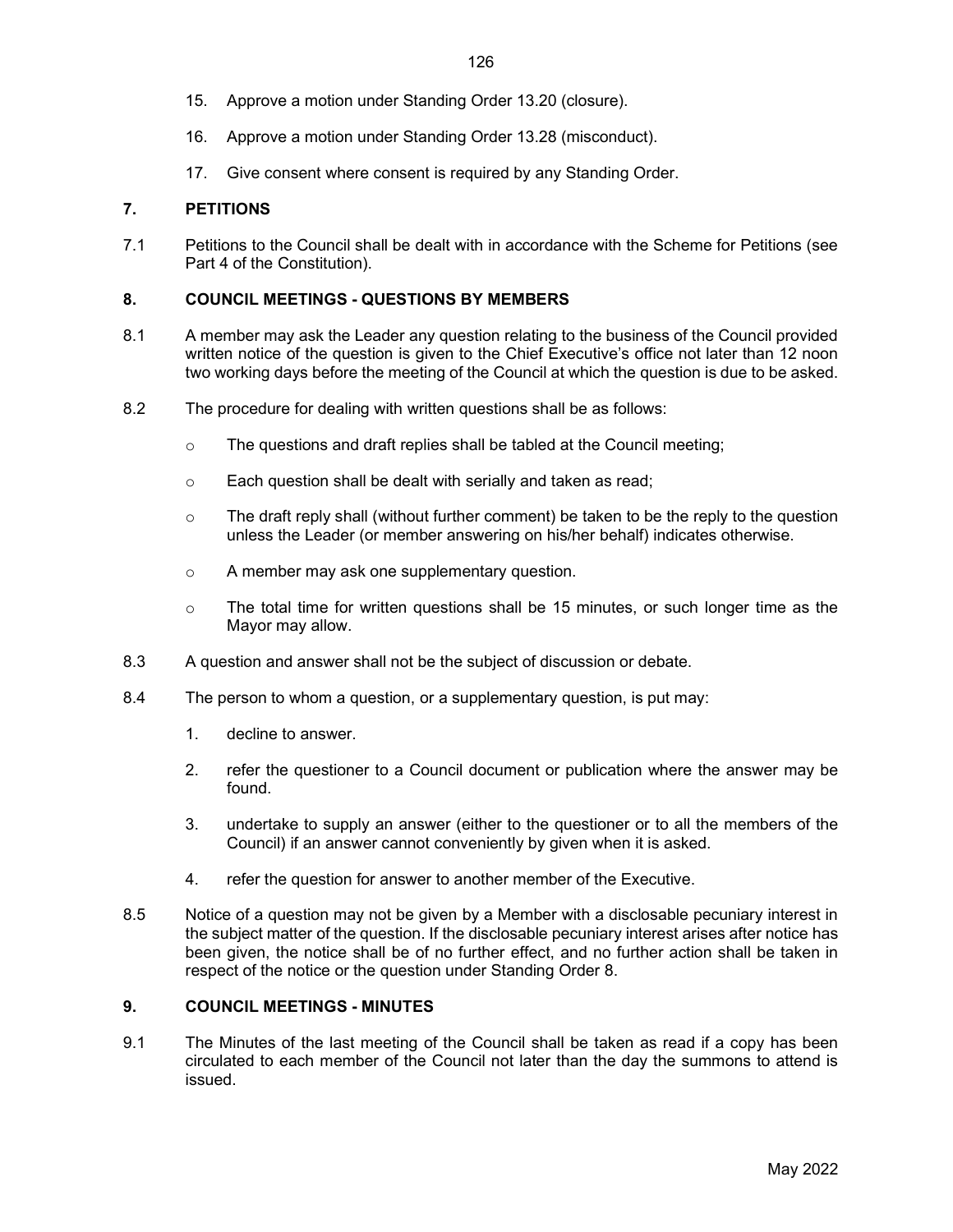- 9.2 As soon as the Minutes have been read or taken as read (as the case may be), the Mayor shall seek the authority of the Council to sign them as a correct record.
- 9.3 There shall be no debate or discussion on the Minutes except on their accuracy. Any question of accuracy shall be raised by motion to correct them.
- 9.4 If there is no such question, or as soon as any such question is disposed of, the Mayor shall sign the Minutes.
- 9.5 Where, in relation to a meeting of Council ("Meeting A"), the next meeting is an extraordinary meeting ("Meeting B"), the minutes of Meeting A shall be signed at the next ordinary or special meeting of Council, not at Meeting B.

#### 10. METHOD OF VOTING

#### 10.1 Show of Hands

Unless a named vote is taken, voting at Council meetings shall be by a show of hands, or by such electronic system as the Council may approve.

#### 10.2 Named Vote

A named vote shall be taken if:

- (a) The Mayor considers one is necessary, or
- (b) A member requests one before a "show of hands" vote is taken.

The names of members voting for and against the motion, and abstaining from voting on it ("present but not voting"), will be recorded when there is a named vote.

A named vote shall be taken at a meeting of the Council on business to approve the Budget or set Council Tax. In such matters, there shall be recorded in the minutes of the meeting, the names of members who cast a vote for the decision or against the decision or who abstained from voting ("present but not voting").

# 10.3 Result of Votes

The Mayor shall ascertain the number of votes for and against any motion, and declare the result. The Mayor's declaration shall be final provided that, in the case of a named vote, the number of names and of votes for and against, and abstentions, must tally

# 10.4 Recording of Individual Vote

Immediately after a vote is taken, any member may require that the Minutes record how they cast their vote, or that they abstained from voting ("present but not voting").

#### 10.5 Casting Vote

In the case of an equality of votes, the Mayor may, provided he/she has cast a first vote, cast a second or casting vote. Where there is an equality of votes, and the Mayor has not exercised a second or casting vote, the motion is not carried.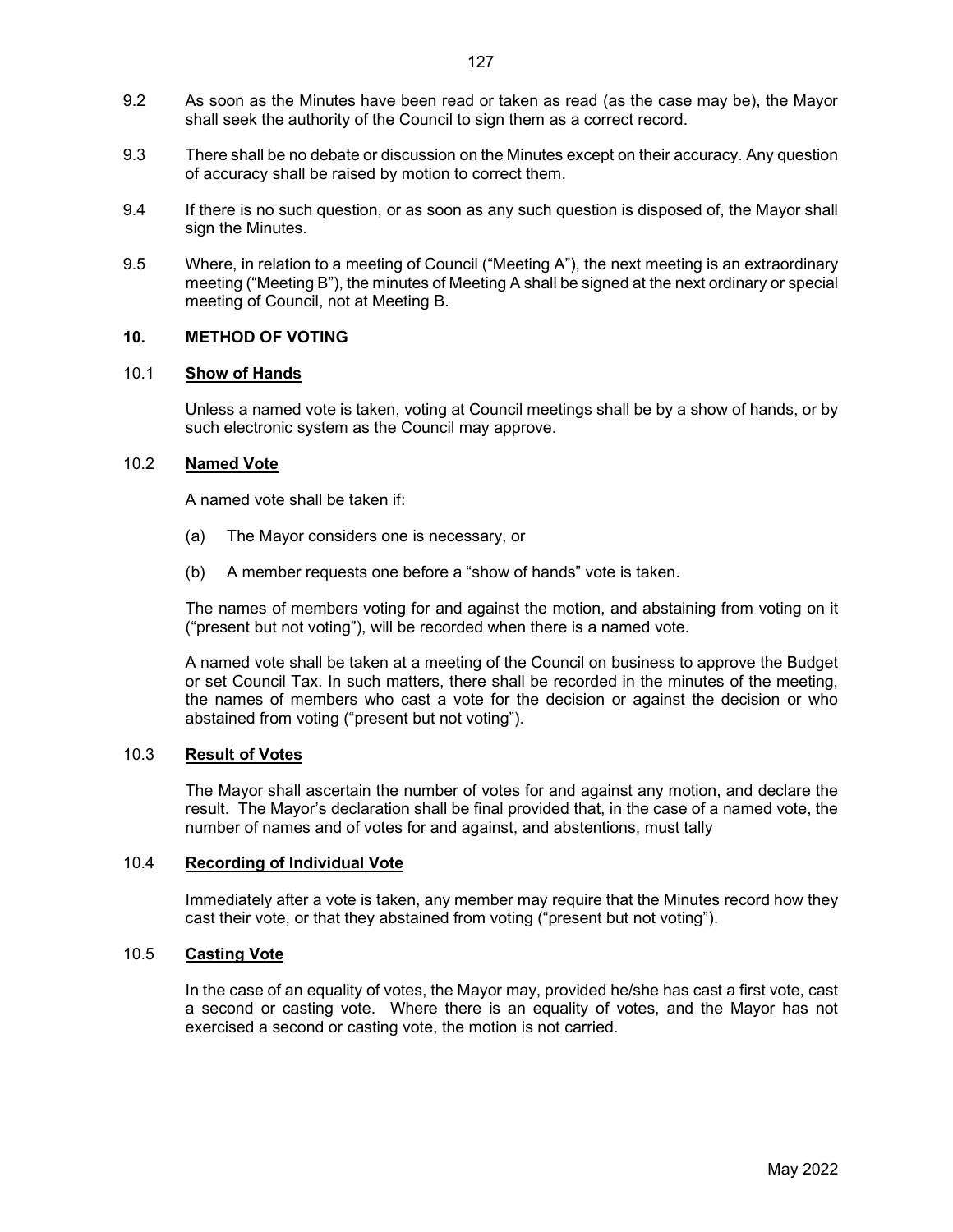# 11. CONSIDERATION OF RECOMMENDATIONS

- 11.1 The Council shall receive and consider such recommendations or other matters of report as may be referred to it by the Leader/Executive, the Overview and Scrutiny Committee, Standards and Audit Committee, Planning Committee, Licensing Committee, or by an officer.
- 11.2 The Mayor shall call for a motion in respect of any Committee whose recommendation or report is submitted starting with the Executive and continuing with other Committees in date order.
- 11.3 The person to be called to move a report or recommendation of the Executive or Committee must have been present at the Executive or Committee meeting and shall be the Leader or Chairman of the Committee or failing him/her, the Vice Chairman or failing him/her, such other member as the Leader or Chairman may select. Recommendations and reports from the Leader or an officer shall, for the purposes of debate, be deemed moved and seconded when the Mayor calls the item.
- 11.4 The person moving the recommendation or report shall so state, and that motion shall operate (without further words being necessary) as a motion
	- 1. to approve any recommendation of the Executive or Committee, and/or
	- 2. to receive and adopt the report.
- 11.5 The motion shall be seconded by any other member of the Executive or the Committee.
- 11.6 An amendment to the motion may be moved, unless the item relates to delegated business and it has been acted upon. No questions, discussion, amendment or debate shall take place on an item after the next item is called unless the Mayor exceptionally agrees.
- 11.7 The mover of a motion under Standing Order 11.4 with the consent of the Council may:
	- 1. except any items from his/her motion in order that it may be further considered by the Executive/Committee; and
	- 2. alter, amend or correct an item when it is called.
- 11.8 Where an amendment has been moved and seconded to a motion under Standing Order 11.4, the person in charge of the report shall (whether or not he/she exercises his/her right of reply to the debate) inform the Council of the reasons for the Executive's or Committee's decision or recommendation (unless they are evident from the item itself). The person in charge of the report may call upon a member of the Corporate Leadership Team or a statutory Chief Officer (or their nominees) to provide such information or advice as may assist the Council in the consideration of the matter.
- 11.9 After every item in a report has been sufficiently discussed or debated, the Mayor shall put the report to the vote, subject to such amendments or exceptions or exclusions as may have occurred.

# 12. CONFLICTING RECOMMENDATIONS

12.1 Where the reports of the Leader/Executive and/or one or more Committees contain conflicting recommendations on the same subject matter, all such recommendations shall be dealt with together when the first recommendation is reached.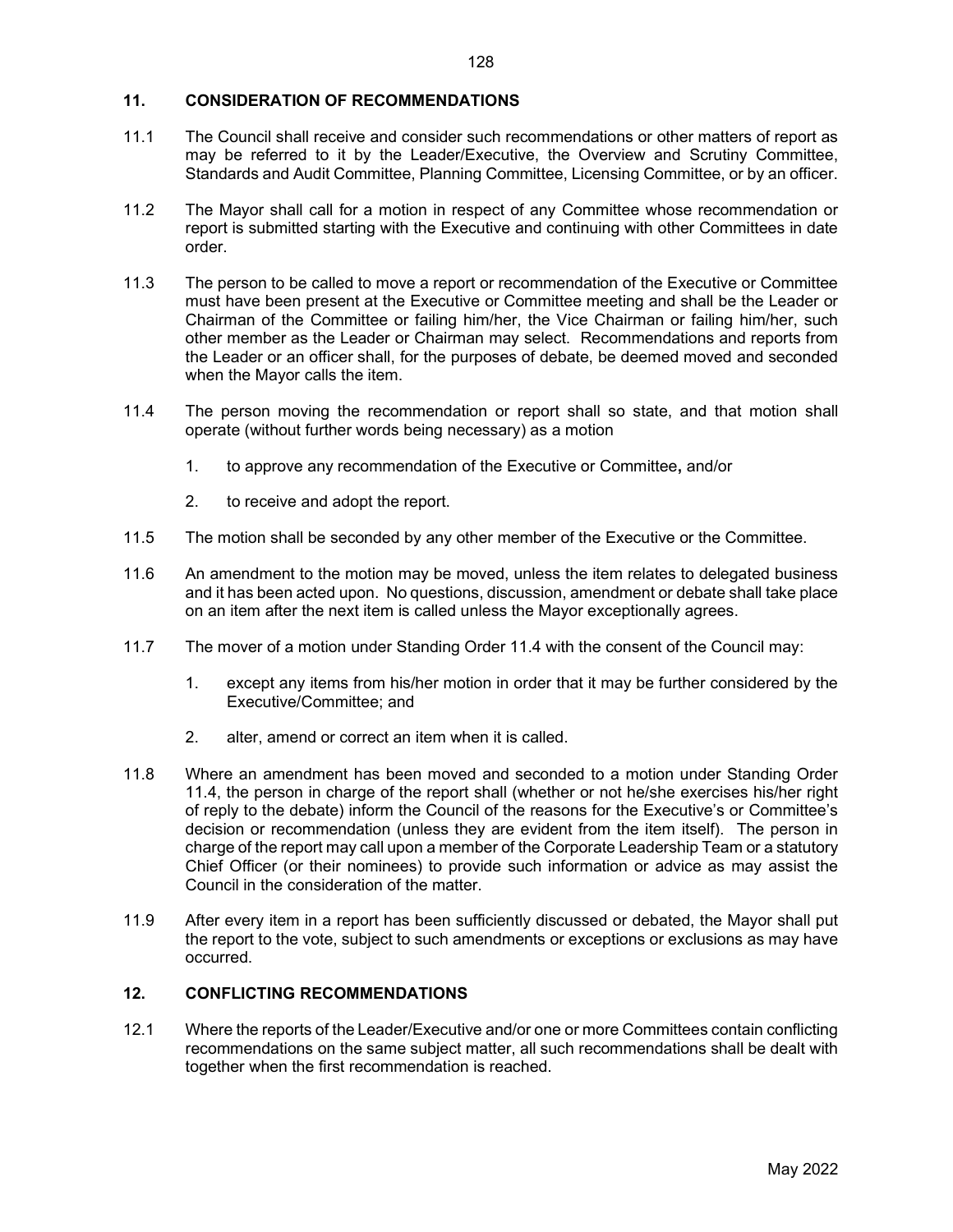- 12.2 The Mayor shall call for a motion or motions in respect of the second and any later recommendation(s). These motion(s), when seconded, shall operate as motion(s) to amend the recommendation in the first report.
- 12.3 No member shall speak more than once in the debate except on successive amendments, or to exercise a right of reply under Standing Order 12.4.
- 12.4 Where the recommendation of the Executive is under consideration, the Leader shall have the right of reply at the close of the debate. In other cases, the Chairman of the second (or last) Committee (or the member having charge of that Committee's report) shall have the right of reply at the close of the debate, with the Chairman or Chairmen (or other member in charge) of the first or preceding Committee having the right to speak immediately before.

# 13. COUNCIL MEETINGS - RULES OF DEBATE

# 13.1 Motions and Amendments

- 13.1.1 A motion or amendment shall not be discussed unless it has been proposed and seconded.
- 13.1.2 The Mayor shall satisfy himself/herself that Council understands the terms of a motion or amendment before it is discussed or voted on.

## 13.2 Seconder's Speech

 When seconding a motion or amendment, a member may reserve his/her speech until later in the debate.

#### 13.3 Speeches

- 13.3.1 A member may indicate his/her wish to speak, but the Mayor has an absolute discretion as to whether, and when, to call that member (except when a member is exercising a right of reply).
- 13.3.2 A member shall stand when speaking and shall address the Mayor.
- 13.3.3 A member shall direct his/her speech to the matter under discussion.
- 13.3.4 Unless the Mayor agrees otherwise, no speech shall exceed:
	- (i) Moving a motion or amendment: ten minutes;
	- (ii) Right of reply: such reasonable period of time as is necessary for a sufficient reply to be given to the matters raised in the debate.
	- (iii) All other speeches: five minutes

#### 13.4 Content and Sequence of Amendments

- 13.4.1 At any time after the original motion has been moved and seconded, a member may move an amendment to the original motion. On being seconded, the amendment shall then be the subject for discussion.
- 13.4.2 An amendment shall be either:
	- 1. to leave out words;
	- 2. to leave out words and insert or add others;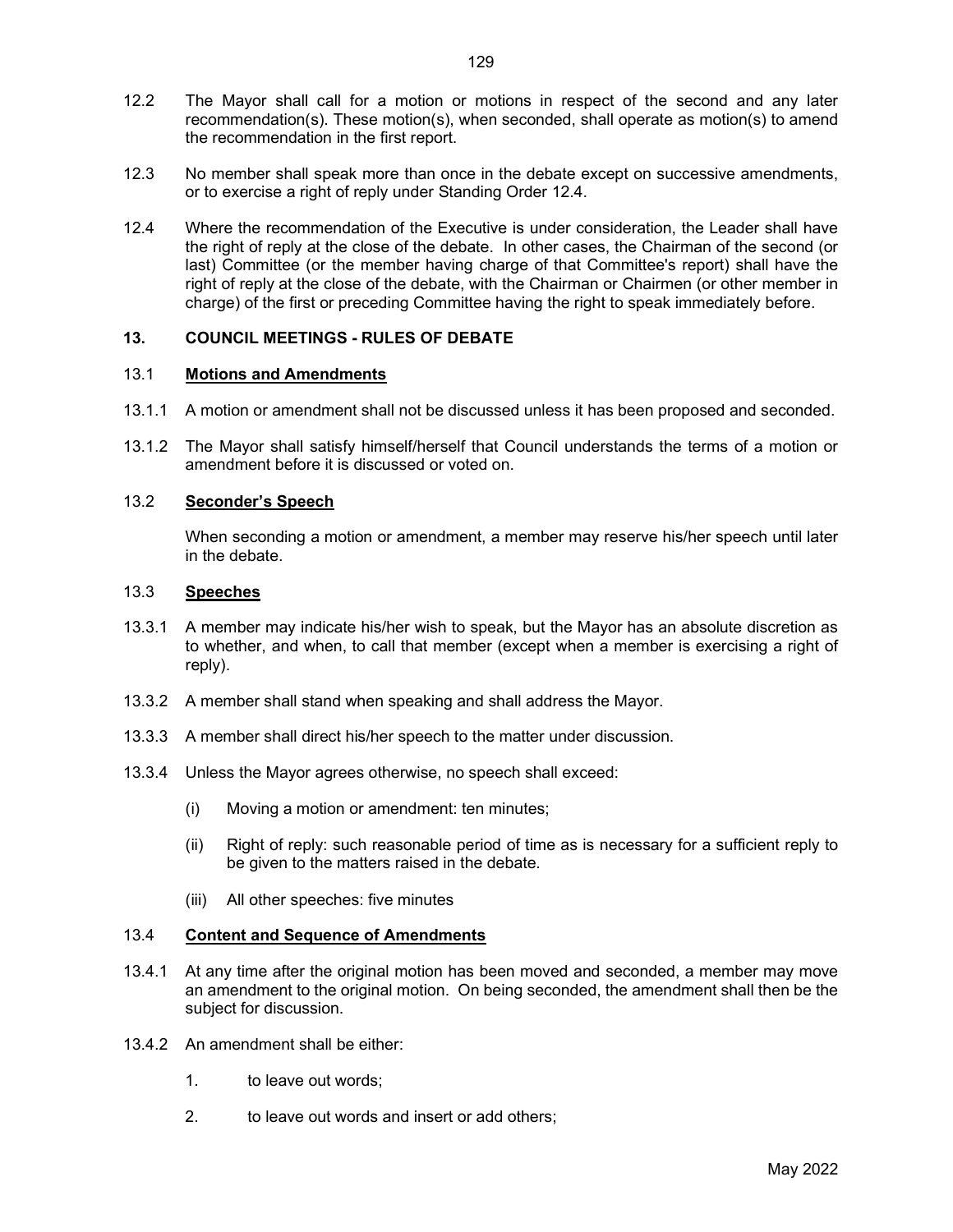3. to insert or add words;

An amendment shall not have the effect of merely negating the motion before the Council.

- 13.4.3 If an amendment is rejected, other amendments may be moved on the original motion. If an amendment is carried the motion as amended shall take the place of the original motion and shall become the motion upon which any further amendment may be moved.
- 13.4.4 A further amendment shall not be moved until the Council has disposed of every amendment previously moved, but before an amendment is put to the meeting a member, if he/she so desires, may give notice to the Mayor that he/she proposes to move a further amendment.
- 13.4.5 The original or substantive motion, or any recommendation before the Council, shall at the close of debate be put to the vote. No amendment may be moved after the original or substantive motion has been voted upon and no further discussion may then take place.

#### 13.5 When a Member May Speak Again

- 13.5.1 A member shall not speak more than once on any motion or amendment except:
	- 1. to exercise a right of reply; or
	- 2. on a point of order; or
	- 3. by way of personal explanation; or
	- 4. to move or second any of the motions mentioned in Standing Order 13.9; or
	- 5. being the Leader or a Chairman of a Committee, who intends to exercise his/her right of reply under Standing Order 13.11, to answer any specific question addressed to him/her during the course of debate on a motion or an amendment.

#### 13.6 Points of Order and Personal Explanation

- 13.6.1 A member may rise to a point of order or in personal explanation, but a personal explanation shall be confined to some material part of a former speech by him/her at the same meeting which may have been misunderstood. A member so rising shall be entitled to be heard forthwith.
- 13.6.2 The ruling of the Mayor on a point of order, or on the admissibility of a personal explanation, shall not be open to discussion.

# 13.7 Respect for Chairman

 Whenever the Mayor rises during a debate, a member then speaking or standing shall resume his/her seat and the Council shall be silent.

#### 13.8 Alteration and Withdrawal of Motions

- 13.8.1 A member may with the consent of his/her seconder and of the Council, which shall be signified without discussion, alter a motion which he/she has proposed or of which notice has been given, if the alteration is one which could have been moved as an amendment.
- 13.8.2 A motion or amendment may be withdrawn by the proposer with the concurrence of the seconder and the consent of the Council, which shall be signified without discussion, and it shall not be competent for any member to speak upon it after the proposer has asked and been given permission for its withdrawal.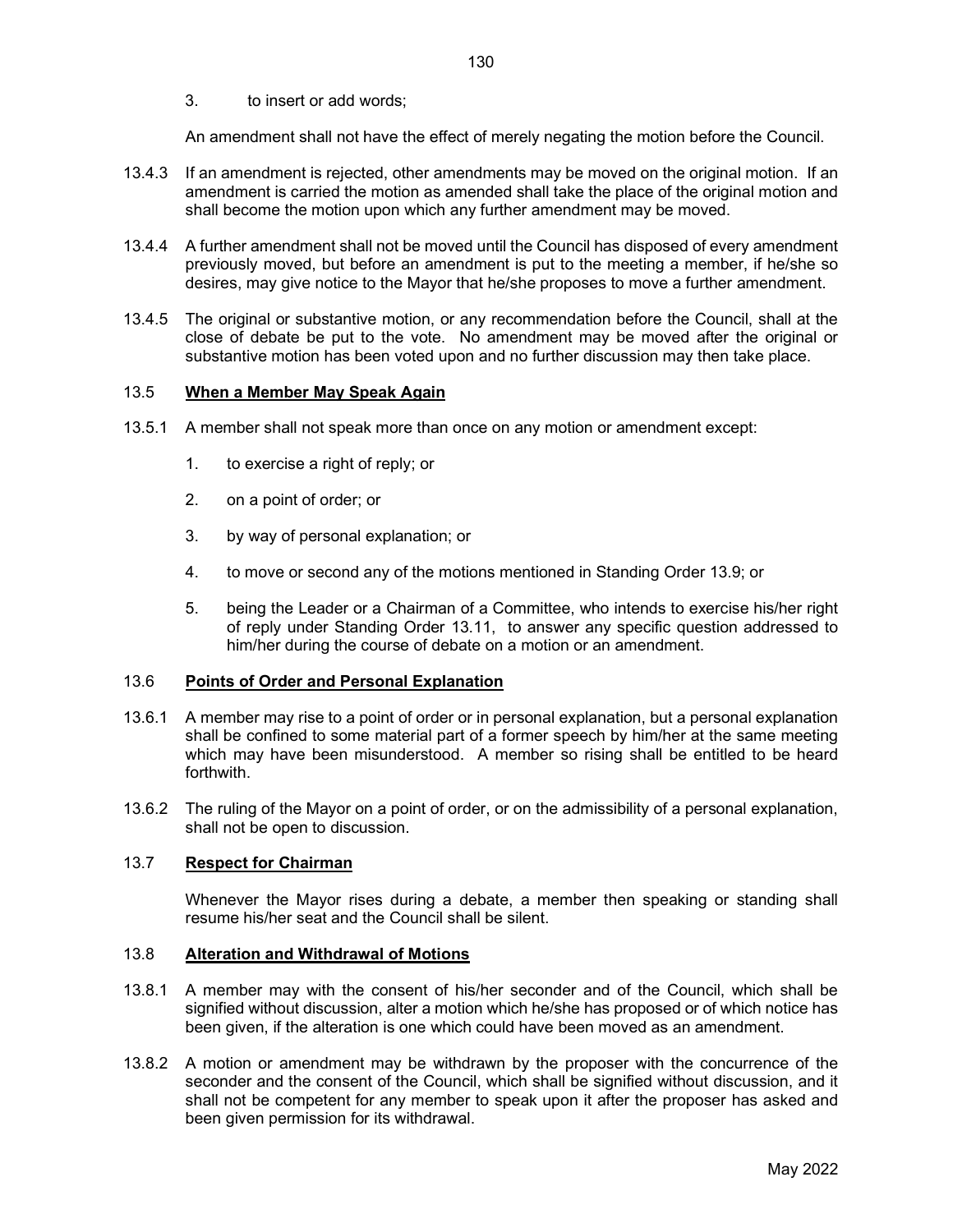## 13.9 Motions which may be moved during debate

When a motion is under debate, no other motion shall be moved except the following:

- 1. to amend the motion;
- 2. to adjourn the meeting;
- 3. to adjourn the debate;
- 4. to proceed to the next business;
- 5. that the question be now put;
- 6. that a member be not further heard;
- 5. that a member leave the meeting;
- 6. to exclude the public, under Section 100A of the Local Government Act 1972

#### 13.10 Adjournment and Next Business

- 13.10.1 A member may move without comment at the conclusion of a speech of another member "That the Council proceed to the next business", "That the question be now put", "That the debate be now adjourned", or "That the Council do now adjourn", on the seconding of which the Mayor shall proceed as follows:
	- 1. on a motion to proceed to next business; unless in his/her opinion the matter before the meeting has been insufficiently discussed, he/she shall first give the mover of the original motion a right of reply to the motion to proceed to next business (but not to the preceding debate) and then put to the vote the motion to proceed to next business; if the motion is carried, the subject of debate shall be deemed to be disposed of for that day. If the motion to proceed to next business is not carried the debate shall be resumed.
	- 2. on a motion that the question be now put; unless in his/her opinion the matter before the meeting has been insufficiently discussed, he/she shall first put to the vote the motion that the question be now put, and if it is passed then give the member entitled his/her right of reply under Standing Order 13.11 before putting the matter to the vote;
	- 3. on a motion to adjourn the debate or the meeting; if in his/her opinion the matter before the meeting has not been sufficiently discussed and cannot reasonably be sufficiently discussed on that occasion he/she shall put the adjournment motion to the vote without giving the mover of the original motion his/her right of reply on that occasion.
- 13.10.2 None of the three motions the subject of Standing Order 13.10 shall be deemed carried, except by a two-thirds majority of members voting.
- 13.10.3 A second motion that the Council do now adjourn, or that the Council do now proceed to the next business, or that the debate be now adjourned, shall not be made within a period of half an hour except by leave of the Mayor.
- 13.10.4 The Mayor may, at his/her discretion, adjourn the meeting, at any time, for such period of time that he/she considers reasonable and conducive to the dispatch of business.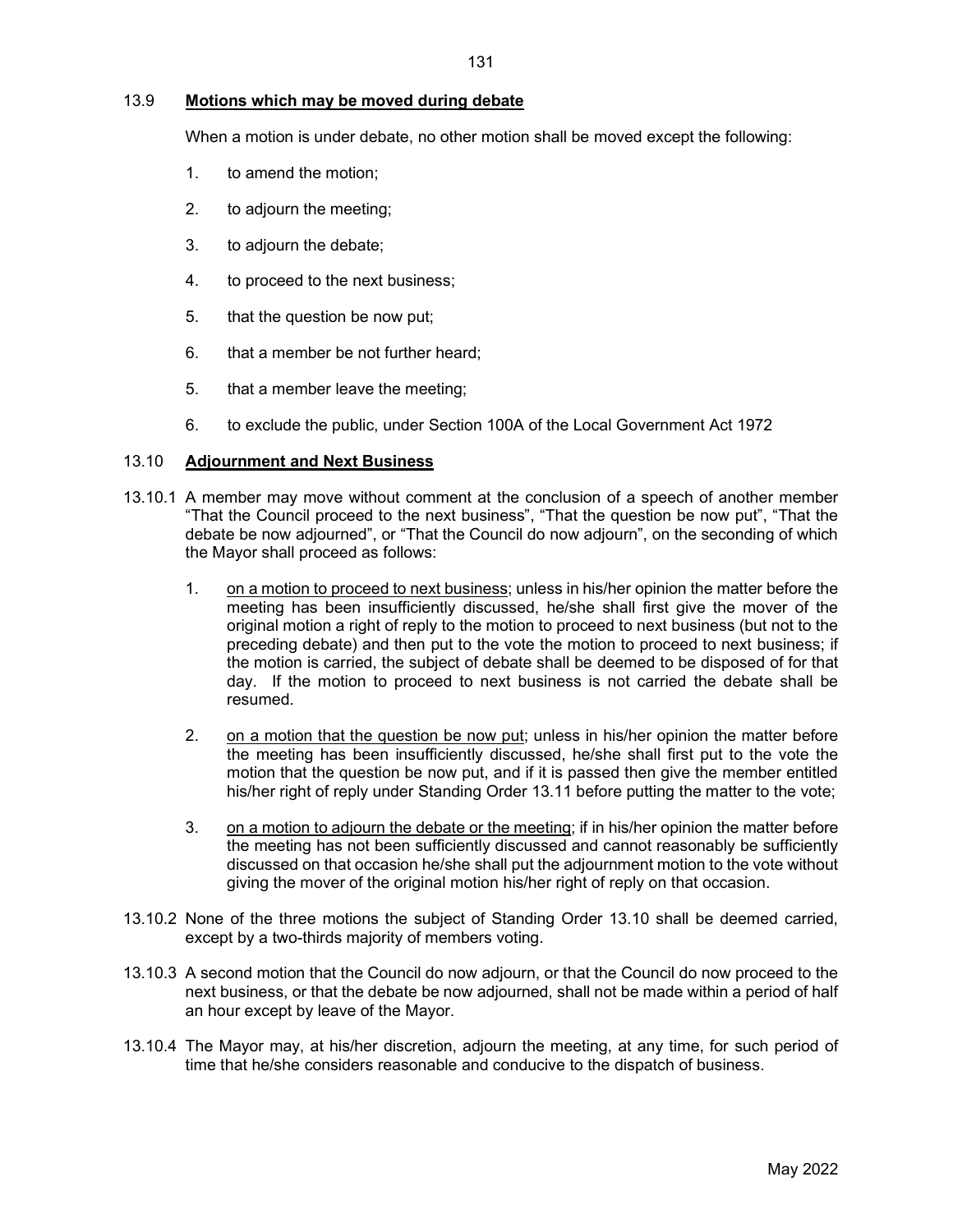## 13.11 Right of Reply

- 13.11.1 The person moving an Executive or Committee recommendation or report, and the proposer of any other motion, shall have a right to reply at the close of the debate upon such motion immediately before it is put to the vote.
- 13.11.2 If the motion is deemed moved under Standing Order 11.3 (Leader's report/officer's recommendation), the right of reply shall be with the Leader or Chairman of the Committee (as the case may be), or some other member of the Executive/Committee nominated by him/her.
- 13.11.3 If the motion is to amend a recommendation or report of the Executive or a Committee, the right of reply remains with the Leader or Chairman of the Committee (as the case may be), or some other member of the Executive/Committee nominated by him/her.
- 13.11.4 A member exercising a right of reply shall confine himself/herself to dealing with matters raised in the debate.
- 13.11.5 A decision shall be taken immediately after the right of reply has been exercised.

#### 13.12 Rescission of Preceding Resolution ("Six Months' Rule")

- 13.12.1 No motion to rescind any resolution of the Council passed within the preceding six months, and no motion or amendment to the same effect as one which has been negated within the preceding six months, shall be proposed unless notice is given under Standing Order 5 and bears the names of at least ten members of the Council.
- 13.12.2 This Standing Order shall not apply to:
	- (i) motions to receive and adopt the report or recommendation of the Executive or a Committee, or
	- (ii) motions arising from a recommendation or report from a Statutory Officer.

# 13.13 Misconduct by a Member

 If at a meeting, any member of the Council misconducts himself/herself by persistently disregarding the ruling of the Mayor, or by behaving irregularly, improperly, or offensively or by wilfully obstructing the business of the Council, the Mayor may name him/her and the Mayor or any other member may move "That the member named be not further heard". The motion, if seconded, shall be put and determined without discussion.

# 13.14 Continuing Misconduct By A Named Member

 If the member named continues his/her misconduct after a motion under Standing Order 13.13 has been carried the Mayor shall:

- EITHER move "That the member named do leave the meeting" (in which case the motion shall be put and determined without seconding or discussion);
- OR adjourn the meeting of the Council for such period as he/she, in his/her discretion, shall consider expedient.

#### 13.15 General Disturbance

 In the event of general disturbance which, in the opinion of the Mayor renders the due and orderly despatch of business impossible, the Mayor (in addition to any other power vested in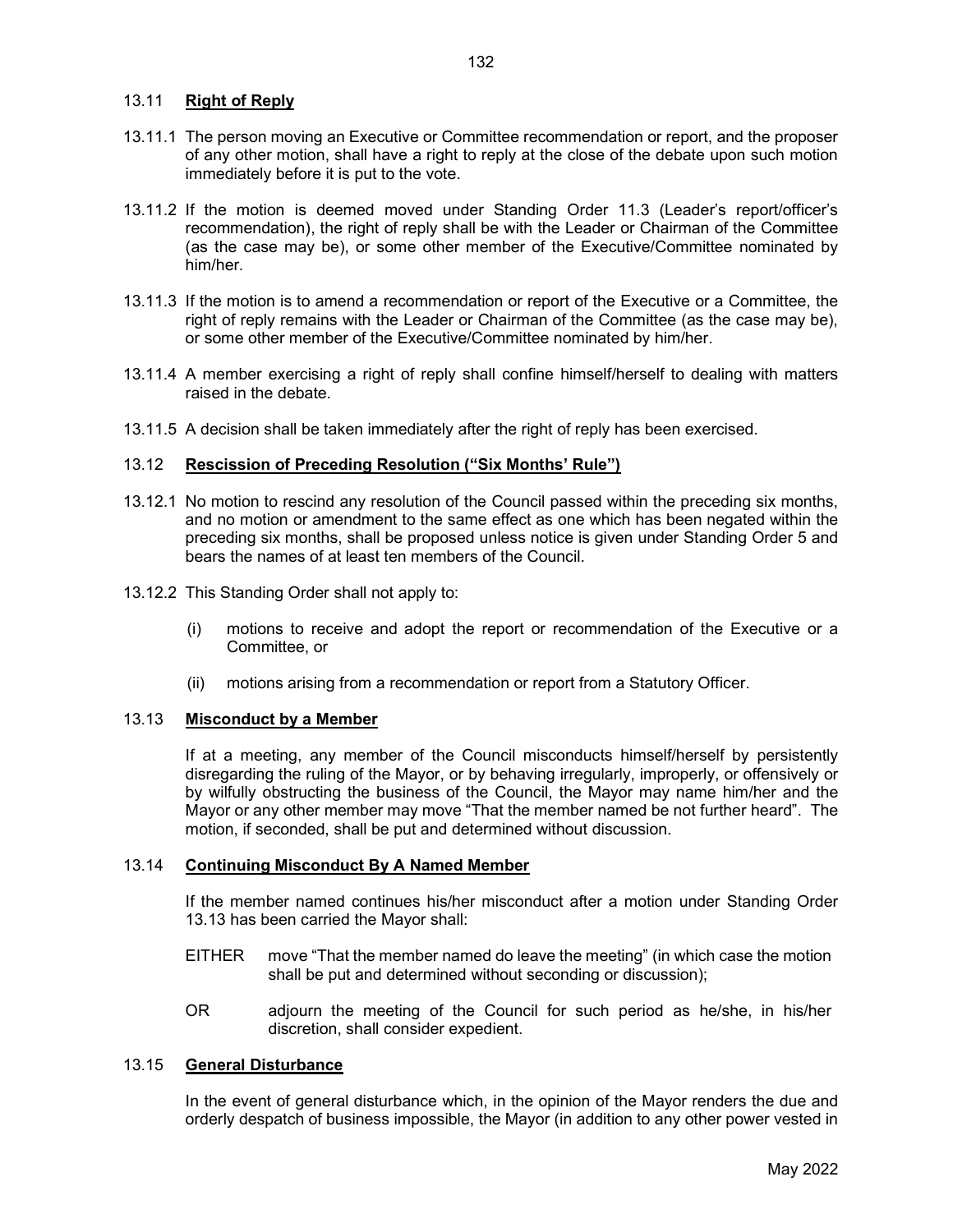him/her may, without question, adjourn the meeting of the Council for such period as he/she, in his/her discretion, shall consider expedient.

#### 13.16 Disturbance by Members of the Public

 If a member of the public interrupts the proceedings at any meeting, the Mayor may warn him/her. If he/she continues the interruption after the warning, the Mayor may order his/her removal from the Council Chamber. In the case of general disturbance in any part of the Chamber open to the public, the Mayor may order that part to be cleared.

#### 13.17 Motions Affecting Persons Employed by the Council

 If any question arises at a meeting of the Council as to the appointment, promotion, dismissal, salary, superannuation, or conditions of service or as to the conduct of any person employed by the Council, it shall be dealt with following a motion to exclude the press and public under Section 100A(4) of the Local Government Act 1972 on the grounds that otherwise there would be disclosure of exempt information within the meaning of paragraph 1, Schedule 12A of that Act.

#### 14. SEALING OF DOCUMENTS

- 14.1 The Common Seal of the Council may be affixed to any document to give effect to a decision of the Council, Executive, Committee or an officer exercising delegated powers.
- 14.2 The Seal shall be attested by (i) the Director of Legal and Democratic Services or an officer designated by him/her and (ii) another member of the Corporate Leadership Team.
- 14.3 An entry of every sealing of a document shall be made and consecutively numbered in a book kept for that purpose. The entry shall be signed by the persons who have attested the Seal. The authority for the sealing shall be recorded in every case.

#### 15. LEGAL PROCEEDINGS/AUTHENTICATION OF DOCUMENTS

- 15.1 Where any document will be a necessary step in legal proceedings, or shall otherwise need to be authenticated, on behalf of the Council, it shall, unless any enactment otherwise requires or authorises, or the Council shall have given the necessary authority to some other person for the purpose of such proceedings, be signed by the Director of Legal and Democratic Services or some person authorised by him/her.
- 15.2 There shall be delegated to the Director of Legal and Democratic Services, or some person authorised by him/her, power to institute, carry on, defend, compromise or settle legal proceedings (civil or criminal) or other disputes in connection with any of the Council's functions, including the enforcement of any judgement or order obtained.
- 15.3 There shall be delegated to the Director of Legal and Democratic Services, or an officer authorised by him/her, power to authorise officers to appear in Court for the Council.

# 16. LANDS, PREMISES - INSPECTION ETC

 A member of the Council, unless specifically authorised to do so by the Council or the Leader/Executive or the Committee concerned, shall not inspect any lands or premises which the Council has the right or duty to inspect, or enter upon any such lands or premises or issue any orders respecting any works which are being carried out by or on behalf of the Council.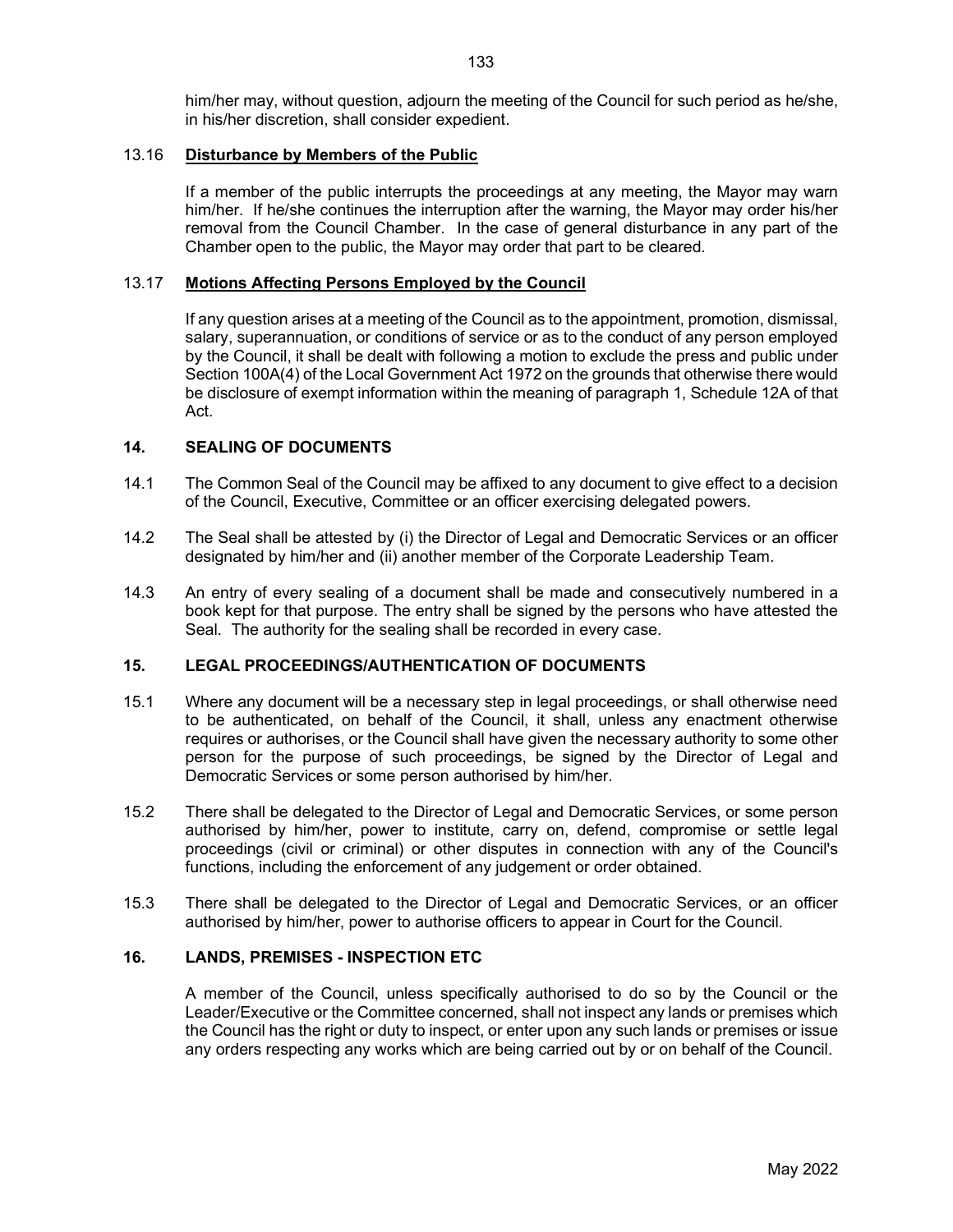#### 17. CANVASSING OF AND RECOMMENDATIONS BY MEMBERS

 A member of the Council shall not solicit for any person any appointment under the Council, but this shall not preclude a member from giving a written testimonial of the candidate's ability, experience, or character for submission to the Council with an application for appointment.

# 18. RELATIVES OF MEMBERS OR OFFICERS

- 18.1 Every Member and every member of the Corporate Leadership Team of the Council shall disclose to the Chief Executive any relationship known to him/her to exist between himself/herself and any person whom he/she knows is a candidate for an appointment under the Council.
- 18.2 A disclosure by the Chief Executive shall be made to the Monitoring Officer.
- 18.3 The Chief Executive/Monitoring Officer (as the case may be) shall report any disclosure to the Leader/Executive.
- 18.4 For the purpose of this Standing Order, persons shall be deemed to be related if they are husband, wife (and where a person is one of an unmarried couple, the other member of that couple), mother, father, son, daughter, grandson, granddaughter, brother, sister, nephew, niece of the member or member of the Corporate Leadership Team (or his or her spouse).

# 19. DECLARATIONS OF INTEREST

 Members shall declare interests, and withdraw from the meeting, in accordance with the requirements of the Members' Code of Conduct set out in Part 5 of the Constitution.

## 20. APPOINTMENT, COMPOSITION AND CONDUCT OF COMMITTEES

- 20.1 The Council shall, at its first ordinary meeting following the annual meeting, appoint the following Committees:
	- o Appeals Committee
	- o Licensing Committee
	- o Planning Committee
	- o Standards and Audit Committee
	- o Overview & Scrutiny Committee
- 20.2 All such Committees shall be continued in office until immediately before the first meeting of their successors after the annual meeting of the Council.
- 20.3 If any Committee is not re-appointed, it shall not continue in office beyond the annual meeting of the Council.
- 20.4 Any Committee may be dissolved, or its membership altered, at any time by the Council.
- 20.5 Unless the Council otherwise directs, the first meetings of the Committees in each municipal year shall take place on the rising of the first ordinary meeting of the Council. The meetings shall take place serially in the order indicated in Standing Order 20.1. The business to be transacted shall be limited to the appointment of Chairman and Vice-Chairman (and any Sub-Committees).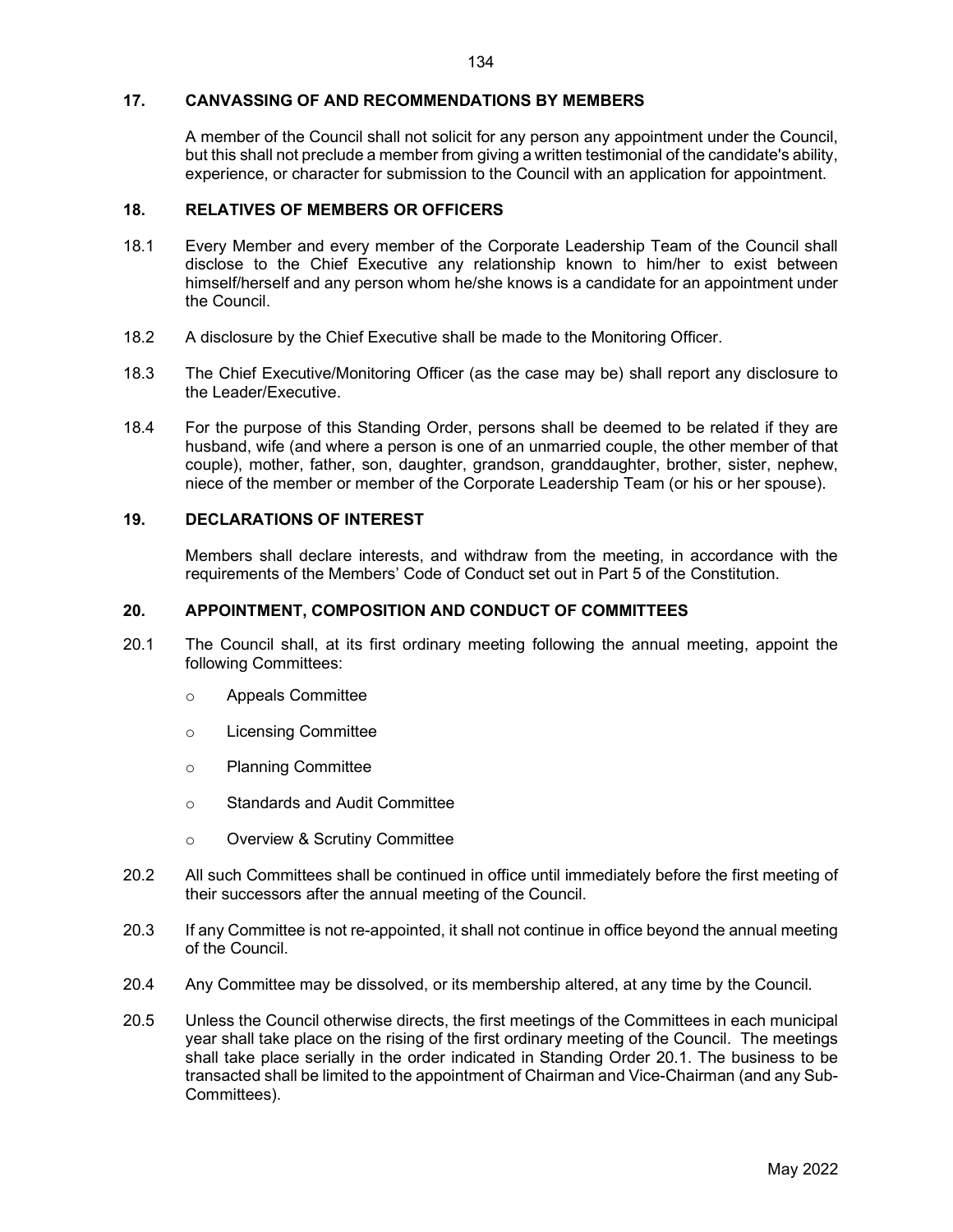#### 20.6 Committees - Composition

- 20.6.1 Except where otherwise provided by statute, the Mayor shall be an ex-officio non-voting member of every Committee appointed by the Council.
- 20.6.2 The Mayor and Deputy Mayor shall not be appointed to the Executive.
- 20.6.3 Members of the Executive may be appointed to the Planning and Licensing Committees, but no other Committee.
- 20.6.4 The membership of a Committee shall not exceed thirteen members (excluding ex-officio members and co-optees).

# 20.7 Confidentiality of Business

- 20.7.1 All agendas, reports and other documents circulated to a Committee, but not made available to members of the public under Section 100B(2) of the Local Government Act 1972 and marked "Not for Publication" under section 100B(5) shall not be disclosed to any persons, but may be communicated after the meeting to members of the Council.
- 20.7.2 The proceedings of Committees shall be open to the press and public, subject to the right of any Committee to exclude the press and public pursuant to the Local Government Act 1972.

#### 20.8 Convening of Committees

- 20.8.1 The summons, agenda paper, reports and documents prepared for a Committee shall be circulated to the Committee members as long before as reasonably possible, and not less than the statutory minimum period before the meeting.
- 20.8.2 The Chairman of a Committee, or in his/her absence the Vice-Chairman, shall be authorised, after consultation with the Chief Executive, to cancel a meeting of a Committee in cases where he/she is satisfied that the amount of business to be conducted at the meeting is such that it could conveniently be left over until the next ordinary meeting of the Committee.

# 20.9 Committees - Election of Chairmen

- 20.9.1 Every Committee shall, at its first meeting, before proceeding to any other business, elect a Chairman and if it so desires may elect a Vice-Chairman or such number of Vice-Chairmen as they think fit for the year. In the absence at a meeting of both Chairman and Vice-Chairman, a Chairman for that meeting shall be appointed.
- 20.9.2 Subject to Standing Orders 20.2, 20.3, and 20.4, the Chairman of a Committee shall, provided he/she remains a member thereof, continue to act as such until immediately before the commencement of the first meeting of the Committee after the annual meeting of the Council.

#### 20.10 Committees - Quorum

20.10.1 The quorum for meetings shall be one-third of the number of members of the Committee, or two members, whichever is the greater (with such rounding-up as may be necessary to achieve whole numbers) present throughout the duration of the meeting.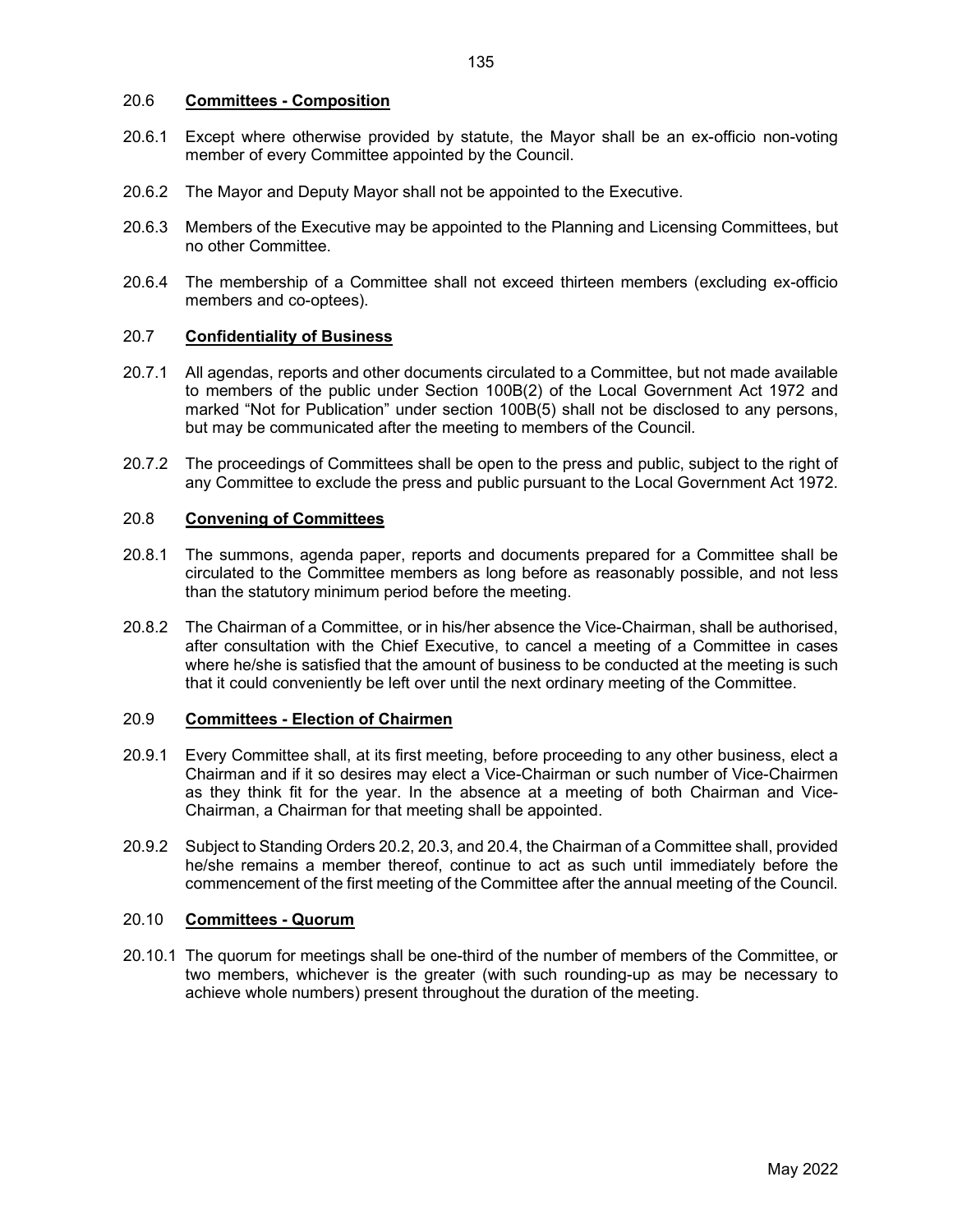# 21. COMMITTEE MEETINGS - RULES OF DEBATE

# 21.1 Motions and Amendments

- 21.1.1 A motion or amendment shall not be discussed unless it has been proposed and seconded.
- 21.1.2 Where a Committee has before it a recommendation, whether contained in a report or in a minute, the recommendation shall formally for the purposes of debate be deemed moved and seconded when the Chairman calls the item in question.
- 21.1.3 The Chairman shall satisfy himself/herself that the Committee understands the terms of a motion or amendment before it is discussed or voted on.

### 21.2 Seconder's Speech

 When seconding a motion or amendment, a member may reserve his/her speech until later in the debate.

# 21.3 Speeches

- 21.3.1 A member may indicate his/her wish to speak, but the Chairman has an absolute discretion as to whether, and when, to call that member.
- 21.3.2 A member shall direct his/her speech to the matter under discussion.

#### 21.4 Content and Sequence of Amendments

- 21.4.1 At any time after the original motion has been moved and seconded, a member may move an amendment to the original motion. On being seconded, the amendment shall then be the subject for discussion.
- 21.4.2 An amendment shall be either:
	- 1. to leave out words;
	- 2. to leave out words and insert or add others;
	- 3. to insert or add words;

An amendment shall not have the effect of merely negating the motion before the Committee.

- 21.4.3 If an amendment is rejected, other amendments may be moved on the original motion. If an amendment is carried the motion as amended shall take the place of the original motion and shall become the motion upon which any further amendment may be moved.
- 21.4.4 A further amendment shall not be moved until the Committee has disposed of every amendment previously moved, but before an amendment is put to the meeting a member, if he/she so desires, may give notice to the Chairman that he/she proposes to move a further amendment.
- 21.4.5 The original or substantive motion, or any recommendation before the Committee, shall at the close of debate be put to the vote. No amendment may be moved after the original or substantive motion has been voted upon and no further discussion may then take place.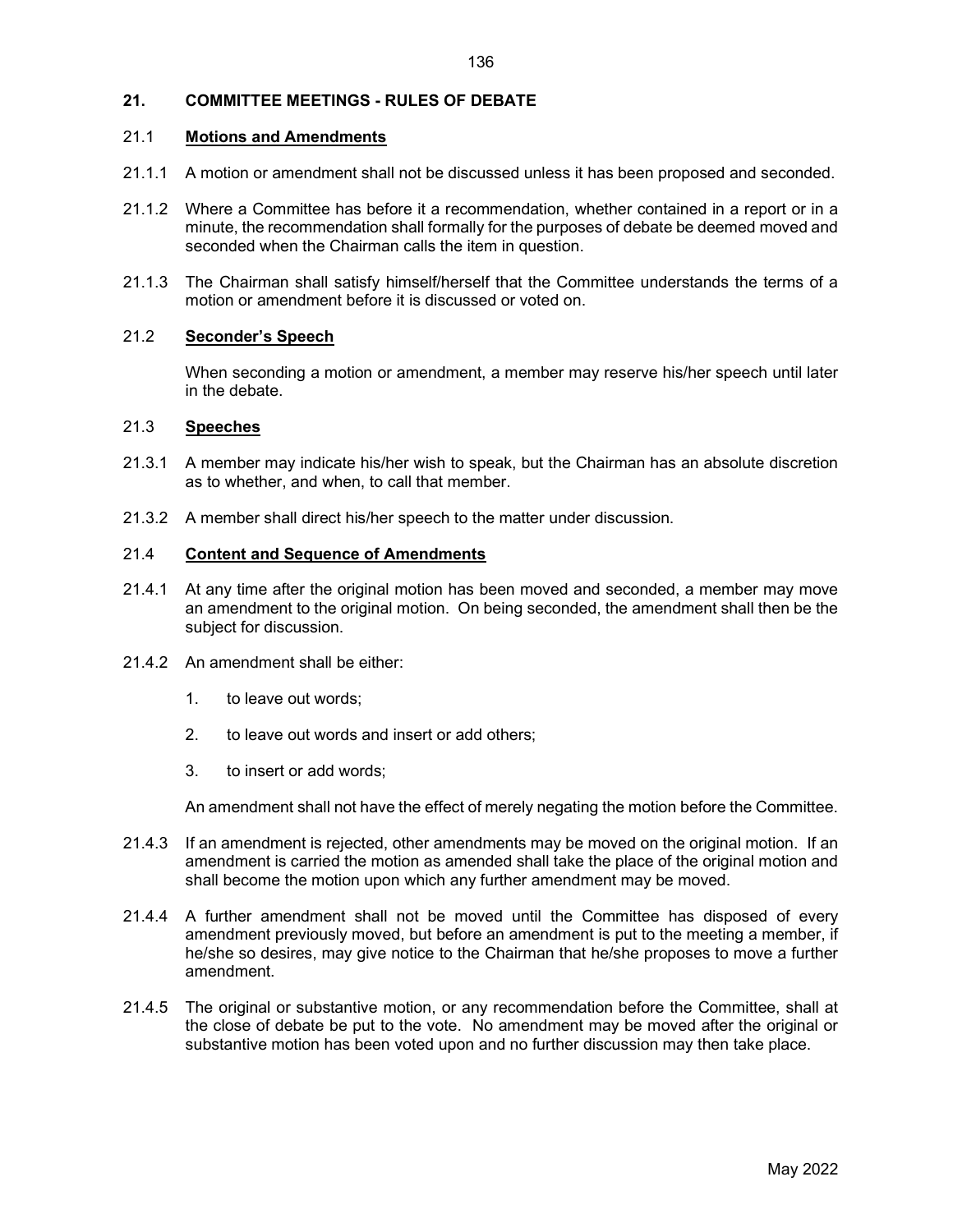# 21.5 Points of Order and Personal Explanation

- 21.5.1 A member may indicate that he/she wishes raise a point of order or make a personal explanation, but a personal explanation shall be confined to some material part of a former speech by him/her at the same meeting which may have been misunderstood. A member so indicating shall be entitled to be heard forthwith.
- 21.5.2 The ruling of the Chairman on a point of order, or on the admissibility of a personal explanation, shall not be open to discussion.

# 21.6 Respect for Chairman

 Whenever the Chairman speaks during a debate, any member then speaking, and the Committee, shall be silent.

#### 21.7 Alteration and Withdrawal of Motions

- 21.7.1 A member may with the consent of his/her seconder and of the Committee, which shall be signified without discussion, alter a motion which he/she has proposed if the alteration is one which could have been moved as an amendment.
- 21.7.2 A motion or amendment may be withdrawn by the proposer with the concurrence of the seconder and the consent of the Committee, which shall be signified without discussion, and it shall not be competent for any member to speak upon it after the proposer has asked and been given permission for its withdrawal.

# 21.8 Motions which may be moved during debate

When a motion is under debate, no other motion shall be moved except the following:

- 1. to amend the motion;
- 2. to adjourn the meeting;
- 3. to adjourn the debate;
- 4. to proceed to the next business;
- 5. that the question be now put;
- 6. that a member be not further heard;
- 7. that a member leave the meeting;
- 8. to exclude the public, under Section 100A of the Local Government Act 1972

# 21.9 Adjournment and Next Business

- 21.9.1 A member may move without comment at the conclusion of a speech of another member "That the Committee proceed to the next business", "That the question be now put", "That the debate be now adjourned", or "That the Committee do now adjourn", on the seconding of which the Chairman shall proceed as follows:
	- 1. on a motion to proceed to next business; unless in his/her opinion the matter before the meeting has been insufficiently discussed, he/she shall put to the vote the motion to proceed to next business; if the motion is carried, the subject of debate shall be deemed to be disposed of for that day. If the motion to proceed to next business is not carried the debate shall be resumed.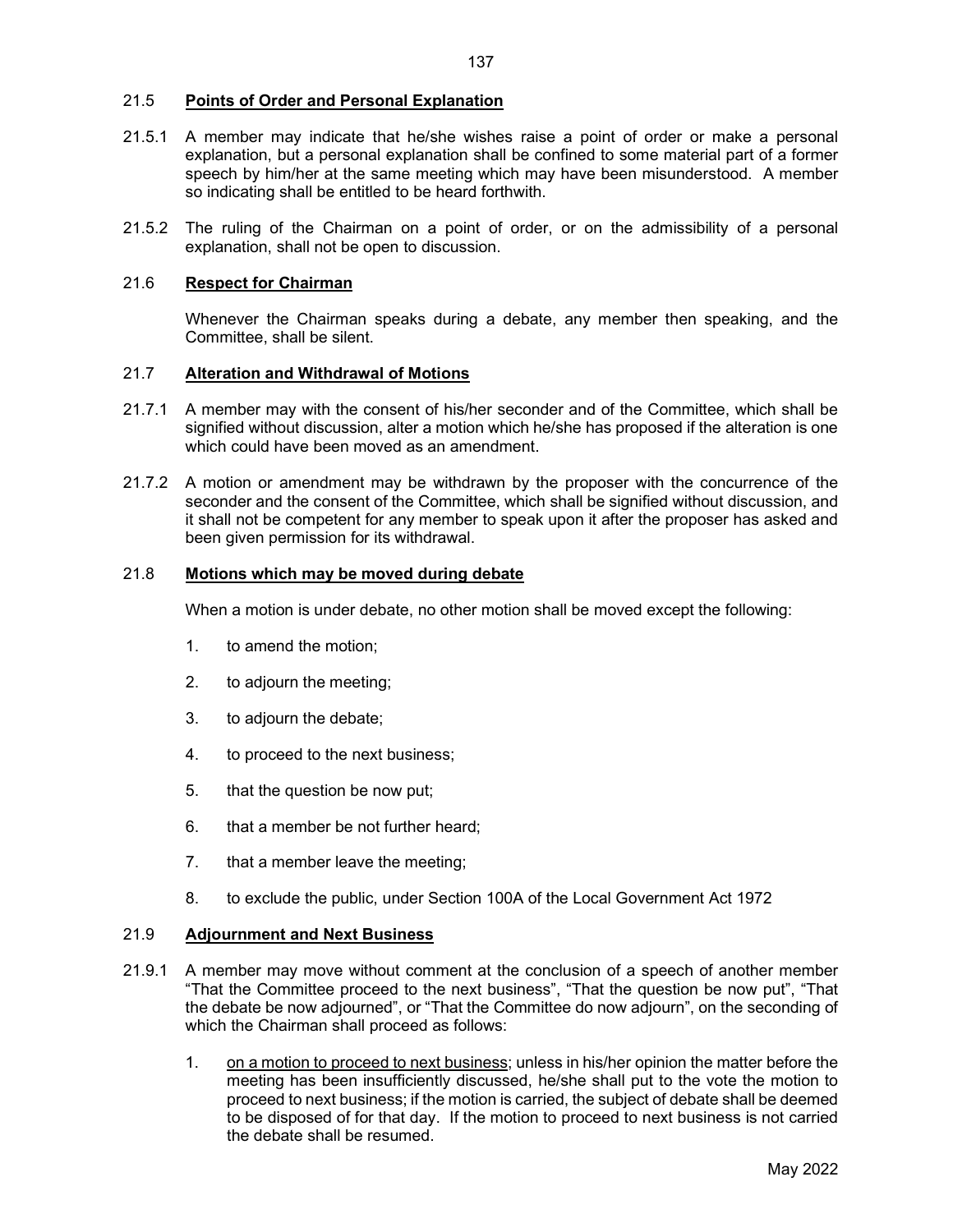- 2. on a motion that the question be now put; unless in his/her opinion the matter before the meeting has been insufficiently discussed, he/she shall put to the vote the motion that the question be now put, and if it is passed then put the matter to the vote;
- 3. on a motion to adjourn the debate or the meeting; if in his/her opinion the matter before the meeting has not been sufficiently discussed and cannot reasonably be sufficiently discussed on that occasion he/she shall put the adjournment motion to the vote.
- 21.9.2 None of the three motions the subject of Standing Order 21.9 shall be deemed carried, except by a two-thirds majority of members voting.
- 21.9.3 A second motion that the Committee do now adjourn, or that the Committee do now proceed to the next business, or that the debate be now adjourned, shall not be made within a period of half an hour except by leave of the Chairman.
- 21.9.4 The Chairman may, at his/her discretion, adjourn the meeting, at any time, for such period of time that he/she considers reasonable and conducive to the dispatch of business.

# 21.10 Misconduct by a Member

 If at a meeting, any member of the Committee misconducts himself/herself by persistently disregarding the ruling of the Chairman, or by behaving irregularly, improperly, or offensively or by wilfully obstructing the business of the Committee, the Chairman may name him/her and the Chairman or any other member may move "That the member named be not further heard". The motion, if seconded, shall be put and determined without discussion.

#### 21.11 Continuing Misconduct By A Named Member

 If the member named continues his/her misconduct after a motion under Standing Order 21.10 has been carried the Chairman shall:

- EITHER move "That the member named do leave the meeting" (in which case the motion shall be put and determined without seconding or discussion);
- OR adjourn the meeting of the Committee for such period as he/she, in his/her discretion, shall consider expedient.

#### 21.12 General Disturbance

 In the event of general disturbance which, in the opinion of the Chairman renders the due and orderly despatch of business impossible, the Chairman (in addition to any other power vested in him/her0 may, without question, adjourn the meeting of the Committee for such period as he/she, in his/her discretion, shall consider expedient.

#### 21.13 Disturbance by Members of the Public

 If a member of the public interrupts the proceedings at any meeting, the Chairman may warn him/her. If he/she continues the interruption after the warning, the Chairman may order his/her removal from the Council Chamber. In the case of general disturbance in any part of the Chamber open to the public, the Chairman may order that part to be cleared.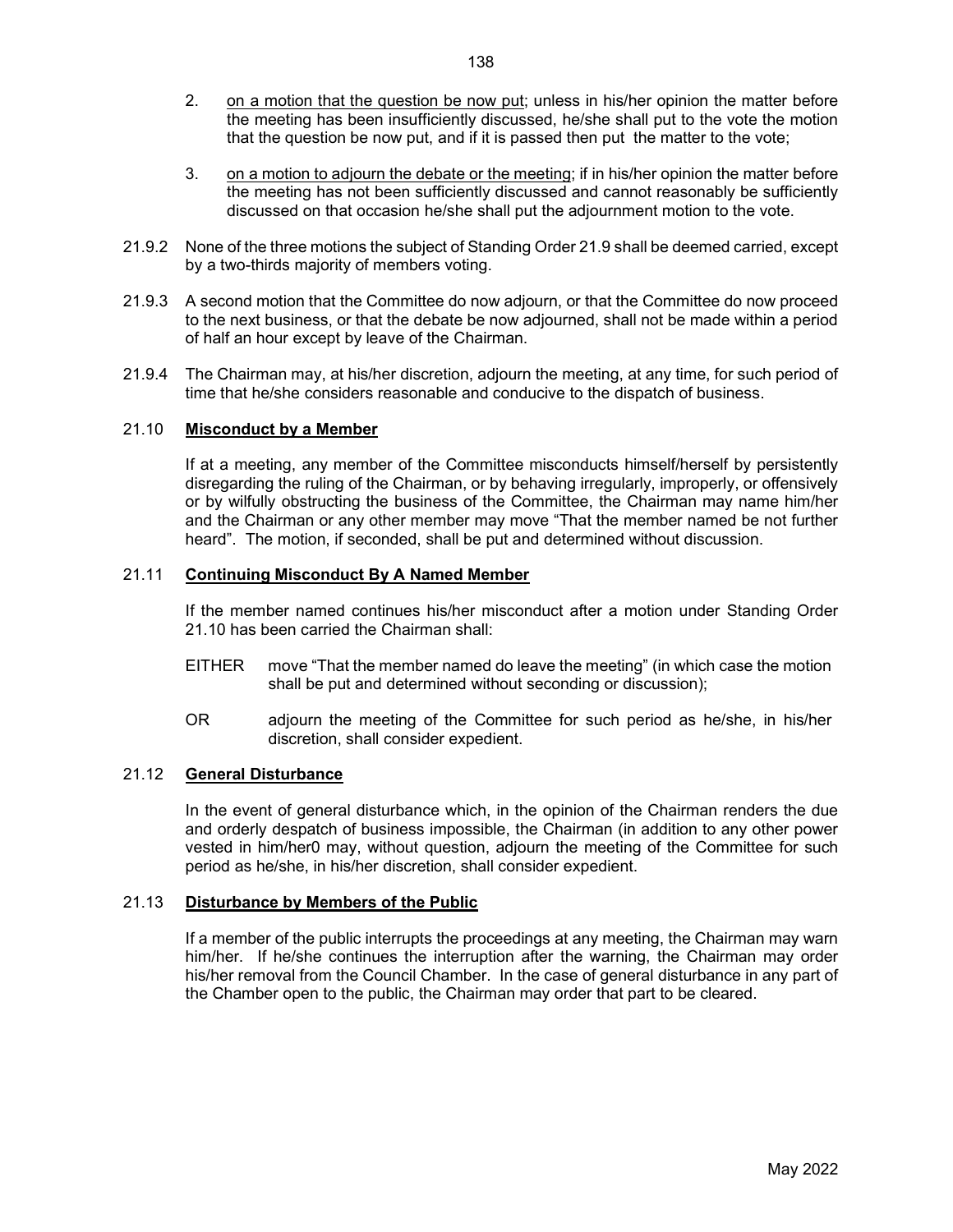#### 21.14 Matters Affecting Persons Employed by the Council

 If any question arises at a meeting of the Committee as to the appointment, promotion, dismissal, salary, superannuation, or conditions of service or as to the conduct of any person employed by the Council, it shall be dealt with following a motion to exclude the press and public under Section 100A(4) of the Local Government Act 1972 on the grounds that otherwise there would be disclosure of exempt information within the meaning of paragraph 1, Schedule 12A of that Act.

#### 22. COMMITTEES - METHOD OF VOTING

#### 22.1 Show of Hands

Unless a named vote is taken, voting at Committee meetings shall be by a show of hands, or by such electronic system as the Council may approve.

#### 22.2 Named Vote

- 22.2.1 A named vote shall be taken if:
	- (a) The Chairman considers one is necessary, or
	- (b) A member requests one before a "show of hands" vote is taken.
- 22.2.2 The names of members voting for and against the motion, and abstaining from voting on it ("present but not voting"), will be recorded when there is a named vote.

# 22.3 Result of Votes

The Chairman shall ascertain the number of votes for and against any motion, and declare the result. The Chairman's declaration shall be final provided that, in the case of a named vote, the number of names and of votes for and against, and abstentions, must tally

#### 22.4 Recording of Individual Vote

Immediately after a vote is taken, any member may require that the Minutes record how they cast their vote, or that they abstained from voting ("present but not voting").

# 22.5 Casting Vote

In the case of an equality of votes, the Chairman may, provided he/she has cast a first vote, cast a second or casting vote. Where there is an equality of votes, and the Chairman has not exercised a second or casting vote, the motion is not carried.

#### 23 COMMITTEES – SPECIAL MEETINGS

 The Chairman of a Committee, or the Mayor, may summon a special meeting of the Committee at any time. A special meeting shall also be summoned on the requisition in writing of not less than a quarter of the members of the Committee. The summons shall set out the business to be considered at the special meeting and no business other than that set out shall be considered at that meeting. Provided that such a special meeting, except by permission of the Chairman of the Committee, shall not be called to deal with any matter which has within the previous six months been considered or in respect of which consideration has been adjourned by the Committee.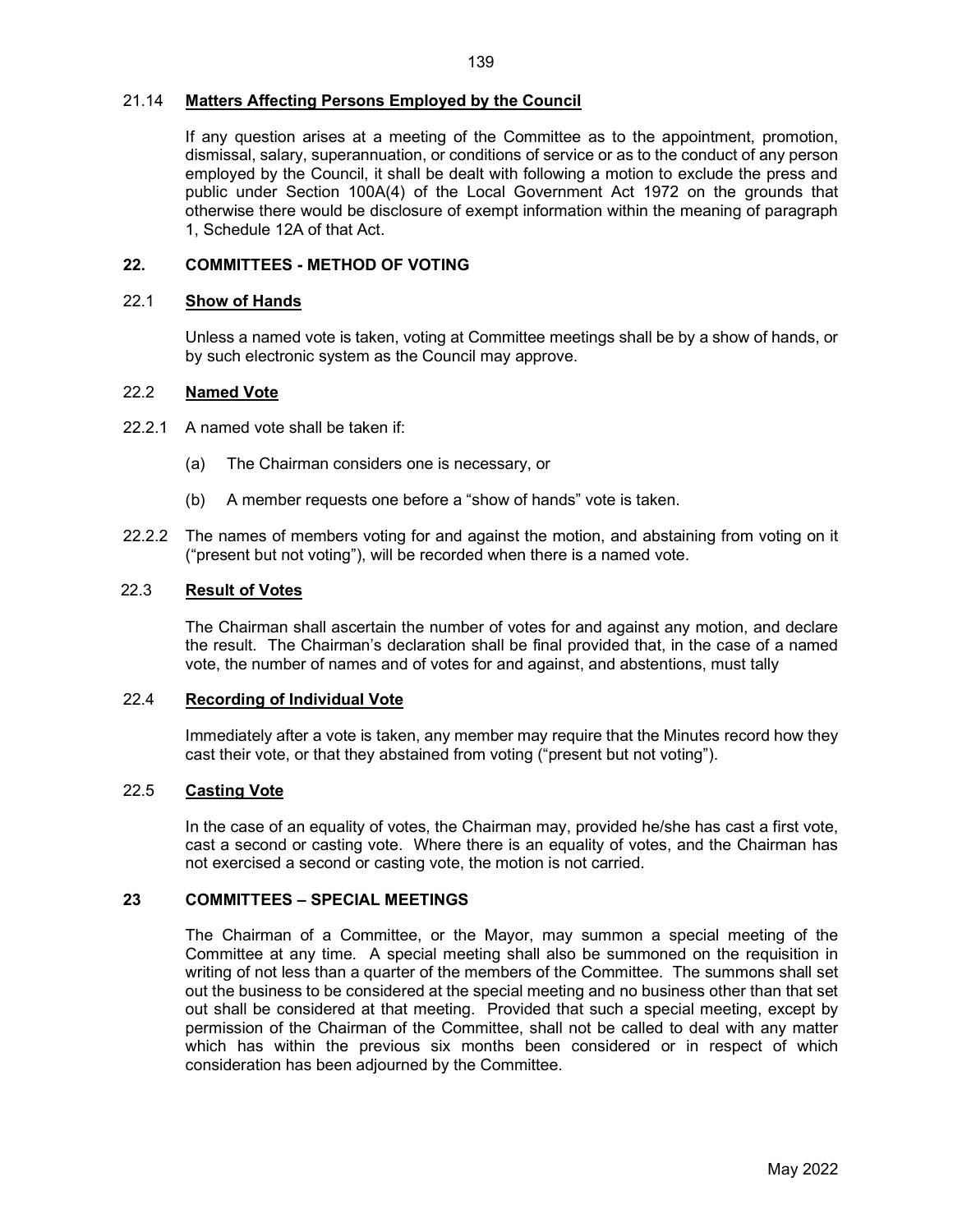#### 24. POWERS, DUTIES AND RESPONSIBILITY FOR FUNCTIONS

- 24.1 The powers, duties and responsibility for functions of the Council, the Executive and the Council's Committees shall be as set out in the Articles and in Part 3 of the Constitution.
- 24.2 In the exercise of their powers or duties or tasks the Leader/Executive, an individual Member exercising delegated powers and every Committee shall:
	- 1. formulate and keep under review objectives and standards for the provision of services within its terms of reference;
	- 2. monitor and keep under review the economy, efficiency and effectiveness with which those services are provided and the functions of the Council are discharged; and
	- 3. take such action or make such recommendations as may be necessary or appropriate.
- 24.3 The powers and duties which may be delegated to any Special Committee shall be at large and may include any matter already the subject of delegated authority to another Committee.

#### 25. STANDING ORDERS

# 25.1 Variation and Revocation

 The Leader/Executive may make recommendations to vary or revoke these Standing Orders. Any other motion to do so shall, when proposed and seconded, stand adjourned without discussion to the Leader/Executive for report to the next ordinary meeting of the Council.

#### 25.2 Copies for Members

 The Chief Executive shall give a printed copy of this Constitution to each member of the Council upon that member being elected.

#### 25.3 Suspension of Standing Orders

 Any of the preceding Standing Orders may be suspended so far as regards any business at the meeting where its suspension is moved, if the Council is satisfied that it is conducive to the effective despatch of business.

#### 25.4 Interpretation of Standing Orders

 The ruling of the Mayor as to the construction or application of any of these Standing Orders, or as to any proceedings of the Council, shall be final.

#### 25.5 Construction of Standing Orders

 Reference in these Standing Orders to the masculine gender shall include the feminine; and the singular shall include the plural, and vice versa.

 Save where specified to the contrary in this Constitution, the expression "clear days" means that the time is to be reckoned exclusive both of the day on which the notice is given and of the day of the meeting. A Saturday, Sunday or public holiday will not count as one of the clear days.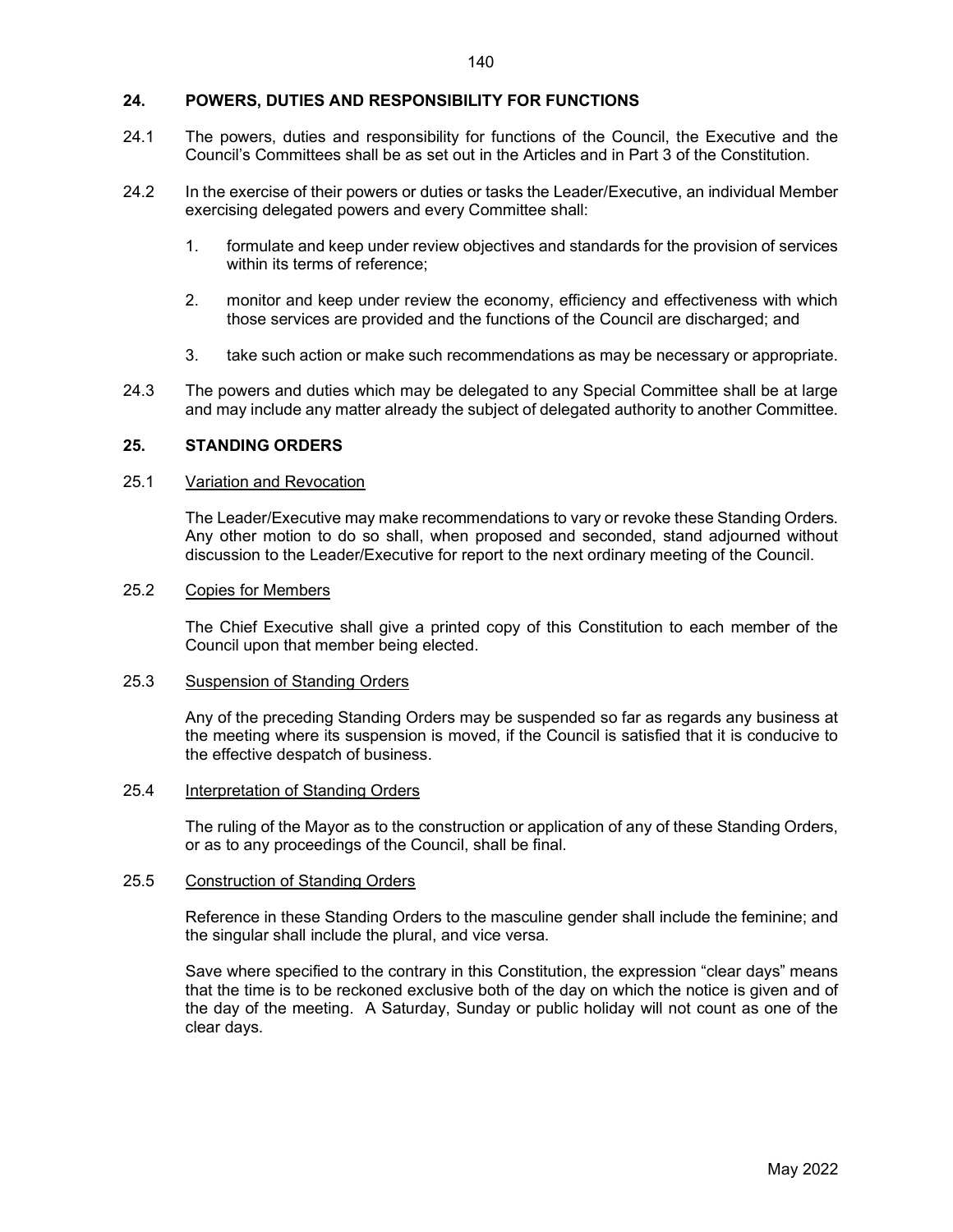# 26. APPOINTMENTS TO OUTSIDE BODIES

 In any case where the Council is entitled to nominate representatives to outside bodies, any contested appointments shall be decided by election. The election shall be conducted by ascertaining the number of votes in favour of each candidate. Each member shall have a maximum number of votes equal to the number of vacancies.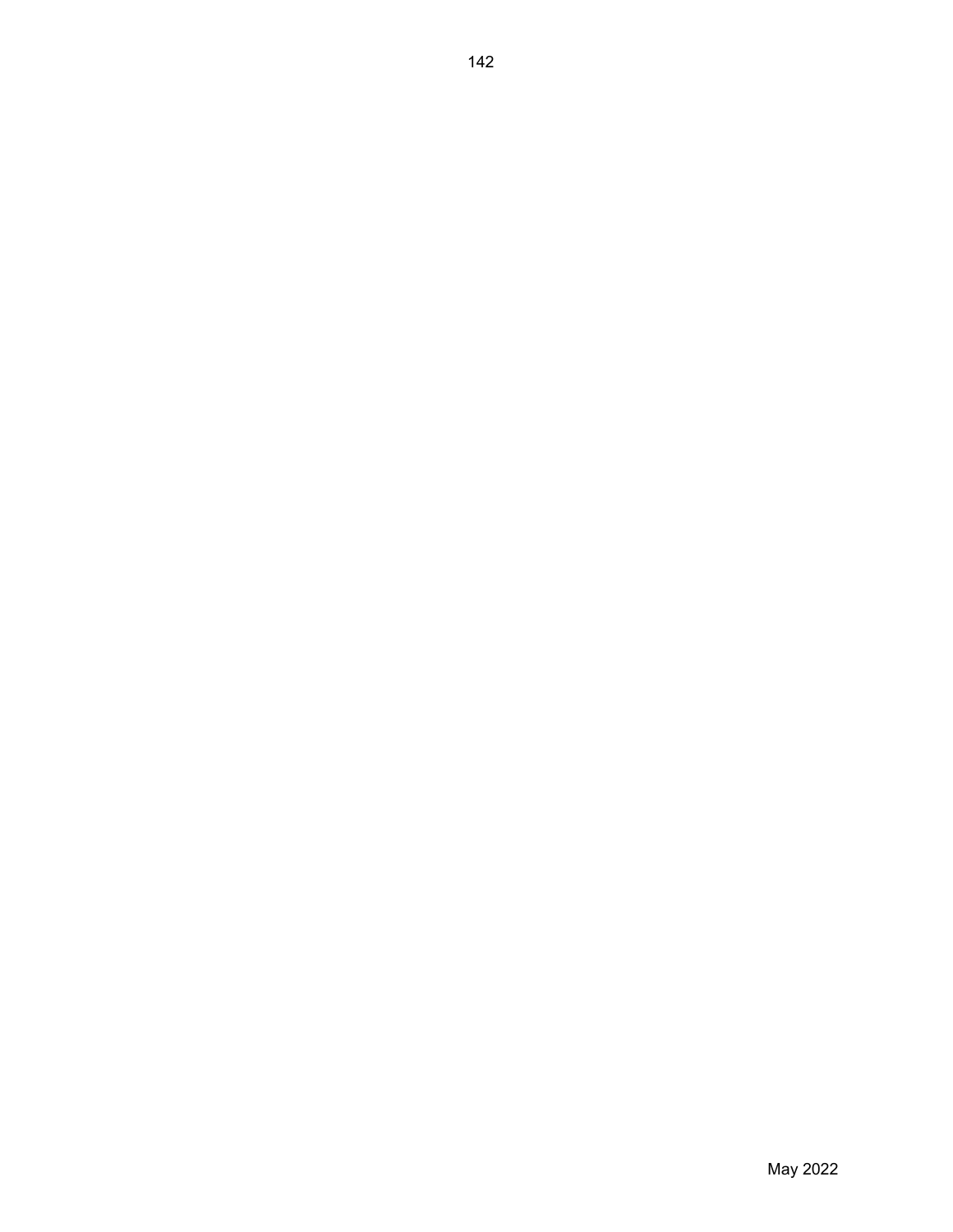# **Conventions**

There are areas of Council and Committee practice where the basis of dealing with business is wellestablished and agreed between the political groups but where formal regulation by Rule of Procedure is not appropriate.

These conventions which are set out in this section will generally govern the way things are done. Departures from the conventions do not attract a legal or formal sanction.

Conventions do not have to be included in this section but if they are they will continue to apply unless specifically varied; any variations to conventions should be approved by Council as revisions to the Constitution and not approved solely by the political groups.

- 1. The Mayor is the civic head of the Borough and performs a role that is non-political and nonexecutive (see Article 5 of the Constitution). Although the Mayor does not normally vote at meetings at which he/she presides, this convention does not displace the right for the Mayor to do so when this would be consistent with his/her role under Article 5 of the Constitution (i.e. to ensure the proper conduct of the Council's business).
- 2. Notices of Motion should relate to some matter of public, local or general concern or interest, and should normally reflect in their wording the extent to which the Borough Council has either the statutory powers or the responsibility to take action.
- 3. Members of the Council may seek the permission of the Chairman of a Committee (or the Leader, so far as the Executive is concerned) of which they are not a member to speak at meetings of the Committee at which business is to be discussed in which they have a particular interest.

In exercising this discretion, the Chairman of the Planning Committee will have regard to the following criteria:

- (i) Ward Councillors, who are not members of the Planning Committee, will be allowed to speak at the Planning Committee, regardless of Party;
- (ii) Ward Councillors, who are not members of the Planning Committee, will only be allowed to speak once after any Objector/Applicant and before the debate of the Planning Committee commences, and
- (iii) Ward Councillors, who are not members of the Planning Committee, will be restricted to a time limit, considered appropriate by the Chairman, in which they can speak.

 (Note: This convention does not displace the right of any member to attend any meeting as a member of the public.)

- 4. Members are entitled to look to the officers for information, advice and guidance on any matter of Council business on a confidential basis. The officers will deal with each of the political groups equally, separately and confidentially and such dealings shall not be disclosed in any circumstances to any member of another group, except, with the prior knowledge of the Group concerned, to the Leader or a Chairman of a Committee if in the opinion of the Chief Officer or Business Manager concerned the Leader/Chairman needs to know it in order to discharge his/her duties as such.
- 5. The principles of proportionality set out in the Terms of Reference of the Selection Panel shall apply to the constitution and membership of any Working Group.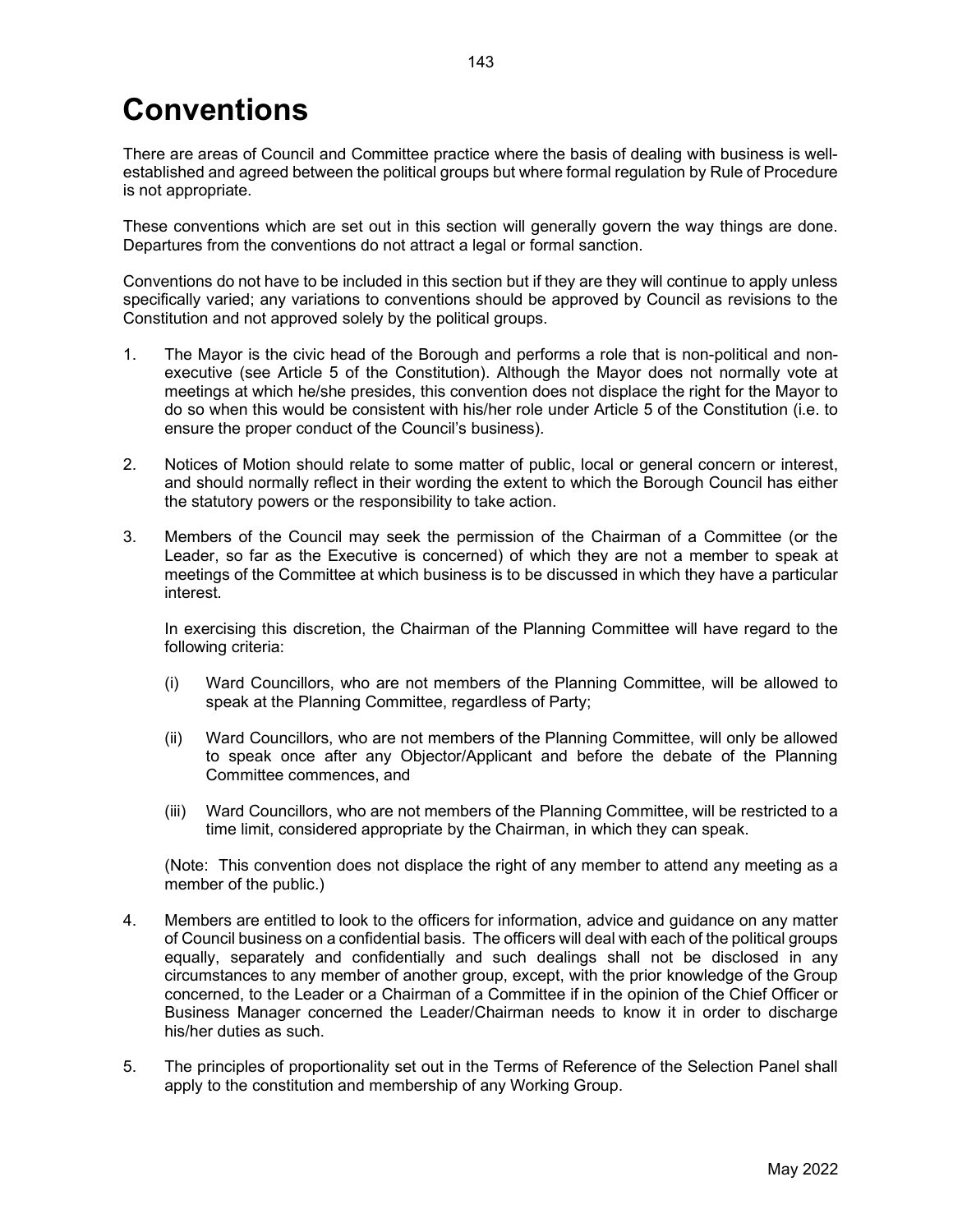- 6. The Leader's Statement at the first ordinary Council meeting of the Municipal Year and his/her annual Budget speech, and Group Leaders' responses, are not subject to a time limit.
- 7. Members and Officers shall dress appropriately at meetings of the Council, Executive and Committees. This means that Members and Officers should wear "business dress".
- 8. When the Chairman/Vice-Chairman of the Woking Joint Committee is a Borough Councillor, he/she should be the Leader of the Council or his/her nominee (who shall be a member of the Executive).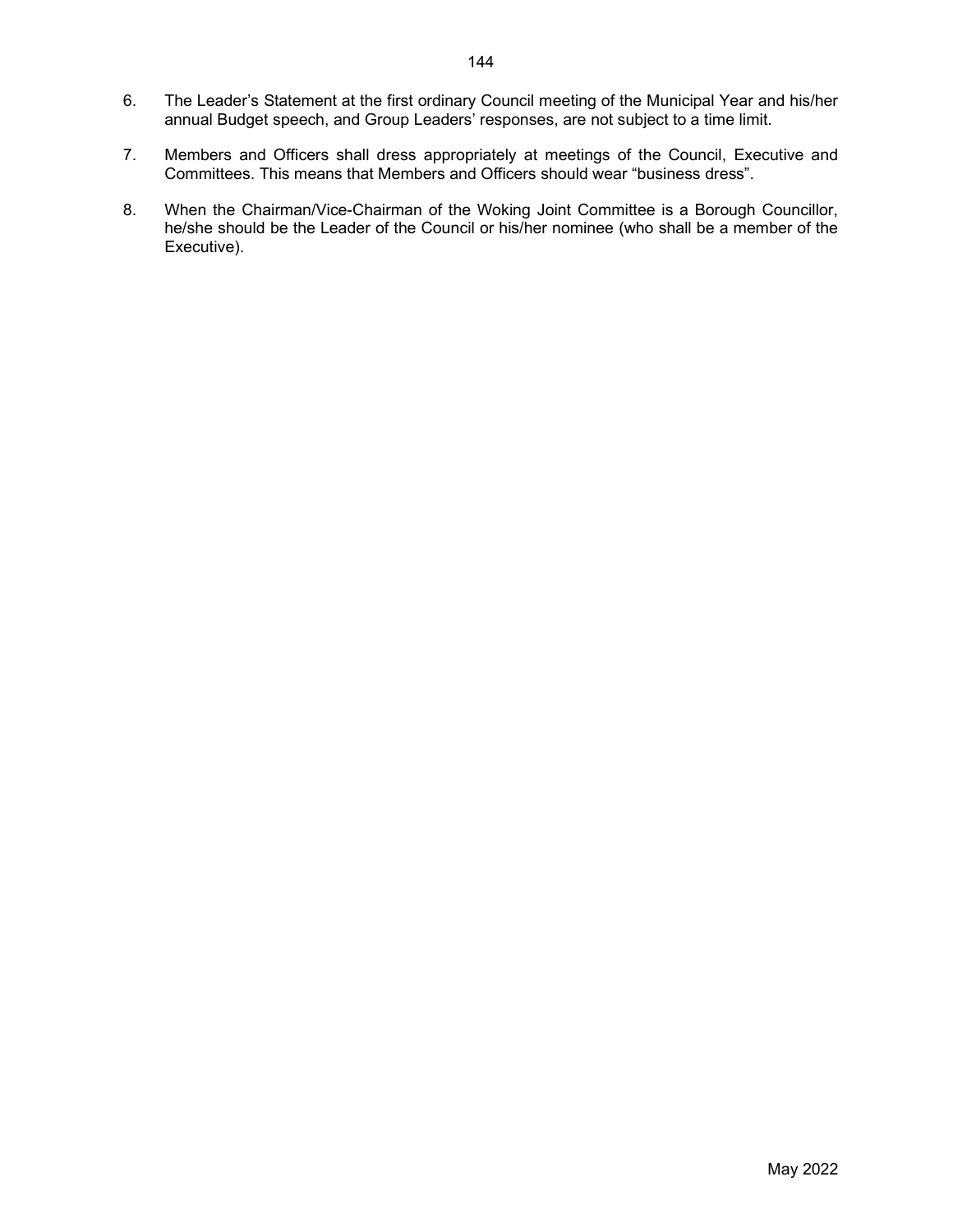# Budget and Policy Framework Procedure Rules

# 1. The Framework for Executive Decisions

 The Council will be responsible for the adoption of its budget and policy framework as set out in Article 4. Once a budget or a policy framework is in place, it will be the responsibility of the Leader/Executive to implement it.

#### 2. Process for Developing the Framework

- (a) The Leader/Executive will publicise by including in the forward plan a timetable in accordance with which it will make proposals to the Council for the adoption of any plan, strategy or budget that forms part of the budget and policy framework. Within this timetable the Overview and Scrutiny Committee will conduct such research, consultation with stakeholders and investigations as are necessary to enable it to develop proposals for a budget and policy framework for the forthcoming year.
- (b) The Overview and Scrutiny Committee will present its recommendations for the policy and budget framework to the Leader/Executive. The Leader/Executive will finalise their proposals for the Council to consider having taken into account the proposals from the Overview and Scrutiny Committee. The Leader's/Executive's report to Council will show their response to those proposals.
- (c) The Council will consider the proposals of the Leader/Executive and may adopt them, amend them, refer them back to the Leader/Executive for further consideration, or substitute its own proposals in their place.
- (d) The Council's decision will be publicised within five working days and a copy shall be given to the Leader/Executive. The notice of decision shall be dated and shall state either that the decision shall be effective immediately (if the Council accepts the Leader's/Executive's proposal without amendment) or (if the Leader's/Executive's proposal is not accepted without amendment), that the Council's decision will become effective on the expiry of five working days after the publication of the notice of decision, unless the Leader/Executive formally objects to it in that period.
- (e) If the Leader/Executive objects to the decision of the Council, then the Leader/Executive shall give written notice to the Proper Officer to that effect prior to the date upon which the decision is to be effective. The written notification must state the reasons for the objection. Where such notification is received, the Proper Officer shall convene a further meeting of the Council to reconsider its decision and the decision shall not be effective pending that meeting.
- (f) The Council meeting must take place within five working days of the receipt of the Leader's/Executive's written objection. At that Council meeting, the previous decision of the Council shall be reconsidered in the light of the objection, which shall be available in writing for the Council.
- (g) The Council's decision, if not in accordance with the recommendation of the Leader/Executive, shall require a simple majority of those voting at the meeting.
- (h) The decision shall then be made public and shall be implemented immediately.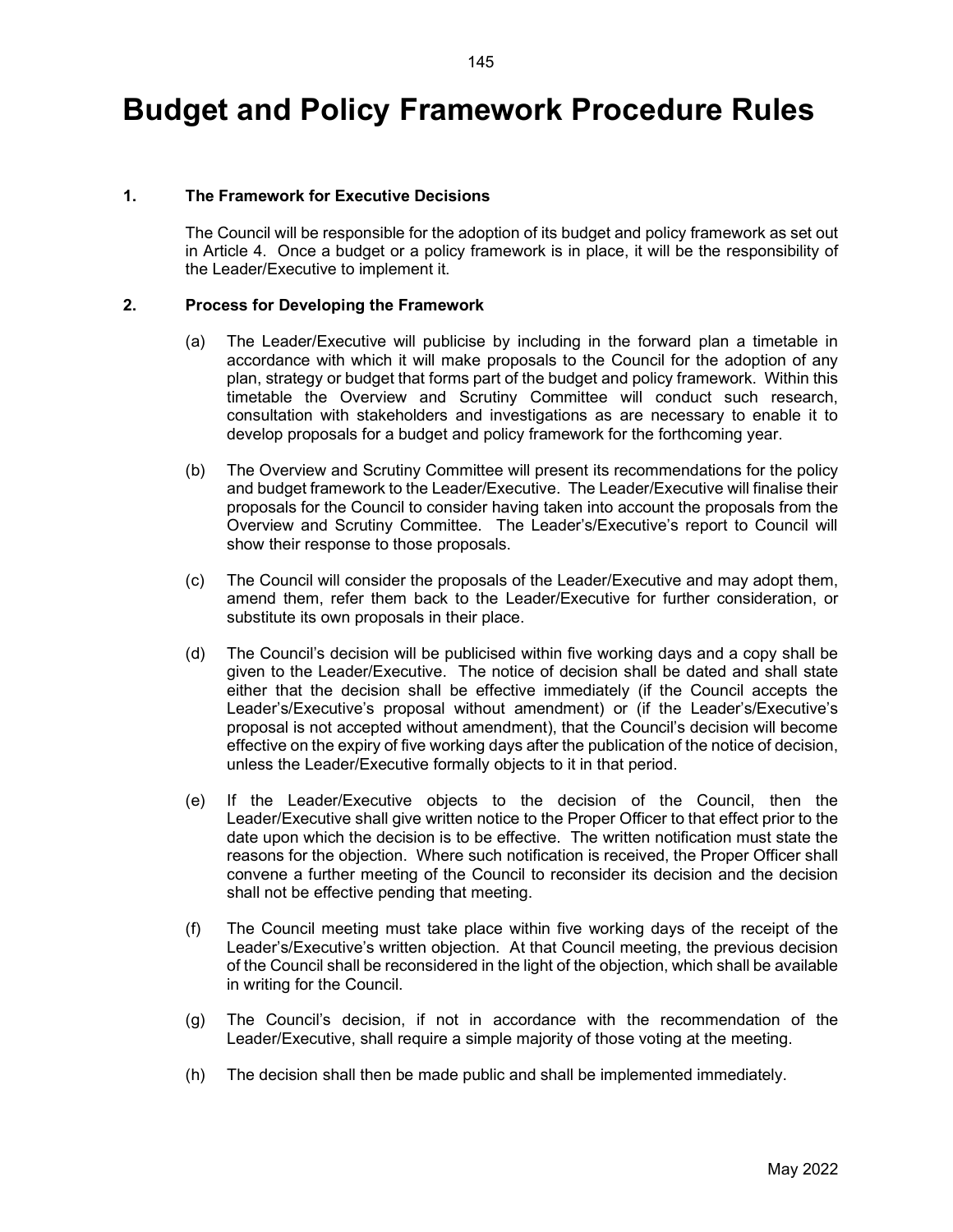## 3. Decisions Outside the Budget or Policy Framework

- (a) Subject to the provisions of Financial Regulations as they apply to virement, the Leader/Executive, Committees of the Executive, individual members and any officers discharging executive functions may only take decisions which are in line with the budget and policy framework. If any of these bodies or persons wishes to make a decision which is contrary to the policy framework, or contrary to or not wholly in accordance with the budget approved by Full Council, then that decision may only be taken by the Council, subject to 4 below.
- (b) If the Leader/Executive, Committees of the Executive, individual members and any officers discharging executive functions want to make such a decision, they shall take advice from the Monitoring Officer and/or the Chief Finance Officer as to whether the decision they want to make would be contrary to the policy framework, or contrary to or not wholly in accordance with the budget. If the advice of either of those officers is that the decision would not be in line with the existing budget and/or policy framework, then the decision must be referred by that body or person to the Council for decision, unless the decision is a matter of urgency, in which case the provisions in paragraph 4 (urgent decisions outside the budget and policy framework) shall apply.

# 4. Urgent Decisions Outside the Budget or Policy Framework

- (a) The Leader/Executive, a Committee of the Executive, an individual member or officers discharging executive functions may take a decision which is contrary to the Council's policy framework or contrary to or not wholly in accordance with the budget approved by Full Council if the decision is a matter of urgency. Decisions to commit urgent expenditure may be taken in cases of civil emergency or where there is a compelling and urgent need for immediate action. In all other cases, the decision may only be taken:
	- i) if it is not practical to convene a quorate meeting of the Full Council; and
	- ii) if the Chairman of the Overview and Scrutiny Committee agrees that the decision is a matter of urgency.

The reasons why it is not practical to convene a quorate meeting of Full Council and the Chairman of the Overview and Scrutiny Committee's consent to the decision being taken as a matter of urgency must be noted on the record of the decision. In the absence of the Chairman of the Overview and Scrutiny Committee the consent of the Mayor and in the absence of both the Deputy Mayor will be sufficient.

(b) Following the decision, the decision taker will provide a full report to the next available Council meeting explaining the decision, the reasons for it and why the decision was treated as a matter of urgency.

# 5. In-Year Changes to Policy Framework

The responsibility for agreeing the budget and policy framework lies with the Council, and decisions by the Leader/Executive, a Committee of the Executive, an individual member or officers discharging executive functions must be in line with it. No changes to any policy and strategy which make up the policy framework may be made by those bodies or individuals except those changes necessary to ensure compliance with the law, ministerial direction or government guidance.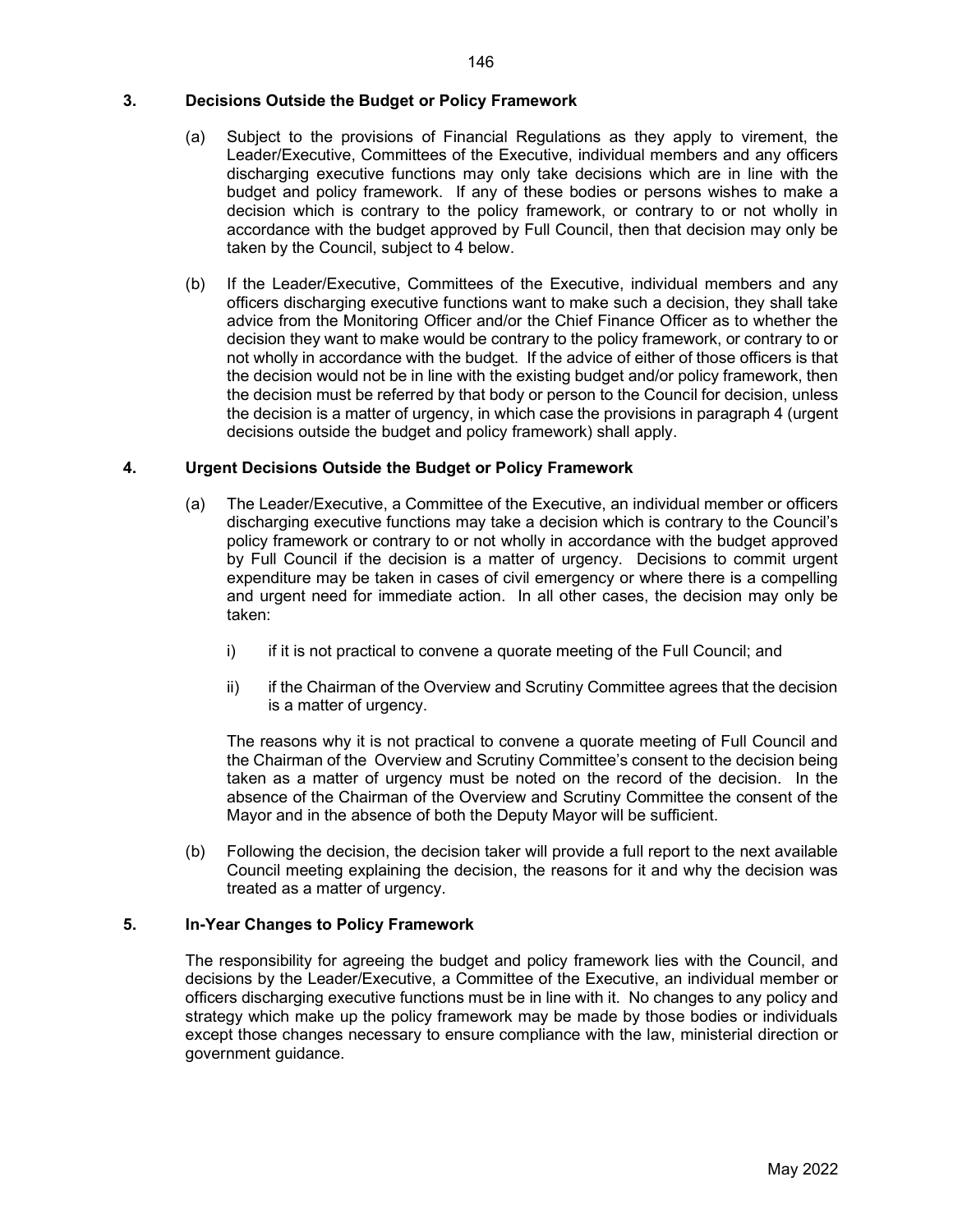## 6. Call-In of Decisions Outside the Budget or Policy Framework

- (a) Where the Overview and Scrutiny Committee is of the opinion that an Executive decision is, or if made would be, contrary to the policy framework, or contrary to or not wholly in accordance with the Council's budget, then it shall seek advice from the Monitoring Officer and/or Chief Finance Officer.
- (b) In respect of functions which are the responsibility of the Leader/Executive, the Monitoring Officer's report and/or Chief Finance Officer's report shall be to the Leader/Executive with a copy to every member of the Council. Regardless of whether the decision is delegated or not, the Leader/Executive must decide what action to take in respect of the Monitoring Officer's report and to prepare a report to Council in the event that the Monitoring Officer or the Chief Finance Officer conclude that the decision was a departure, and to the Overview and Scrutiny Committee if the Monitoring Officer or the Chief Finance Officer conclude that the decision was not a departure.
- (c) If the decision has yet to be made, or has been made but not yet implemented, and the advice from the Monitoring Officer and/or the Chief Finance Officer is that the decision is or would be contrary to the policy framework or contrary to or not wholly in accordance with the budget, the Overview and Scrutiny Committee may refer the matter to Council. In such cases, no further action will be taken in respect of the decision or its implementation until the Council has met and considered the matter. The Council shall meet within five days of the request by the Overview and Scrutiny Committee. At the meeting it will receive a report of the decision or proposals and the advice of the Monitoring Officer and/or the Chief Finance Officer. The Council may either:
	- i) endorse a decision or proposal of the Executive decision taker as falling within the existing budget and policy framework. In this case no further action is required, save that the decision of the Council be minuted and circulated to all councillors in the normal way; or
	- ii) amend the Council's Financial Regulations or policy concerned to encompass the decision or proposal of the body or individual responsible for that executive function and agree to the decision with immediate effect. In this case, no further action is required save that the decision of the Council be minuted and circulated to all councillors in the normal way; or
	- iii) where the Council accepts that the decision or proposal is contrary to the policy framework or contrary to or not wholly in accordance with the budget, and does not amend the existing framework to accommodate it, require the Leader/Executive to reconsider the matter in accordance with the advice of either the Monitoring Officer/Chief Finance Officer.

# 7. Financial Regulations

The Council shall make, and from time to time review, financial regulations to determine the responsibilities of members and officers in the administration of its financial affairs, and there shall be delegated to the Chief Finance Officer authority to exercise the functions described in the regulations.

# 8. Investment Programme

1. Each year, the Leader/Executive shall prepare a five year Investment Programme and shall consider the aggregate effect of the Investment Programme on the Council's financial resources and make recommendations thereon to the Council.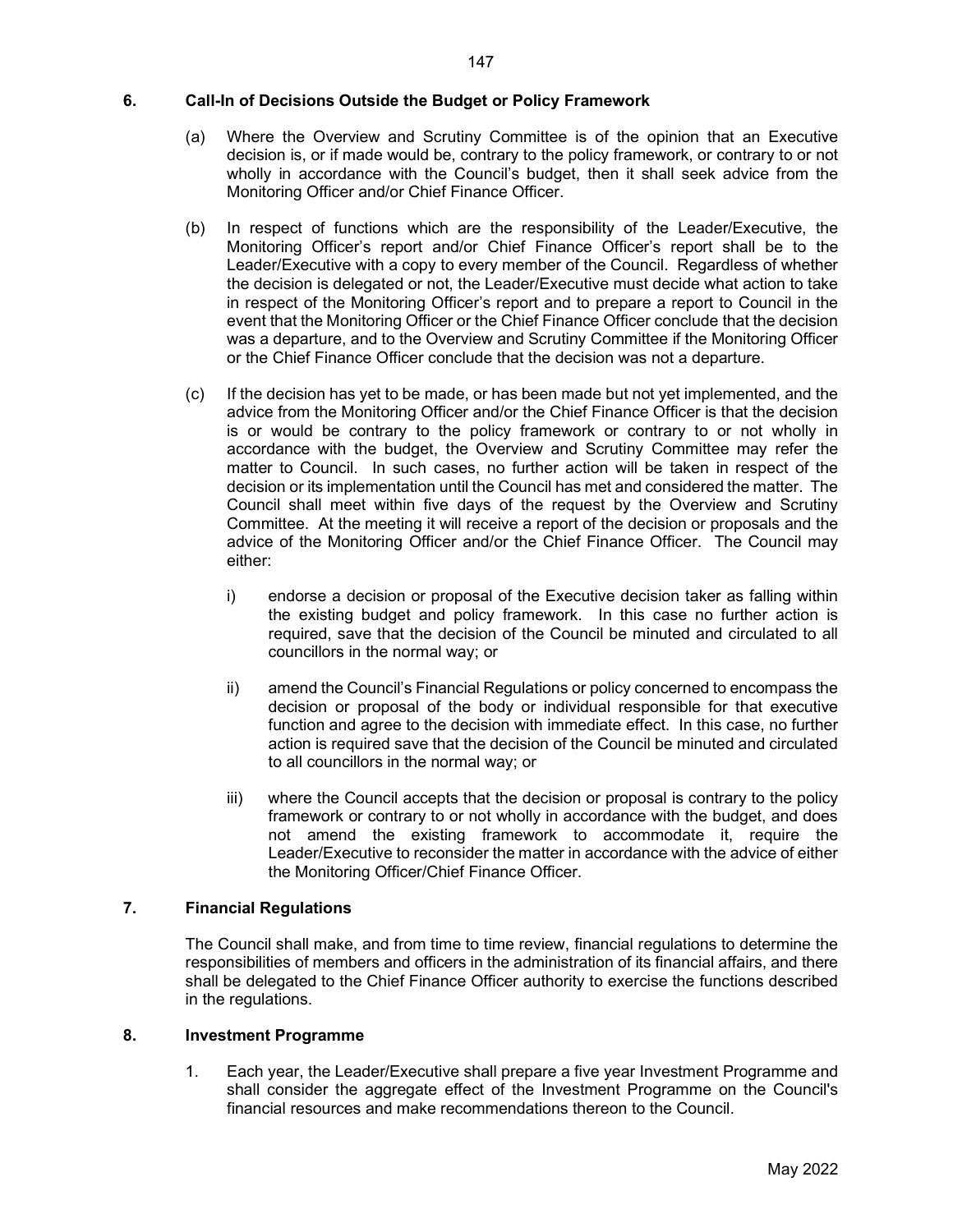2. Any scheme proposed to be included in an Investment Programme which was not contained in the preceding approved Investment Programme shall be considered by the Leader/Executive having received a report from the appropriate officer on the financial implications of the proposal.

# 9. Revenue Estimates

- 1. The Leader/Executive shall keep the Council's financial strategy under review and shall consider and determine annual revenue estimates for submission by way of recommendation to Council having received a report thereon from the Chief Finance Officer.
- 2. Any proposal to incur expenditure which is not provided for in the previously approved revenue estimates and which cannot be financed by way of virement in accordance with financial regulation 5.3 shall be considered and determined by the Leader/Executive for submission by way of recommendation to Council having received a report thereon from the appropriate officer on the financial implications of the proposal.

# 10. Expenditure - Exceptional

Any motion which is moved at a Council meeting otherwise than in pursuance of a recommendation or report of the Leader/Executive and if carried would, by the lesser of 5% or £5000, increase the expenditure upon or reduce the revenue of any service or would involve capital expenditure, shall when proposed or seconded, stand adjourned without discussion to the next ordinary meeting of the Council, and the Leader/Executive shall report on the financial implications of the proposal.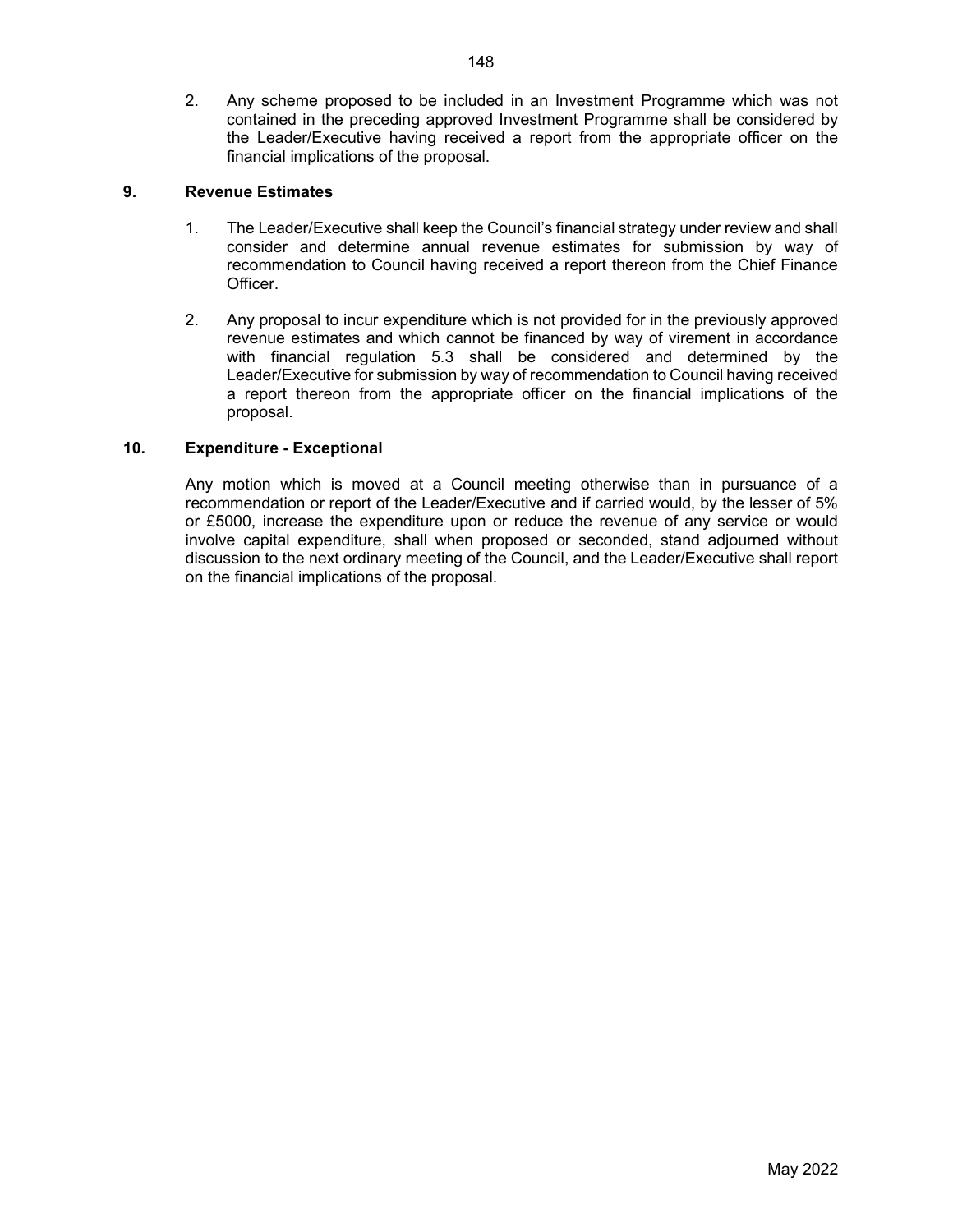# Executive Procedure Rules

# 1. EXECUTIVE DECISIONS

- 1.1 The Leader shall be responsible for the Executive functions listed in Part 3 of this Constitution (Responsibility for Functions).
- 1.2 The Leader may provide for Executive functions to be discharged by:
	- (a) The Leader him/herself;
	- (b) The Executive;
	- (c) a Committee of the Executive;
	- (d) an individual Member of the Executive;
	- (e) an individual Member of the Council who may exercise powers in relation to his/her ward;
	- (f) an Officer;
	- (g) another local authority, or
	- (h) under joint arrangements.

# 1.3. Allocation of Political Accountabilities by Leader

 The Leader may allocate to individual members of the Executive particular areas of political accountability. Any such individual will take responsibility for the explanation of identified areas of policy or service themes, but will not exercise executive functions in that respect.

# 1.4 Sub-Delegation of Executive Functions

 The Executive, Committee of the Executive or an individual Member of the Executive may further delegate functions to an officer, in which case the Responsibility for Functions in Part 3 of the Constitution and the Scheme of Delegations to Officers shall be amended accordingly.

# 1.5 Conflicts of Interest

 Conflicts of interest affecting the Leader or any member of the Executive shall be dealt with as set out in the Council's Code of Conduct for Members in Part 5 of this Constitution.

#### 1.6 Executive Meetings

 The Executive will meet at such times as the Leader shall determine. The Executive shall meet at the Civic Offices or another location to be agreed by the Leader.

# 1.7 Quorum

 The quorum for a meeting of the Executive, or a Committee of it, shall be one-third of the number of members of the Executive (with such rounding-up as may be necessary to achieve whole numbers) or two (whichever is the greater).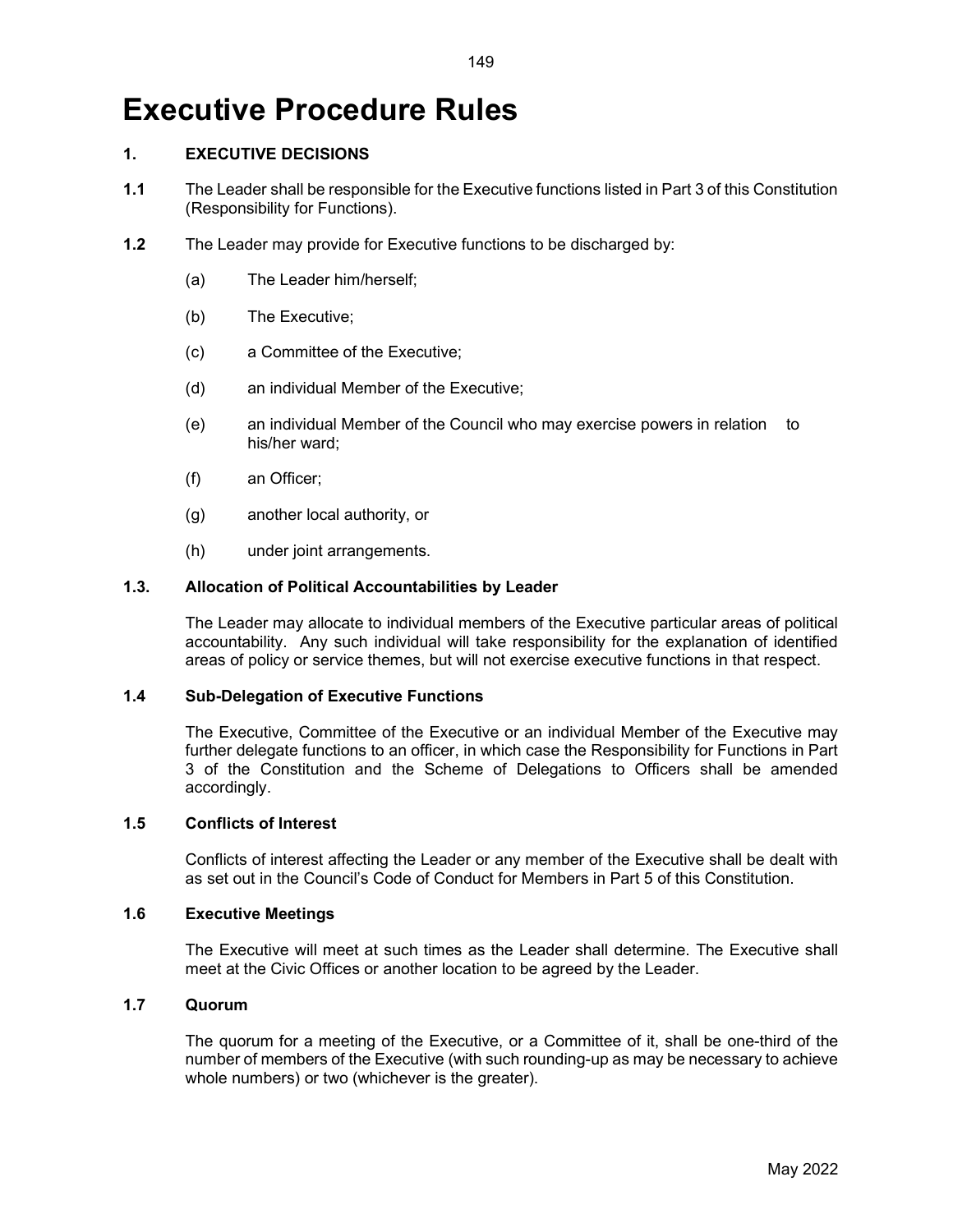#### 1.8 Taking Decisions

 Executive decisions which have been delegated to the Executive will be taken at a meeting convened in accordance with the Access to Information Rules in Part 4 of the Constitution.

# 2. CONDUCT OF EXECUTIVE MEETINGS

2.1 If the Leader is present he/she will preside. In his/her absence, then the Deputy Leader will preside. In the absence of the Leader and the Deputy Leader, a person appointed to do so by those present shall preside.

#### 2.2 Order of Business

At each meeting of the Executive, the following business will be conducted:

- i) consideration of the minutes of the last meeting;
- ii) declarations of interest, if any;
- iii) matters referred to the Executive (whether by the Overview and Scrutiny Committee or by the Council) for reconsideration by the Executive in accordance with the provisions contained in the Overview and Scrutiny Procedure Rules or the Budget and Policy Framework Procedure Rules set out in Part 4 of this Constitution;
- iv) consideration of reports from the Overview and Scrutiny Committee; and
- v) matters set out in the agenda for the meeting, and which shall indicate which are key decisions and which are not in accordance with the Access to Information Procedure rules set out in Part 4 of this Constitution.

#### 2.3 Consultation

 All reports to the Executive from any member of the Executive or an officer on proposals relating to the budget and policy framework must contain details of the nature and extent of consultation with stakeholders and the Overview and Scrutiny Committee, and the outcome of that consultation. Reports about other matters will set out the details and outcome of consultation as appropriate. The level of consultation required will be appropriate to the nature of the matter under consideration.

#### 2.4 Agenda Management

 The Leader will decide upon the schedule for the meetings of the Executive. He/she may put on the agenda of any Executive meeting any matter which he/she wishes, whether or not authority has been delegated to the Executive, a Committee of it or any member or officer in respect of that matter. The Proper Officer will comply with the Leader's requests in this respect.

 Any member of the Council may ask the Leader to arrange that an item is placed on the agenda of the next available meeting of the Executive for consideration. The Leader is not obliged to comply with such requests.

 The Proper Officer will make sure that an item is placed on the agenda of the next available meeting of the Executive where the Overview and Scrutiny Committee or the Full Council have resolved that an item be considered by the Executive.

The Monitoring Officer and/or the Chief Financial Officer may include an item for consideration on the agenda of an Executive meeting and may require the Proper Officer to call such a meeting in pursuance of their statutory duties.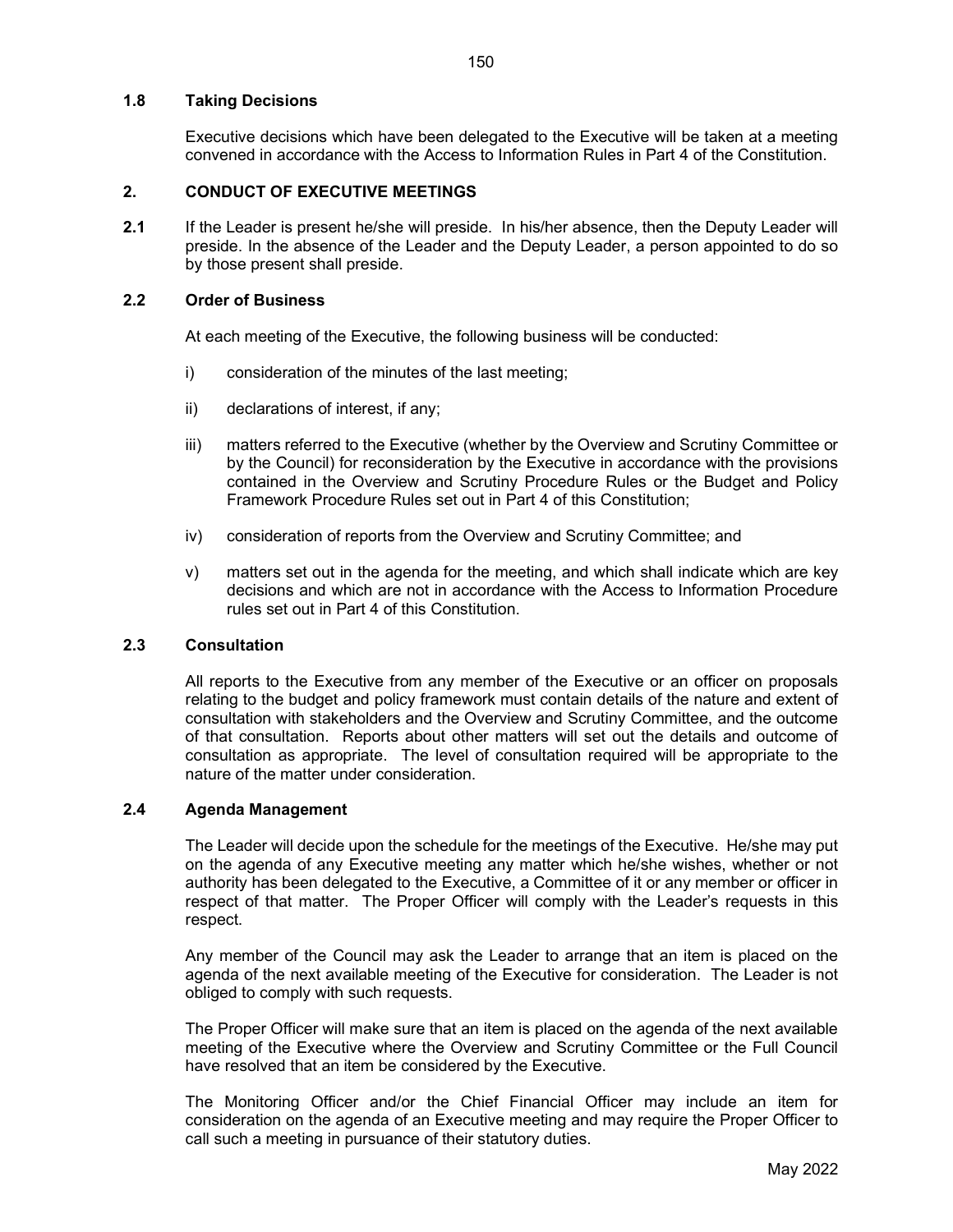# 3. QUESTIONS BY THE PUBLIC

3.1 Members of the public, which for these purposes shall mean persons living or working in the Borough, may ask questions of members of the Executive at meetings of the Executive.

# 3.2 Order of Questions

 Questions will be asked in the order notice of them was received, except that the Leader may group together similar questions.

# 3.3 Notice of Questions

 A question may only be asked if notice has been given by delivering it in writing or by electronic mail to the Chief Executive no later than 12 noon, seven days before the day of the meeting. Each question must give the name and address of the questioner and should specify the member to whom the question is to be put.

# 3.4 Number of Questions

 At any one meeting no person may submit more than three questions and no more than three questions may be asked on behalf of one organisation.

### 3.5 Scope of Questions

The Chief Executive may reject a question if it:

- o is not about a matter for which the Council has a responsibility or which affects the Borough;
- o is defamatory, frivolous or offensive;
- o requires the disclosure of confidential or exempt information.

#### 3.6 Record of Questions

 The Chief Executive will enter each question in a book open to public inspection and will immediately send a copy of the question to the Leader and the member to whom the question is to be put. If no particular member has been specified as the person to whom the question is to be put, the question shall be put to the Leader. Rejected questions will include reasons for rejection.

 Copies of all questions and the draft replies shall be prepared, laid round the table and made available to the public attending the meeting.

#### 3.7 Asking the Question at the Meeting

 The Leader will invite the questioner to put the question to himself/herself or the specified member. If a questioner who has submitted a written question is unable to be present, they may ask the Leader to put the question on their behalf. The Leader may ask the question on the questioner's behalf, indicate that a written reply will be given or decide, in the absence of the questioner, that the question will not be dealt with.

 The Leader or the specified member may state that his/her reply is in the terms of the draft or otherwise as he/she thinks fit.

 The total time for public question-time shall be 30 minutes or such longer time as the Leader shall in his/her discretion allow.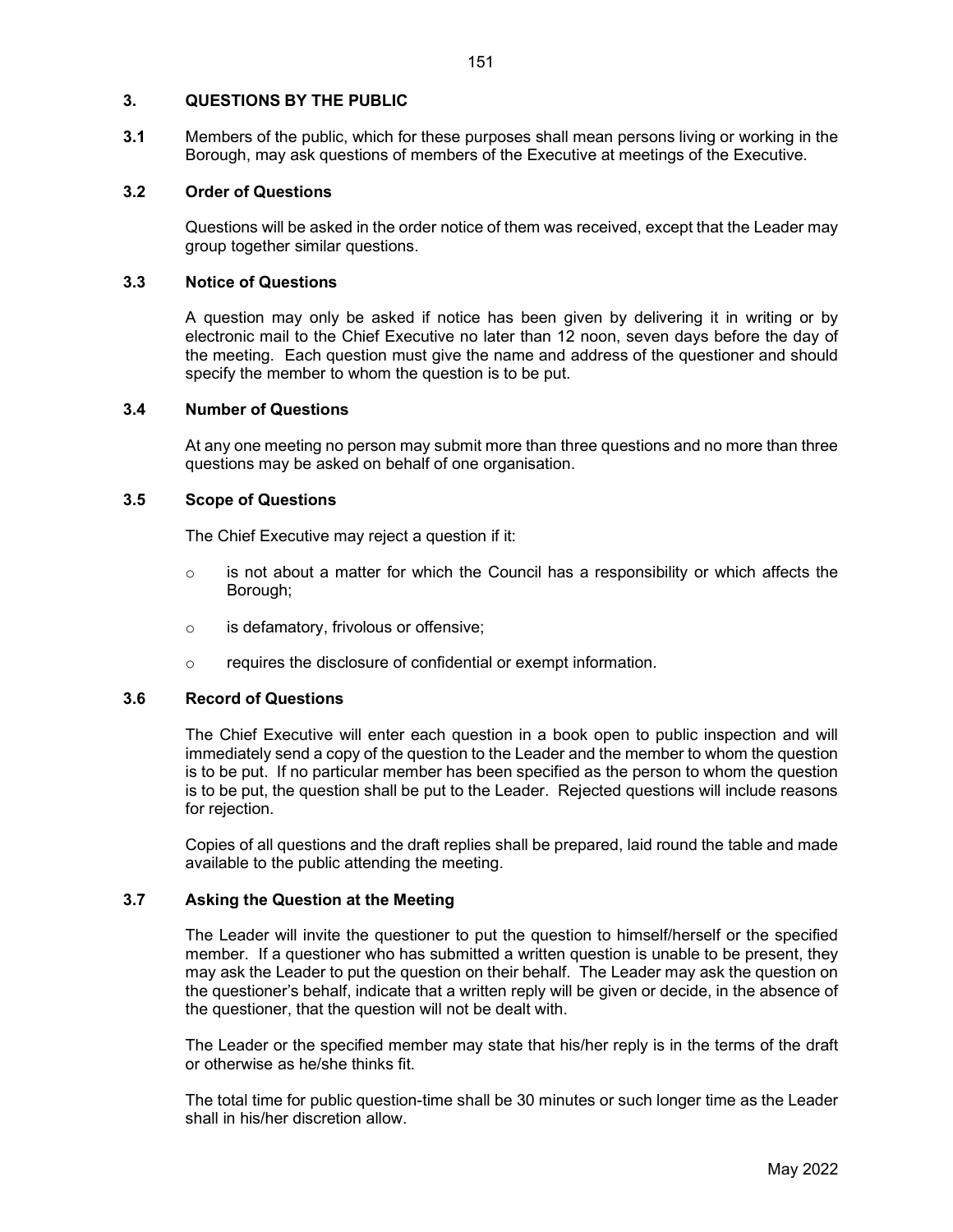## 3.8 Supplementary Questions

 A questioner who has put a question in person may also put one supplementary question without notice. A supplementary question must arise directly out of the original question or reply. The Leader may reject a supplementary question on any of the grounds in Rule 3.5 above.

 The Leader or the specified member may reply to the supplementary question as he/she thinks fit.

# 3.9 Written Answers

 Any question which cannot be dealt with during public question-time through lack of time will be dealt with by a written answer.

# 3.10 Reference Elsewhere

 Unless the Leader decides otherwise, no discussion will take place on any question, but any member may move that a matter raised by a question be referred to another Committee. Once seconded, such a motion will be voted on without discussion.

# 4 INDIVIDUAL DECISION MAKING

- 4.1 The Leader, or an individual Member, taking a decision on a matter shall comply with the following parts of the Executive Procedure Rules.
- 4.2 A clear audit trail of decision-making must be maintained for future reference.

#### 4.3 Forward Plan

4.4 Subject to the provisions of Access to Information Procedure Rules 15 (General Exception) and 16 (Special Urgency), a key decision shall not be taken by an individual Member unless details have been included in the Forward Plan.

# 4.5 Requirement for a Written Report

- 4.6 A written report on the proposed decision shall be prepared by the relevant officer on his or her own initiative, or at the request of the Member.
- 4.7 The officer's report shall set out the following:
	- (a) The date of the proposed decision.
	- (b) Whether a key decision is to be taken.
	- (c) Whether the report contains confidential or exempt information.
	- (d) A description of the issue to be decided.
	- (e) Any consultations undertaken, the method of consultation and a summary of any representations received.
	- (f) The officer's recommendations and the reasons for them.
	- (g) Implications arising from the decision.
	- (h) A list of background papers.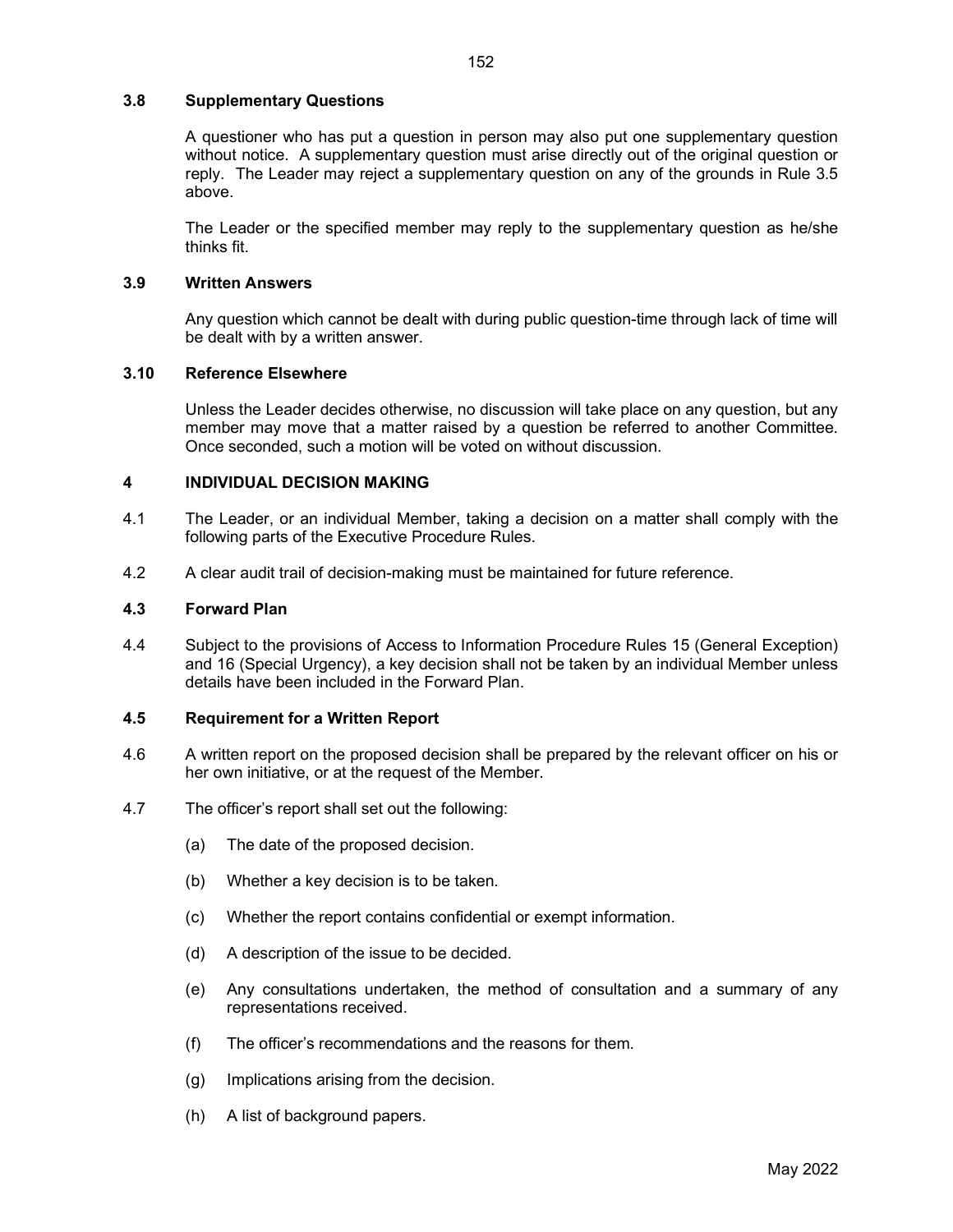- 4.8 Subject to the provisions on confidential and exempt information and special urgency set out in the Council's Access to Information Procedure Rules, the Proper Officer shall at least five clear days prior to the date that the proposed decision is scheduled to be taken:
	- (a) forward a copy of the report by e-mail to the relevant Member and all other councillors; and
	- (b) make the report publicly available.

## 4.9 Taking the Decision

- 4.10 The decision shall be taken by the Member on the scheduled date in the presence of the relevant officers (which shall always include a Democratic Services Officer).
- 4.11 Prior to taking the decision, the Member will be required to disclose any personal and/or prejudicial interests in the matter under consideration.

#### 4.12. Record of Decision

- 4.13 After a decision has been taken by the Member, the Democratic Services Officer will prepare a record, including details of:
	- (i) whether it was a key or non-key decision;
	- (ii) the title of the item;
	- (iii) the name of the decision-maker;
	- (iv) the date on which the decision was made;
	- (v) the date on which the decision will be implemented;
	- (vi) any declarations of interest;
	- (vii) the decision;
	- (viii) the reasons for the decision;
	- (ix) details of any alternative options considered and rejected by the Member when making the decision;
	- (x) a record of any conflict of interest declared by any Executive member who is consulted by the Member making the decision which relates to that decision;
	- (xi) a note of any dispensation granted in respect of any declared conflict of interest; and
	- (xii) a list of the documents taken into account by the decision-maker, including the report of the relevant officer.
- 4.14 The decision shall be published by the Democratic Services Officer in draft form electronically, and shall otherwise be available at the Civic Offices, within 24 hours of the decision being made. All members of the Council shall receive electronic notification of such decision within the same timescale. This will enable Councillors to consider whether they wish to "call-in" the decision in accordance with Overview and Scrutiny Procedure Rules.
- 4.15 The Proper Officer will maintain records of all decisions made, together with associated reports and background papers, in accordance with the Council's Access to Information Procedure Rules.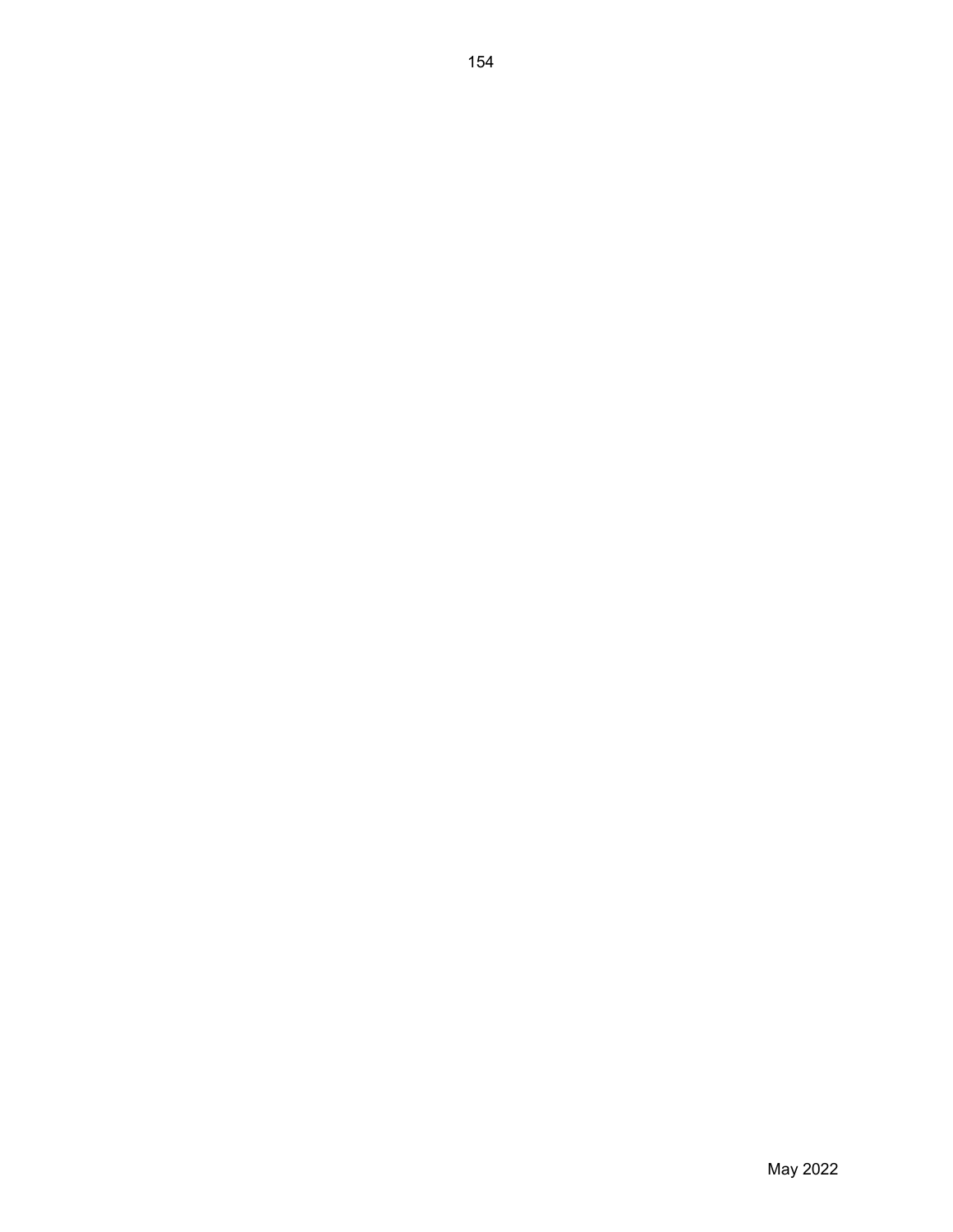# Overview and Scrutiny Procedure Rules

# 1. General Arrangements

 The Council will have the Overview and Scrutiny Committee set out in Article 6 and will appoint to it at its first ordinary meeting in accordance with Standing Order 20.

 The terms of reference of the Overview and Scrutiny Committee will be as provided in Article 6 and in the Responsibility for Functions in Part 3 of this Constitution and shall include the functions of a crime and disorder committee under Section 19 Police and Justice Act 2006.

#### 2. Membership

 The membership shall comprise nine elected councillors. All councillors except members of the Executive may be members of the Overview and Scrutiny Committee. However, no member may be involved in scrutinising a decision in which he/she has been directly involved.

#### 3. Co-optees

 The Overview and Scrutiny Committee shall be entitled to recommend to Council the appointment of a number of people as non-voting co-optees.

#### 4. Meetings

 There shall be between eight and ten ordinary meetings of the Overview and Scrutiny Committee in each year. In addition, extraordinary meetings may be called from time to time as and when appropriate. An Overview and Scrutiny Committee meeting may be called by the Chair of the Committee or by the Proper Officer if he/she considers it necessary or appropriate.

#### 5. Quorum

 The quorum for an Overview and Scrutiny Committee shall be as set out for Committees in Standing Order 20.10, i.e. one-third of the number of members of the Committee (with such rounding-up as may be necessary to achieve whole numbers).

#### 6. Work Programme

 The Overview and Scrutiny Committee will be responsible for setting its own work programme. An annual meeting of the Committee shall be held to set the work programme for the coming year, and the Committee shall have particular regard to the time and resources (including officer time) needed to deliver the programme. The Committee shall be assisted in its work by sight of the Leader's draft Forward Plan for the whole year.

# 7. Agenda Items

 Any member of the Council shall be entitled to give notice to the Proper Officer that he/she wishes an item relevant to the functions of the Committee to be included on the agenda for the next available meeting of the Committee. On receipt of such a request the Proper Officer will ensure that it is included on the next available agenda. This provision shall not have effect in relation to the Councillor Call for Action. The Chairman of the Overview & Scrutiny Committee shall determine whether or not a Councillor Call for Action should be accepted in accordance with the adopted procedures. In the event that a Councillor Call for Action is submitted by the Chairman, the Vice-Chairman will determine whether or not it should be accepted and reported to the Committee in accordance with the adopted procedures.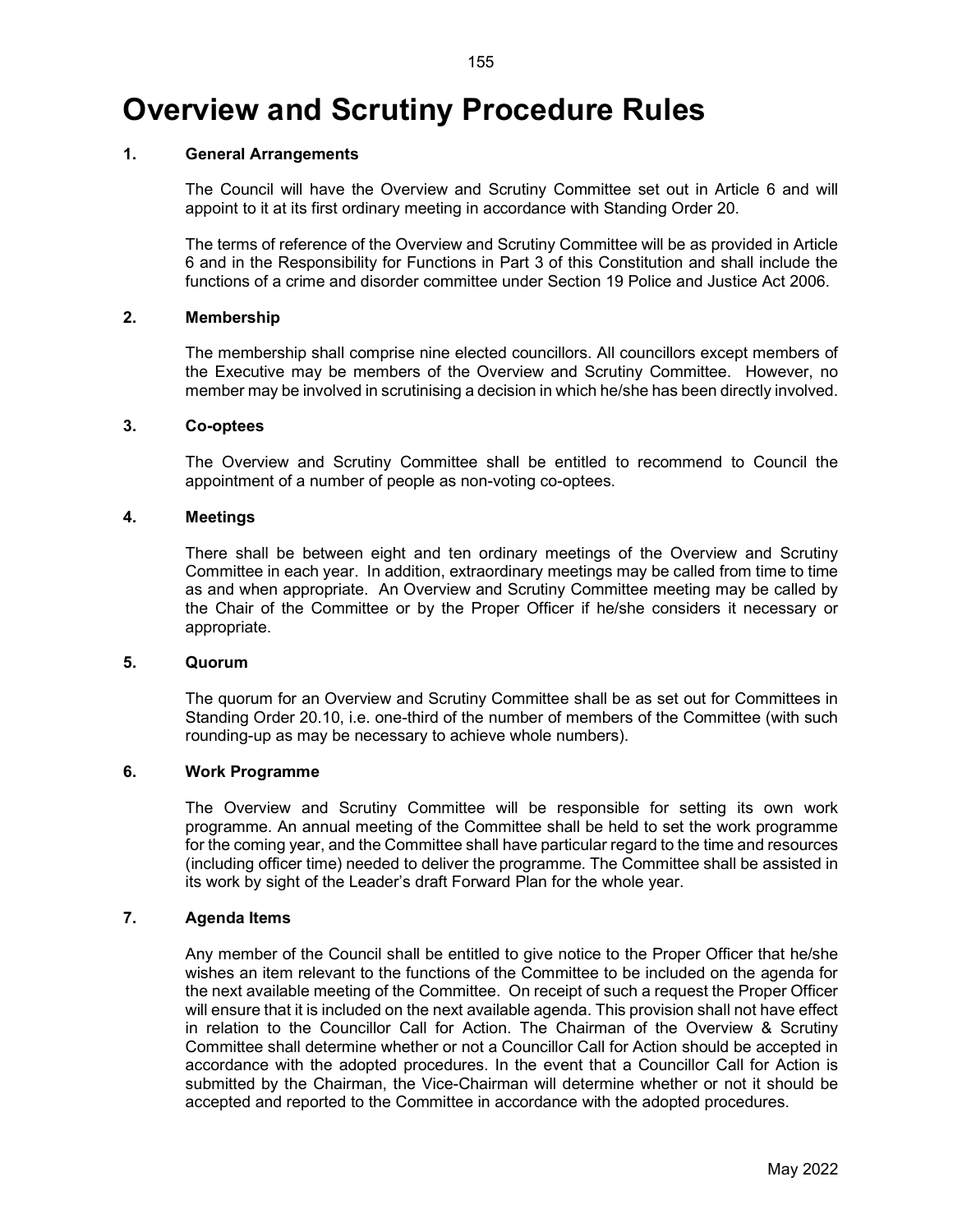## 8. Task Groups

 Task Groups shall be established as follows. The Committee shall receive draft terms of reference for consideration. These shall be debated and agreed as necessary. The Committee shall also consider the number of persons to be appointed to the Task Group and its political balance; usually the composition of the Task Group shall take into account proportionality without applying it inflexibly. Nominations to the Task Group shall be agreed by the Committee and, if necessary, determined by voting.

 Subject to the above and to applying the guidance of the Toolkit when commissioning work, the Committee may appoint such Task Groups as it thinks fit. Task Groups shall make report to the Committee or direct to the Executive as required, and Task Group members shall be entitled to attend and speak at Committee meetings where the work of their Group is under consideration.

 Task Groups shall meet in public and may co-opt councillors and non-councillors as may assist them in their work (including councillors who do not sit on the Overview and Scrutiny Committee). Non-councillors shall be eligible for the reimbursement of their expenses.

 A permanent Task Group shall consider the financial aspects of the Council's business. The establishment of other standing Task Groups shall be considered.

 A dedicated officer resource shall be made available from within Democratic Services to assist, support and coordinate the work of the Overview and Scrutiny Committee and its Task Groups.

#### 9. Policy Review and Development

- (a) The role of the Overview and Scrutiny Committee in relation to the development of the Council's budget and policy framework is set out in detail in the Budget and Policy Framework Procedure Rules.
- (b) In relation to the development of the Council's approach to other matters not forming part of its policy and budget framework, the Overview and Scrutiny Committee may make proposals to the Leader/Executive for developments in so far as they relate to matters within their terms of reference.
- (c) The Overview and Scrutiny Committee may hold inquiries and investigate the available options for future direction in policy development and may appoint advisers and assessors to assist them in this process. They may go on site visits, conduct public surveys, hold public meetings, commission research and do all other things that they reasonably consider necessary to inform their deliberations. They may ask witnesses to attend to address them on any matter under consideration.

#### 10. Reports from Overview and Scrutiny Committee

- (a) Once it has formed recommendations on proposals for development, the Overview and Scrutiny Committee will prepare a formal report and submit it to the Proper Officer for consideration by the Leader/Executive if the proposals are consistent with the existing budgetary and policy framework, or to the Council as appropriate. The Overview and Scrutiny Committee may publish its report or recommendations.
- (b) If the Overview and Scrutiny Committee cannot agree on one single final report to the Council or Leader/Executive as appropriate, then up to one minority report may be prepared and submitted for consideration by the Council or Leader/Executive with the majority report.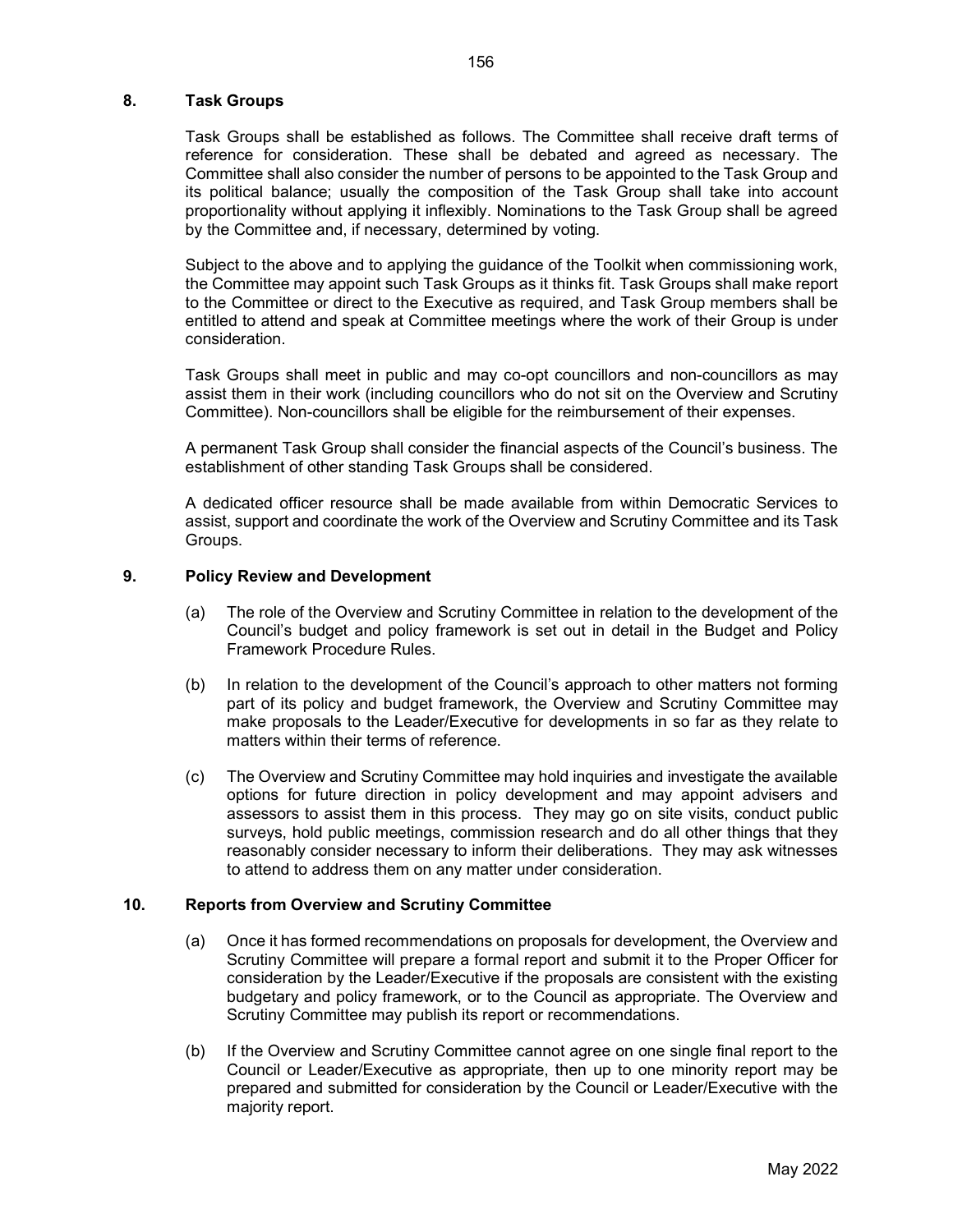- (c) The Overview and Scrutiny Committee shall by notice in writing require the Council or the Leader/Executive:-
	- (i) to consider the report or recommendations,
	- (ii) to respond to the Overview and Scrutiny Committee indicating what action (if any) the Council or the Leader/Executive proposes to take,
	- (iii) if the Overview and Scrutiny Committee has published the report or recommendations, to publish a response,
	- (iv) if the Overview and Scrutiny Committee provided a copy of the report or recommendations to a member of the Council under section 21A(8) of the Local Government Act 2000, to provide the member with a copy of the response,

 and to do so within two months beginning with the date on which the Council or the Leader/Executive received the report or recommendations or (if later) the notice.

(d) The Council or Leader/Executive shall consider the report of the Overview and Scrutiny Committee within one month of it being submitted to the Proper Officer.

# 11. Overview and Scrutiny Reports: Consideration by the Executive

- (a) Once an overview and scrutiny report on any matter which is the responsibility of the Leader/Executive has been completed, it shall be referred to the Leader/included on the agenda of the next available meeting of the Executive unless the matter which is the subject of the report is already scheduled to be considered by the Leader/Executive on an agreed date.
- (b) The Overview and Scrutiny Committee will in any event have access to the forward plan and timetable for decisions and intentions for consultation. Even where an item is not the subject of detailed proposals from an Overview and Scrutiny Committee following a consideration of possible policy/service developments, the Committee may respond in the course of the Leader/Executive's consultation process in relation to any key decision.

#### 12. Rights of Overview and Scrutiny Committee Members to Documents

- (a) In addition to their rights as councillors, members of the Overview and Scrutiny Committee have the additional right to documents, and to notice of meetings as set out in the Access to Information Procedure Rules in Part 4 of this Constitution.
- (b) Nothing in this paragraph prevents more detailed liaison between the Leader/Executive and Overview and Scrutiny Committee as appropriate depending on the particular matter under consideration.

#### 13. Members and Officers Giving Account

(a) The Overview and Scrutiny Committee may scrutinise and review decisions made or actions taken in connection with the discharge of any Council functions. As well as reviewing documentation, in fulfilling the scrutiny role, it may require the Leader, any member of the Executive allocated particular political accountability, or any councillor exercising functions of the Council in relation to their ward, or any senior officer, to attend before it to explain in relation to matters within their remit: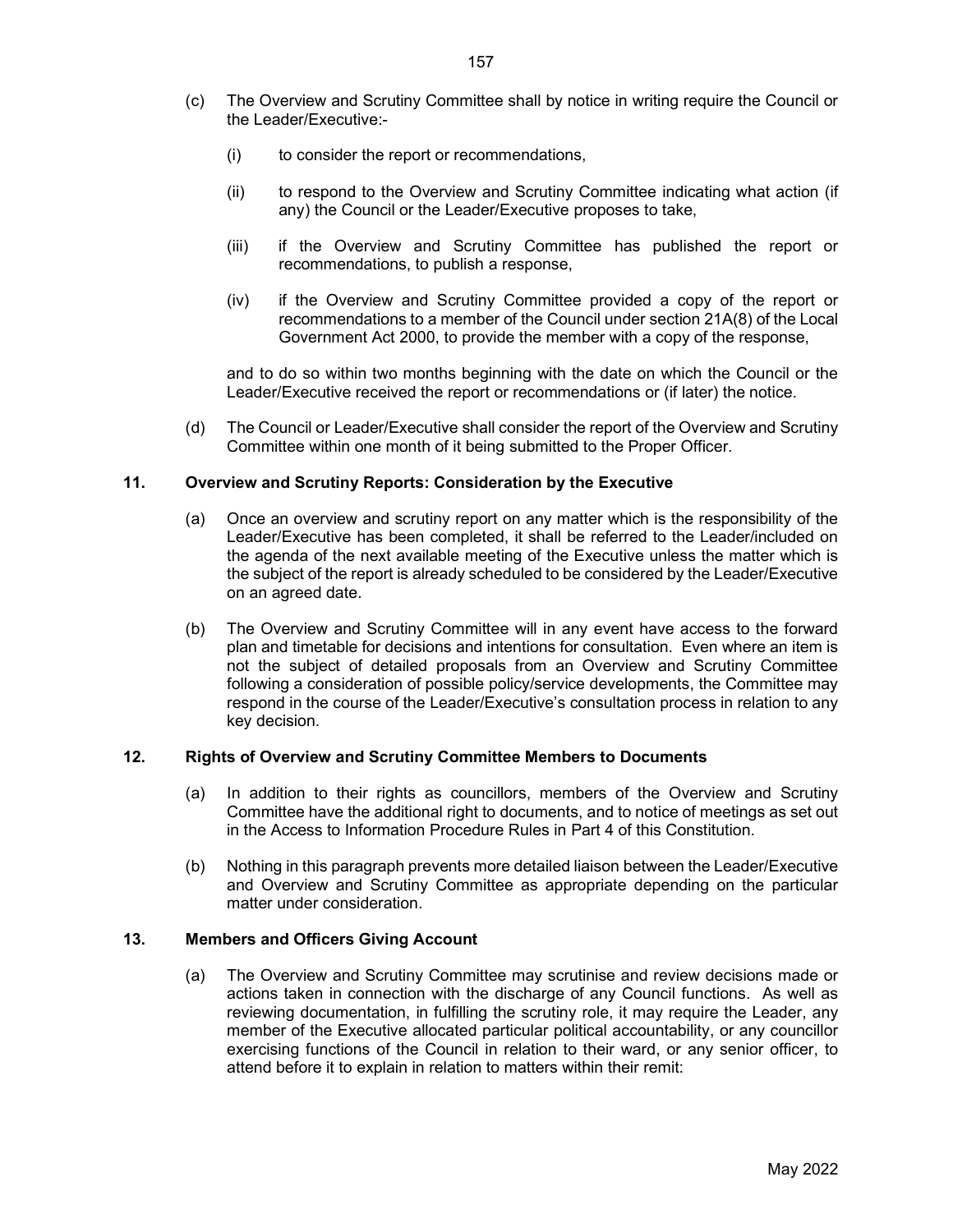- i) any particular decision or series of decisions;
- ii) the extent to which the actions taken implement Council policy; and/or
- iii) their performance.

and it is the duty of those persons to attend if so required.

(b) Where, in exceptional circumstances, the member or officer is unable to attend on the required date, then the Overview and Scrutiny Committee shall in consultation with the member or officer arrange an alternative date for attendance.

#### 14. Attendance by Others

 The Overview and Scrutiny Committee may invite people other than those people referred to in paragraph 13 above to address it, discuss issues of local concern and/or answer questions. It may for example wish to hear from residents, stakeholders and members and officers in other parts of the public sector and shall invite such people to attend. The Committee shall have rights under Section 22A Local Government Act 2000 and regulations made thereunder to call for information from partner authorities.

#### 15. Call-In

- (a) When a decision is made by the Leader, the Executive or it's Committee, an Executive member, a Councillor exercising powers in relation to their ward, or a key decision is made by an officer with delegated authority from the Leader, the decision shall be published in draft form electronically, and shall otherwise be available at the main offices of the Council, within 24 hours of the decision being made. All members of the Council shall receive electronic notification of such decisions within the same timescale by the person responsible for publishing the decision.
- (b) That notice will bear the date on which it is published and will specify that the decision will come into force, and may then be implemented, on the expiry of five working days after the publication of the decision, unless the Overview and Scrutiny Committee objects to it and calls it in. Urgent decisions shall be dealt with as provided for in paragraph (h) below.
- (c) During that period, the Proper Officer shall call-in a decision for scrutiny by the Committee if so requested by the Chair or any three members of the Committee, and shall then notify the decision-taker of the call-in. The notice to the Proper Officer shall state the reasons for the call-in, and these reasons shall be made available to all members of the Council. He/she shall call a meeting of the Committee on such date as he/she may determine, where possible after consultation with the Chair of the Committee, and in any case within five working days of the decision to call-in.
- (d) If, having considered the decision, the Overview and Scrutiny Committee wishes to take action it may refer the decision back to the decision-making person or body for reconsideration, setting out in writing the nature of its concerns or refer the matter to the next ordinary meeting of Full Council. If referred back to the Executive, it shall be reconsidered at the next ordinary meeting of the Executive's Committee or earlier if the Leader determines. Where the decision was made by an individual, the individual will reconsider within five working days of the request. The decision-making person or body shall reconsider the decision, amending the decision or not as the case may be, before adopting a final decision.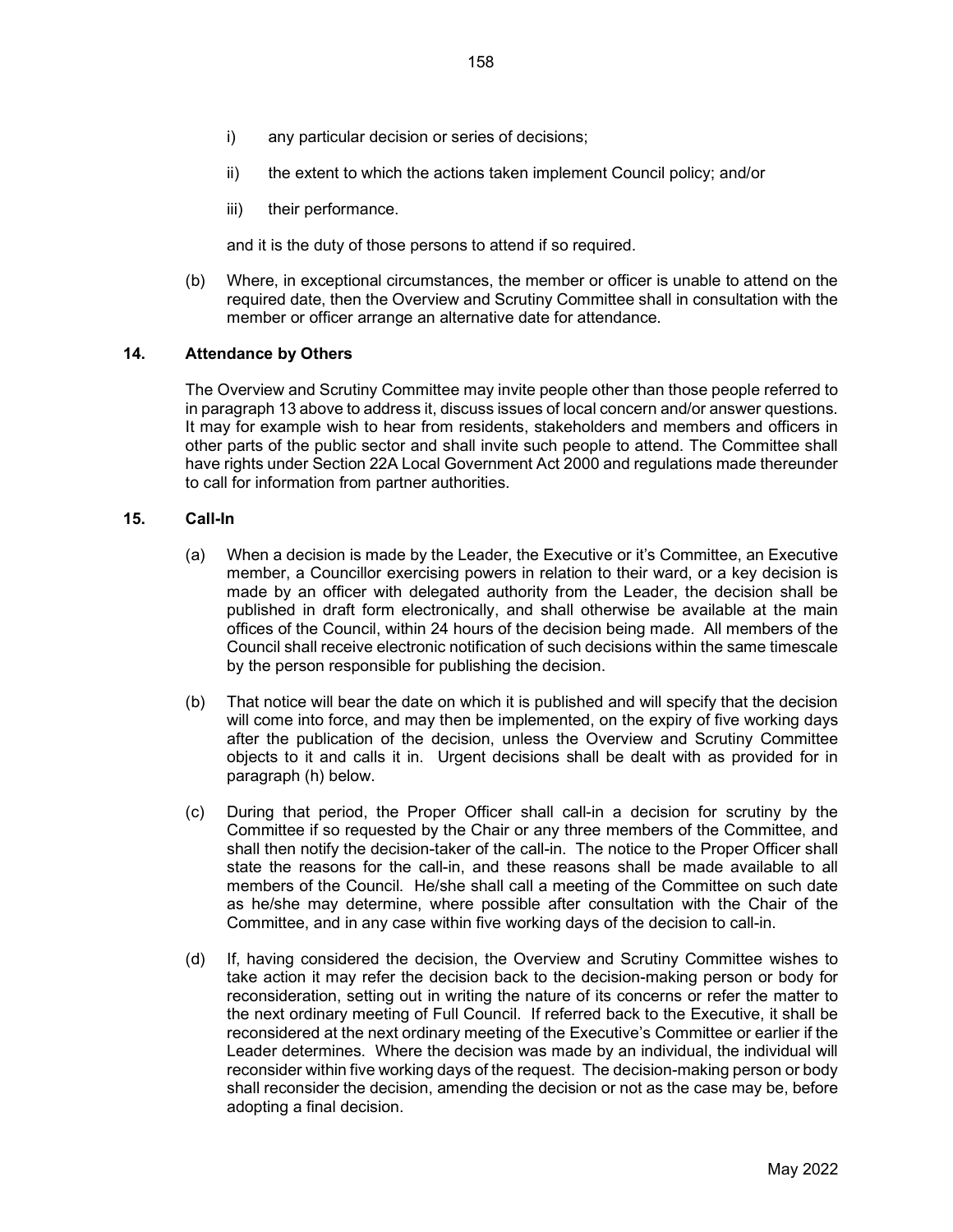- (e) If following an objection to the decision, the Overview and Scrutiny Committee does not meet in the period set out above, or does meet but does not refer the matter back to the decision-making person or body, the decision shall take effect on the date of the Overview and Scrutiny meeting, or the expiry of the five day period, whichever is the earlier.
- (f) If the matter was referred to Full Council and the Council does not object to a decision which has been made, then no further action is necessary and the decision will be effective in accordance with the provision below. However, if the Council does object, it has no locus to make decisions in respect of an executive decision unless it is contrary to the policy framework, or contrary to or not wholly consistent with the budget. Unless that is the case, the Council will refer any decision to which it objects back to the decision-making person or body, together with the Council's views on the decision. That decision-making body or person shall choose whether to amend the decision or not before reaching a final decision and implementing it. Where the decision was taken by the Executive or by its Committee of it, a meeting will be convened to reconsider within five working days of the Council request. Where the decision was made by an individual, the individual will reconsider within five working days of the Council request.
- (g) If the Council does not meet, or if it does but does not refer the decision back to the decision-making body or person, the decision will become effective on the date of the Council meeting or expiry of the period in which the Council meeting should have been held, whichever is the earlier.
- (h) The call-in procedure set out above shall not apply where the decision being taken is urgent. A decision will be urgent if any delay likely to be caused by the call in process would be seriously prejudicial to the Council's or the public's interests. The notice by which the decision or proposed decision is made public shall state whether in the opinion of the decision making person or body, the decision is an urgent one, and therefore not subject to call-in. The notice shall state that the decision, if agreed, shall take immediate effect. Decisions taken as a matter of urgency must be reported to the next available meeting of the Council, together with the reasons for urgency.

# 16. Questions

- (a) Members of the Council may ask questions of the Chairman of the Overview and Scrutiny Committee at meetings of the Committee regarding matters that come within the remit of the Committee.
- (b) Notice of Questions

Notice of a question must be given by delivering it in writing or by electronic mail to the Chief Executive no later than 5.00pm, five days before the day of the meeting (e.g. 5.00pm Wednesday for a meeting on the following Monday). Each question must give the name of the Councillor.

(c) Number of Questions and Length of Question-Time

At any one meeting, no Councillor may submit more than three questions. The total time for question-time shall be 30 minutes or such longer time as the Chairman shall in his/her discretion allow.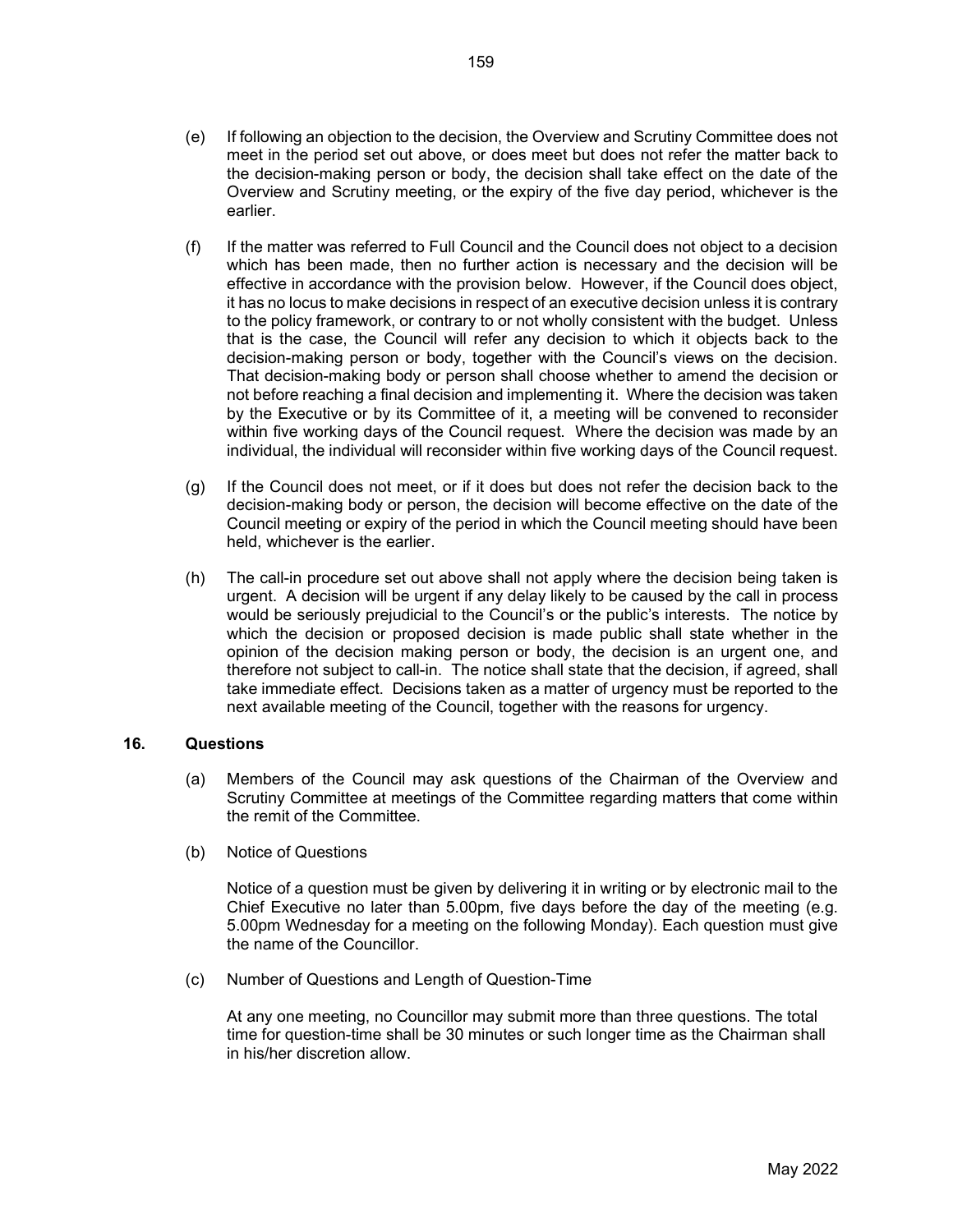(d) Scope of Questions

The Chairman may reject a question if it:-

- $\circ$  is not about a matter for which the Council has a responsibility or which affects the Borough;
- o is defamatory, frivolous or offensive; or
- o requires the disclosure of confidential or exempt information
- (e) Procedure at the Meeting

Copies of all questions and the draft replies shall be prepared, laid round the table and made available to the public attending the meeting. The Chairman shall ask the Councillor if he/she is satisfied with the answer. A Councillor who has put a question in person may put one supplementary question without notice. It will be at the Chairman's discretion whether supplementary questions may be put by other members of the Committee or whether a discussion on the topic takes place.

(f) Written Answers

Any question which cannot be dealt with during question-time through lack of time will be dealt with by a written answer.

(g) Reference Elsewhere

Any member may move that a matter raised by a question be referred to another Committee. Once seconded, such a motion shall be voted on without discussion.

#### 17. Crime and Disorder

- (a) The Overview and Scrutiny Committee shall have power:-
	- $\circ$  to review or scrutinise decisions made, or action taken, in connection with the discharge by the Council, Surrey Police and Surrey County Council ("responsible authorities") of their crime and disorder functions
	- $\circ$  to make reports or recommendations to the Council with respect to the discharge of those functions
- (b) If the Overview and Scrutiny Committee makes a report or recommendations, it shall provide a copy:
	- o to each of the responsible authorities; and
	- $\circ$  to each of the persons with whom the responsible authorities have a duty to cooperate under Section 5(2) of the Crime and Disorder Act 1998 ("the cooperating persons")
- (c) Where a member of the Council is asked to consider a crime and disorder matter by a person who lives or works in the area that the member represents:-
	- $\circ$  the member shall consider the matter and respond to the person who asked him/her to consider it, indicating what (if any) action he/she proposes to take;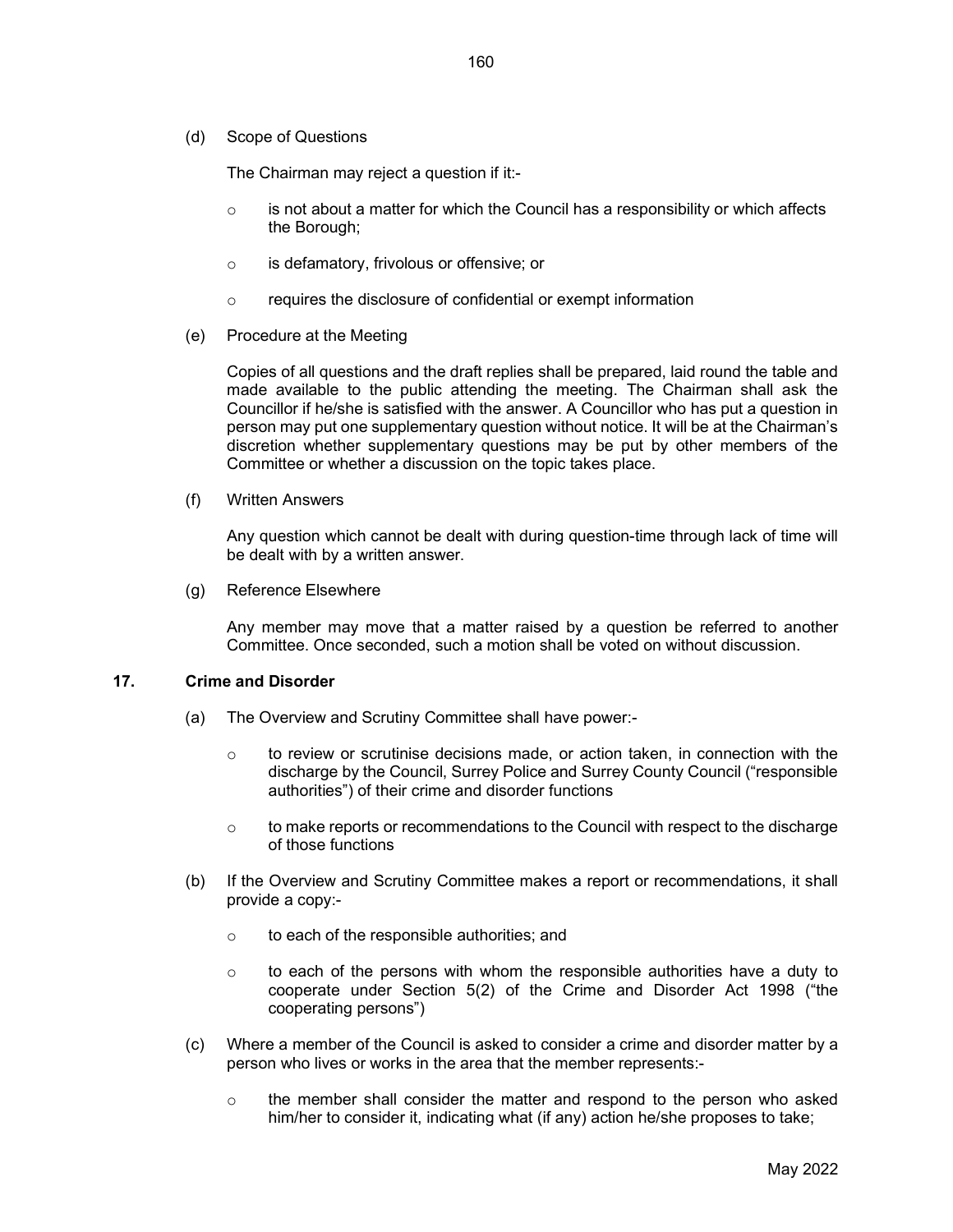- $\circ$  the member may refer the matter to the Overview and Scrutiny Committee
- (d) Where a member of the Council declines to refer a matter to the Overview and Scrutiny Committee, the person who asked him/her to consider it may refer the matter to the Leader/Executive.
- (e) Where a matter is referred to the Leader/Executive under (d) above:-
	- $\circ$  the Leader/Executive shall consider the matter and respond to the person who referred the matter to it, indicating what (if any) action he/she/it proposes to take;
	- $\circ$  the Leader/Executive may refer the matter to the Overview and Scrutiny **Committee**
- (f) The Overview and Scrutiny Committee shall consider any crime and disorder matter:-
	- $\circ$  referred to it by a member of the Council (whether under (c) above or not) or
	- o referred to it by the Leader/Executive under (e) above

and may make a report or recommendations to the Council with respect to it.

- (g) Where the Overview and Scrutiny Committee makes a report or recommendations under (f) above, it shall provide a copy to such of the responsible authorities and to such of the cooperating persons as it thinks appropriate.
- (h) An authority or person to whom a copy of a report or recommendations is provided under (b) or (g) above shall:
	- o consider the report or recommendations;
	- $\circ$  respond to the Overview and Scrutiny Committee indicating what (if any) action it proposes to take;
	- $\circ$  have regard to the report or recommendations in exercising its functions

#### 18. Councillor Call for Action

- (a) The Overview and Scrutiny Committee will consider a Councillor Call for Action (CCfA) that:
	- o has been submitted in relation to a matter that affects a single Ward;
	- o has been submitted by a Councillor from the Ward affected;
	- $\circ$  is in relation to a Local Government matter (including the "well-being" powers under the Local Government Act 2000);
	- $\circ$  demonstrates that all existing avenues have been exhausted and that it is a matter of a "last resort";
	- o has been submitted on the CCfA Request Form;
	- $\circ$  adheres to the process set out in the steps documented in the flowchart at Annex 1 attached; and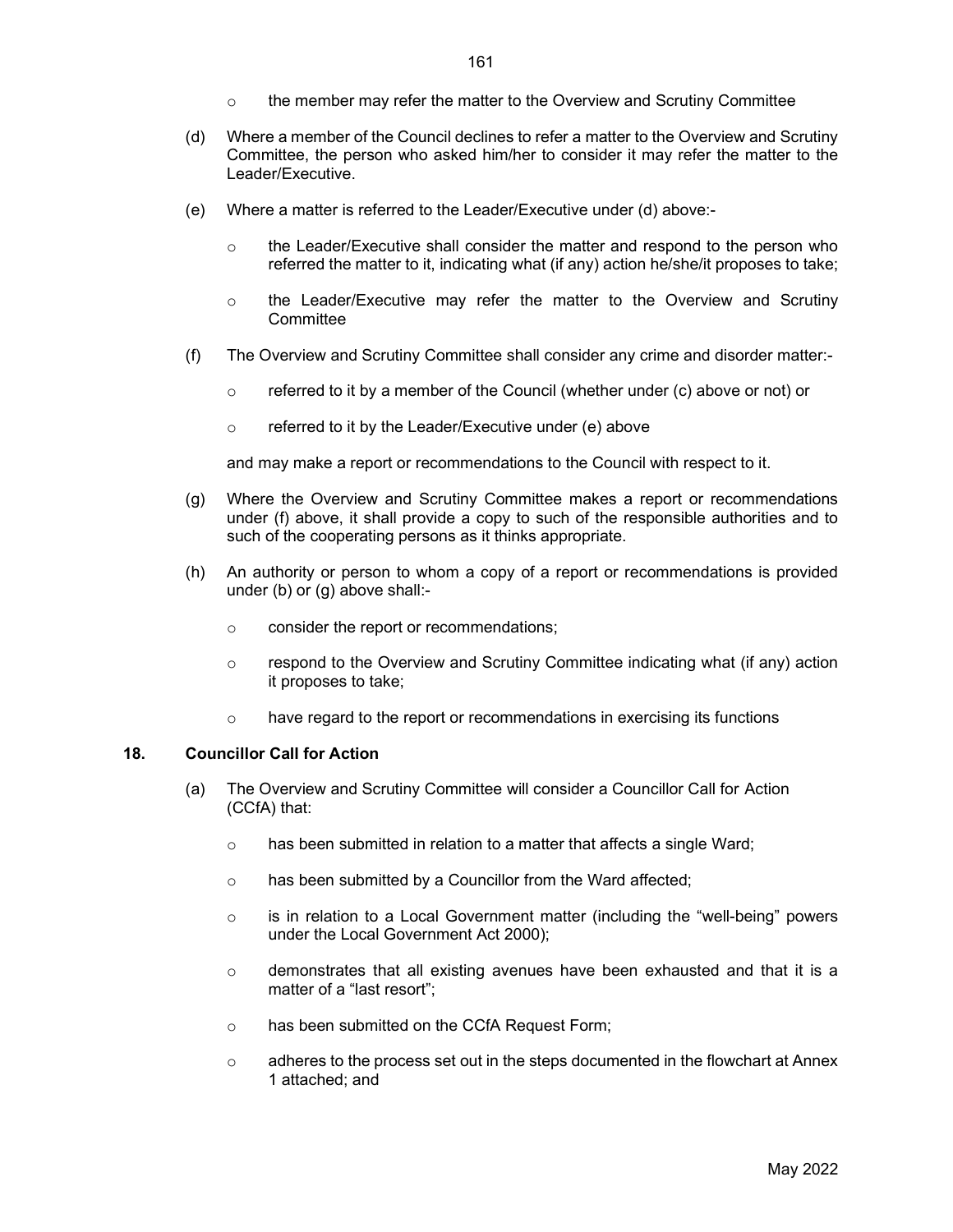- o states:
	- the nature of the issue;
	- what action has been taken to resolve the issue;
	- an outline of the resolution to the problem being sought; and
	- an indication of any other organisations involved in the CCfA.
- (b) The Overview and Scrutiny Committee will not consider a CCfA that:
	- o is a vexatious, persistent, unreasonable or discriminatory request, or
	- $\circ$  is in relation to a planning, licensing or regulatory application
- (c) Details of requests for a CCfA which have been rejected by the Chairman will be reported to the Overview and Scrutiny Committee. The Committee will consider any representations by the Member responsible for the request and determine whether to uphold the Chairman's decision or agree that the CCfA be taken forward to step 4 – Initial Report to the Committee.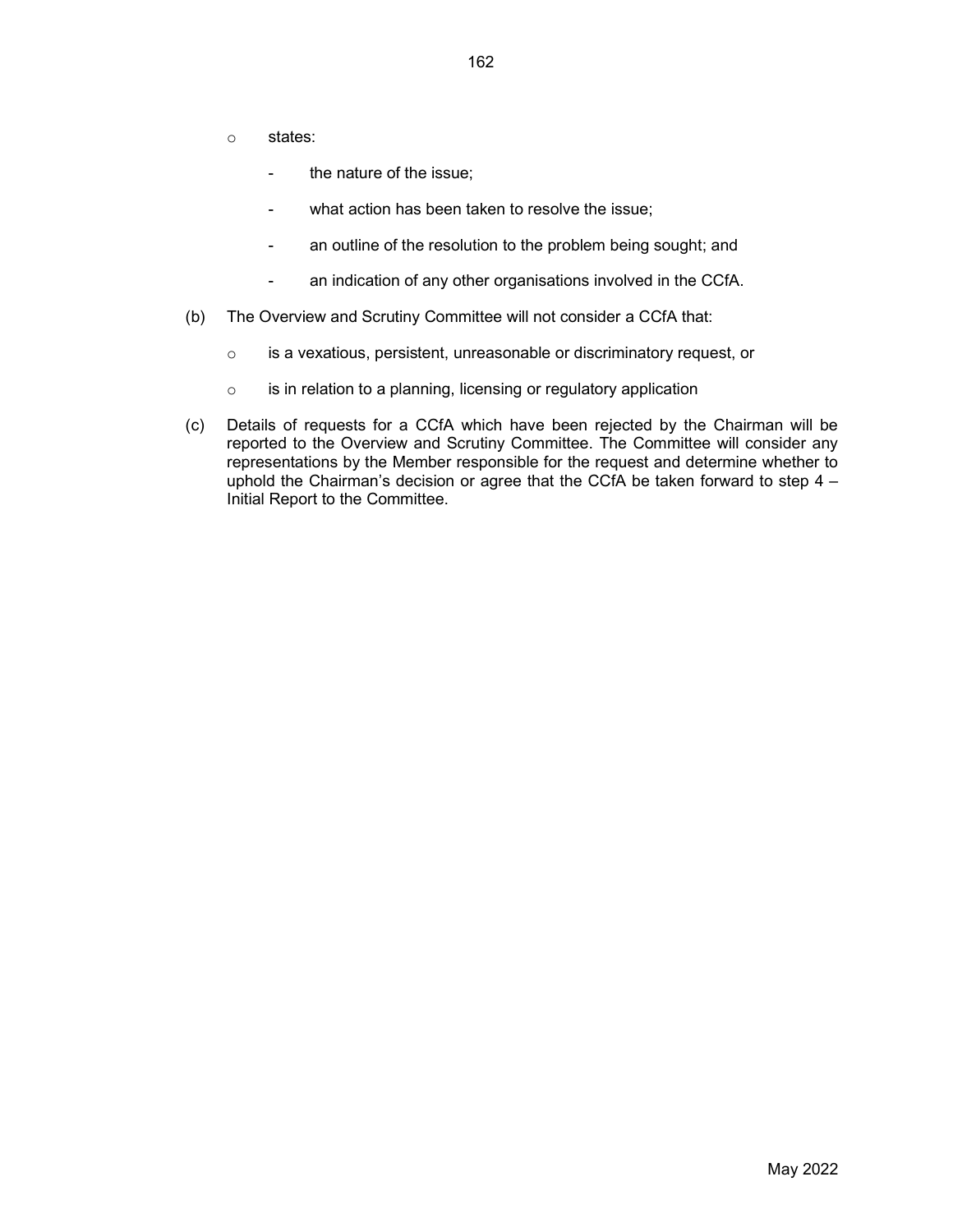The following is a step process for the operation of a Councillor Call for Action. A Councillor Call for Action is a 'last resort' option for Councillors to have a matter reviewed by the Overview and Scrutiny Committee. It is a process to assist in tackling Ward based community problems on behalf of constituents.

# The following diagram should assist in preparing a Councillor Call for Action:

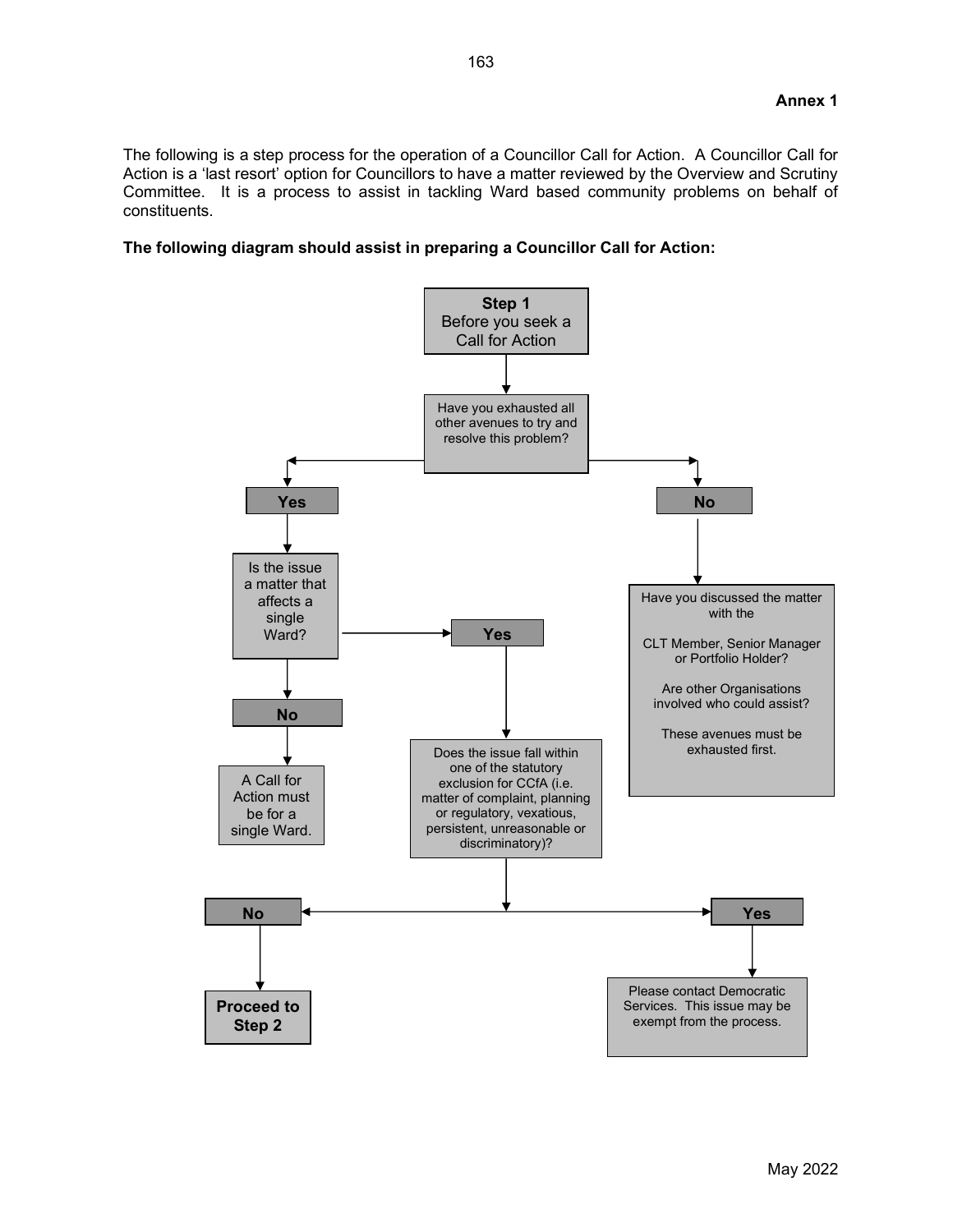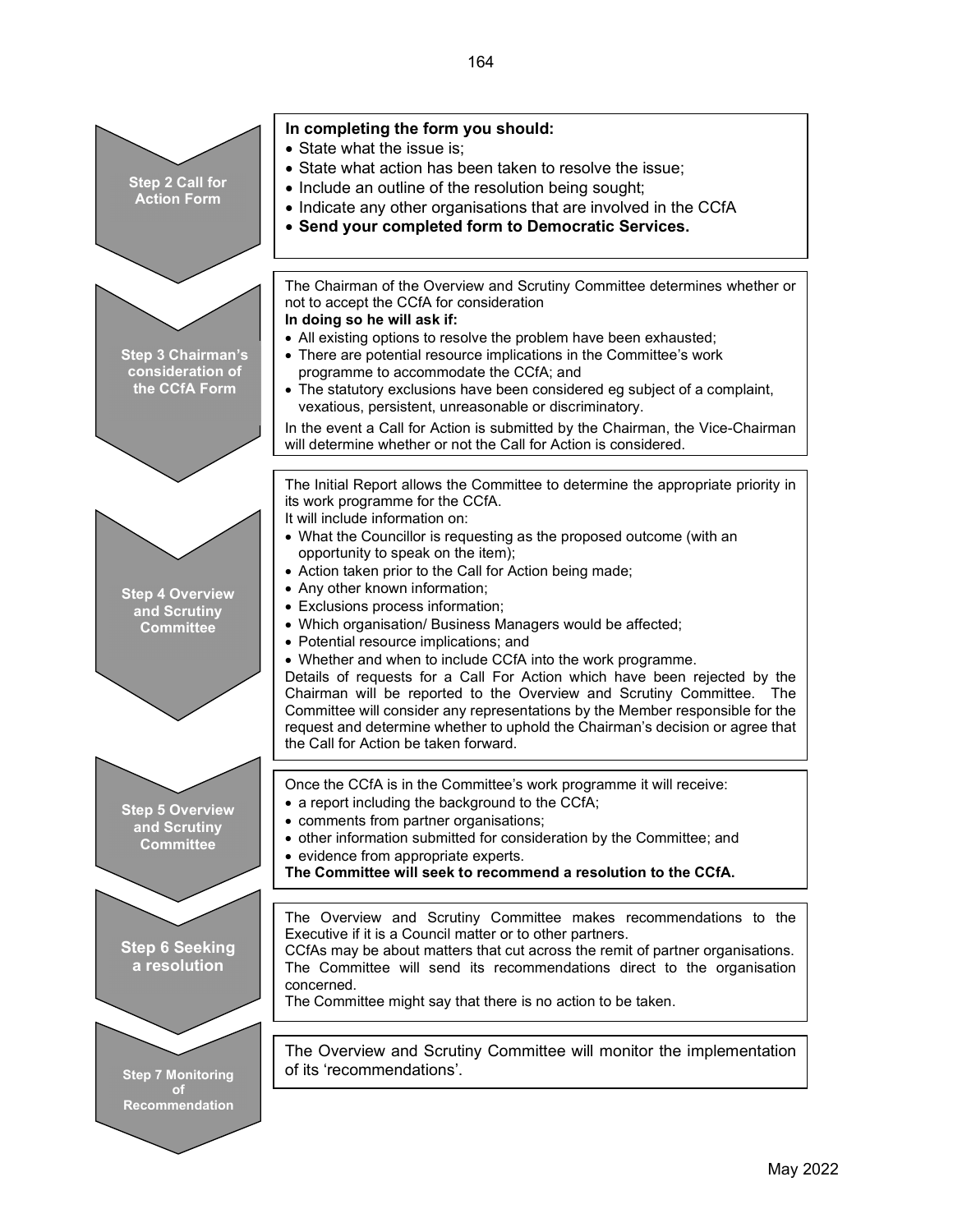# Access to Information Procedure Rules

# 1. SCOPE

 These rules apply to all meetings of the Council, the Executive and Committees (together called meetings).

# 2. ADDITIONAL RIGHTS TO INFORMATION

 These rules do not affect any more specific rights to information contained elsewhere in this Constitution or the law.

# 3. RIGHTS TO ATTEND MEETINGS

Members of the public may attend all meetings subject only to the exceptions in these rules.

#### 4. NOTICES OF MEETING

 The Council will give at least five clear days notice of any meeting by posting details of the meeting at the Civic Offices, Gloucester Square, Woking (the designated office). Where the meeting is convened at shorter notice, the notice shall be given at the time the meeting is convened.

# 5. ACCESS TO AGENDA AND REPORTS BEFORE THE MEETING

 The Council will make copies of the agenda and reports open to the public available for inspection at the designated office at least five clear days before the meeting. Where reports are prepared after the summons has been sent out, the designated officer shall make each such report available to the public as soon as the report is completed and sent to councillors.

# 6. SUPPLY OF COPIES

The Council will supply copies of:

- (a) any agenda and reports which are open to public inspection;
- (b) any further statements or particulars necessary to indicate the nature of the items in the agenda; and
- (c) if the Proper Officer thinks fit, copies of any other documents supplied to councillors in connection with an item

to any person on payment of a charge for postage and any other costs.

# 7. ACCESS TO MINUTES ETC AFTER THE MEETING

 The Council will, as soon as reasonably practicable, arrange for electronic publication and make available copies of the following for six years after a meeting:

- (a) the minutes of the meeting or records of decisions taken, together with reasons, for all meetings, excluding any part of the minutes of proceedings when the meeting was not open to the public or which disclose exempt or confidential information;
- (b) a summary of any proceedings not open to the public where the minutes open to inspection would not provide a reasonably fair and coherent record;
- (c) the agenda for the meeting; and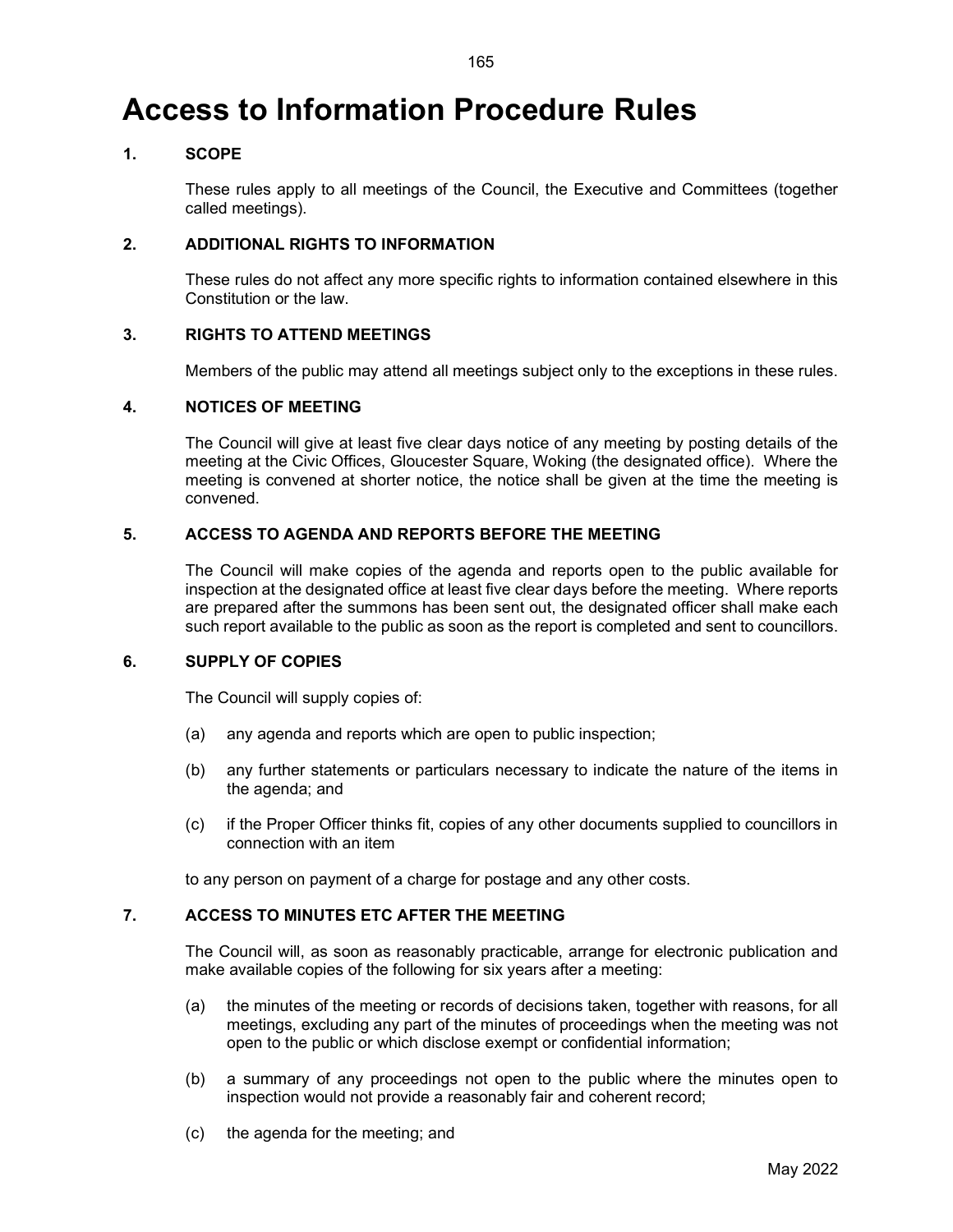(d) reports relating to items when the meeting was open to the public.

#### 8. BACKGROUND PAPERS

#### 8.1 List of Background Papers

The Proper Officer will set out in every report a list of those documents (called background papers) relating to the subject matter of the report which in his/her opinion:

- (a) disclose any facts or matters on which the report or an important part of the report is based; and
- (b) which have been relied on to a material extent in preparing the report but does not include published works or those which disclose exempt or confidential information (as defined in Rule 10).

#### 8.2 Public Inspection of Background Papers

The Council will make available for public inspection for four years after the date of the meeting one copy of each of the documents on the list of background papers.

# 9. SUMMARY OF PUBLIC'S RIGHTS

This written summary of the public's rights to attend meetings and to inspect and copy documents shall be kept at and available to the public at the Civic Offices, Gloucester Square, Woking, Surrey, GU21 6YL.

# 10. EXCLUSION OF ACCESS BY THE PUBLIC TO MEETINGS

#### 10.1 Confidential Information – Requirement to Exclude Public

The public must be excluded from meetings whenever it is likely, in view of the nature of the business to be transacted or the nature of the proceedings, that confidential information would be disclosed.

# 10.2 Exempt Information – Discretion to Exclude Public

The public may be excluded from meetings or parts thereof whenever it is likely, in view of the nature of the business to be transacted or the nature of the proceedings, that exempt information would be disclosed. Where the meeting will determine any person's civil rights or obligations, or adversely affect their possessions, Article 6 of the Human Rights Act 1998 establishes a presumption that the meeting will be held in public unless a private hearing is necessary for one of the reasons specified in Article 6.

#### 10.3 Meaning of Confidential Information

Confidential information means information given to the Council by a Government Department on terms which forbid its public disclosure or information which cannot be publicly disclosed by Court Order.

# 10.4 Meaning of Exempt Information

Exempt information means information falling within the following 7 categories (subject to any qualification):

- (1) Information relating to any individual.
- (2) Information which is likely to reveal the identity of an individual.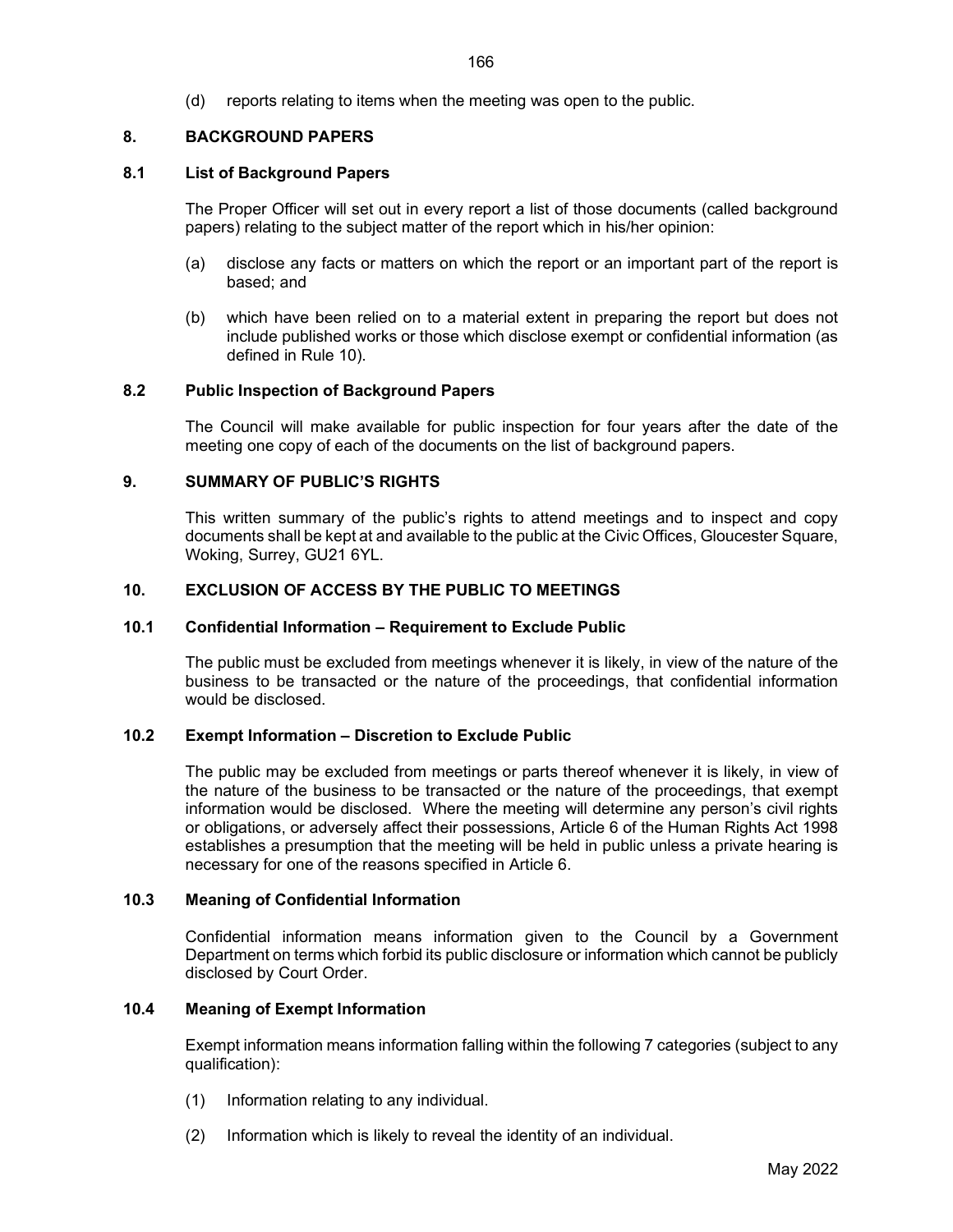- (3) Information relating to the financial or business affairs of any particular person (including the authority holding that information).
- (4) Information relating to any consultations or negotiations, or contemplated consultations or negotiations, in connection with any labour relations matters arising between the authority or a Minister of the Crown and employees of, or office holders under, the authority.
- (5) Information in respect of which a claim to professional privilege could be maintained in legal proceedings.
- (6) Information which reveals that the authority proposes (a) to give under any enactment a notice under or by virtue of which requirements are imposed on a person or (b) to make an order or direction under any enactment.
- (7) Information relating to any action taken or to be taken in connection with the prevention, investigation or prosecution of crime.

# **Qualifications**

- (1) Information falling within paragraph 3 above is not exempt information by virtue of that paragraph if it is required to be registered under the Companies Act 1985, the Friendly Societies Acts of 1974 and 1992, the Industrial and Provident Societies Acts 1965 to 1978, the Building Societies Act 1986 or the Charities Act 1993.
- (2) Information falling within any of paragraphs 1-7 is not exempt by virtue of those paragraphs if it relates to proposed development for which the local planning authority can grant itself planning permission under Regulation 3 of the Town and Country Planning General Regulations 1992.
- (3) Information which (a) falls within any of paragraphs 1-7 above and (b) is not prevented from being exempt by virtue of qualifications 1 or 2 above is exempt information if and so long, as in all the circumstances of the case, the public interest in maintaining the exemption outweighs the public interest in disclosing the information.

# 11. EXCLUSION OF ACCESS BY THE PUBLIC TO REPORTS

If the Proper Officer thinks fit, the Council may exclude access by the public to reports which in his or her opinion relate to items during which, in accordance with Rule 10, the meeting is likely not to be open to the public. Such reports will be marked "Not for publication" together with the category of information likely to be disclosed.

# 12. APPLICATION OF RULES TO THE EXECUTIVE

Rules 13 – 22 apply to the Executive and its Committees (in addition to Rules 1-11).

#### 13. PROCEDURE BEFORE TAKING KEY DECISIONS

Subject to Rule 15 (general exception) and Rule 16 (special urgency), a key decision, as defined in Article 11.03 of this Constitution, may not be taken unless:

- (a) a document (called a "forward plan") has been published in connection with the matter in question; and
- (b) at least twenty-eight clear days (which may include Saturdays, Sundays and public holidays) have elapsed since the publication of the forward plan and the date of the meeting at which the key decision is to be made.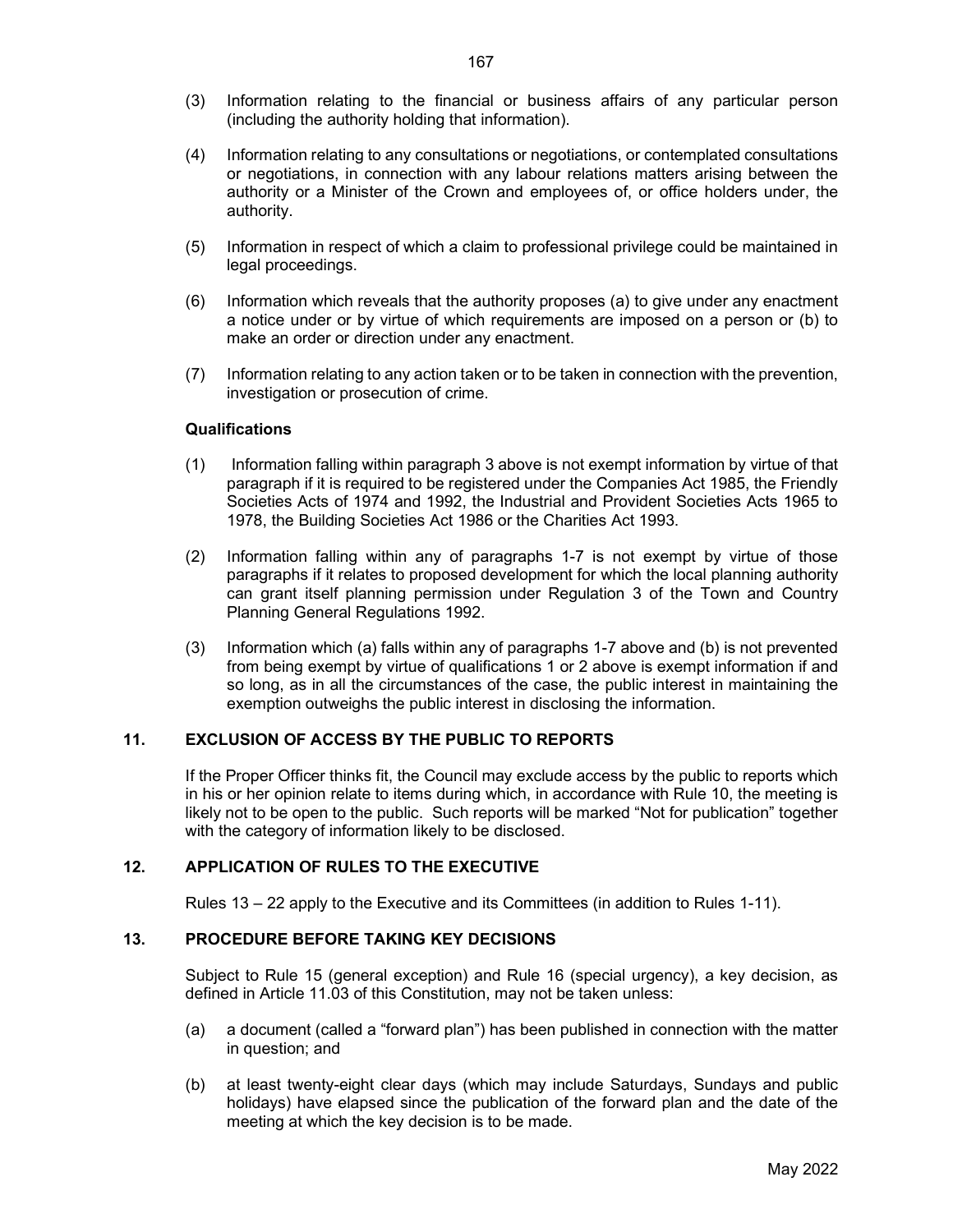#### 14. THE FORWARD PLAN

#### 14.1 Period of Forward Plan

Forward plans will be prepared to cover a period of four months, beginning with the first day of any month. A forward plan will be prepared in respect of each meeting of the Executive.

# 14.2 Contents of Forward Plan

The forward plan will contain matters which the Proper Officer has reason to believe will be subject of a key decision to be taken by the Leader/Executive, a Committee of the Executive, individual members of the Executive, officers, area committees or under joint arrangements in the course of the discharge of an executive function during the period covered by the plan. It will describe the following particulars in so far as the information is available or might reasonably be obtained:

- (a) that a key decision is to be made on behalf of the Council;
- (b) the matter in respect of which the decision is to be made;
- (c) where the decision maker is an individual, his/her name and title, if any and where the decision taker is a decision-making body, its name and a list of its members;
- (d) the date on which, or the period within which, the decision is to be made;
- (e) a list of the documents submitted to the decision maker for consideration in relation to the matter in respect of which the key decision is to be made;
- (f) the address from which, subject to any prohibition or restriction on their disclosure, copies of, or extracts from, any document listed is available;
- (g) that other documents relevant to those matters may be submitted to the decision maker; and
- (h) the procedure for requesting details of those documents (if any) as they become available.

Exempt information and confidential information may not be included in a forward plan.

#### 15. GENERAL EXCEPTION

 Where the publication of a forward plan in respect of a key decision is impracticable, that decision may only be made:

- (a) where the Proper Officer has informed the Chairman of the Overview and Scrutiny Committee or, if there is no such person, each member of the Overview and Scrutiny Committee, by notice in writing of the matter about which the decision is to be made;
- (b) where the Proper Officer has made available at the Civic Offices for inspection by the public, and published on the Council's website, a copy of the notice given under subparagraph (a) above; and
- (c) after five clear days have elapsed following the day on which the Proper Officer made available the notice referred to in sub-paragraph (b) above.

As soon as reasonably practicable after complying with sub-paragraphs (a) and (b) above, the Proper Officer shall make available at the Civic Offices for inspection by the public, and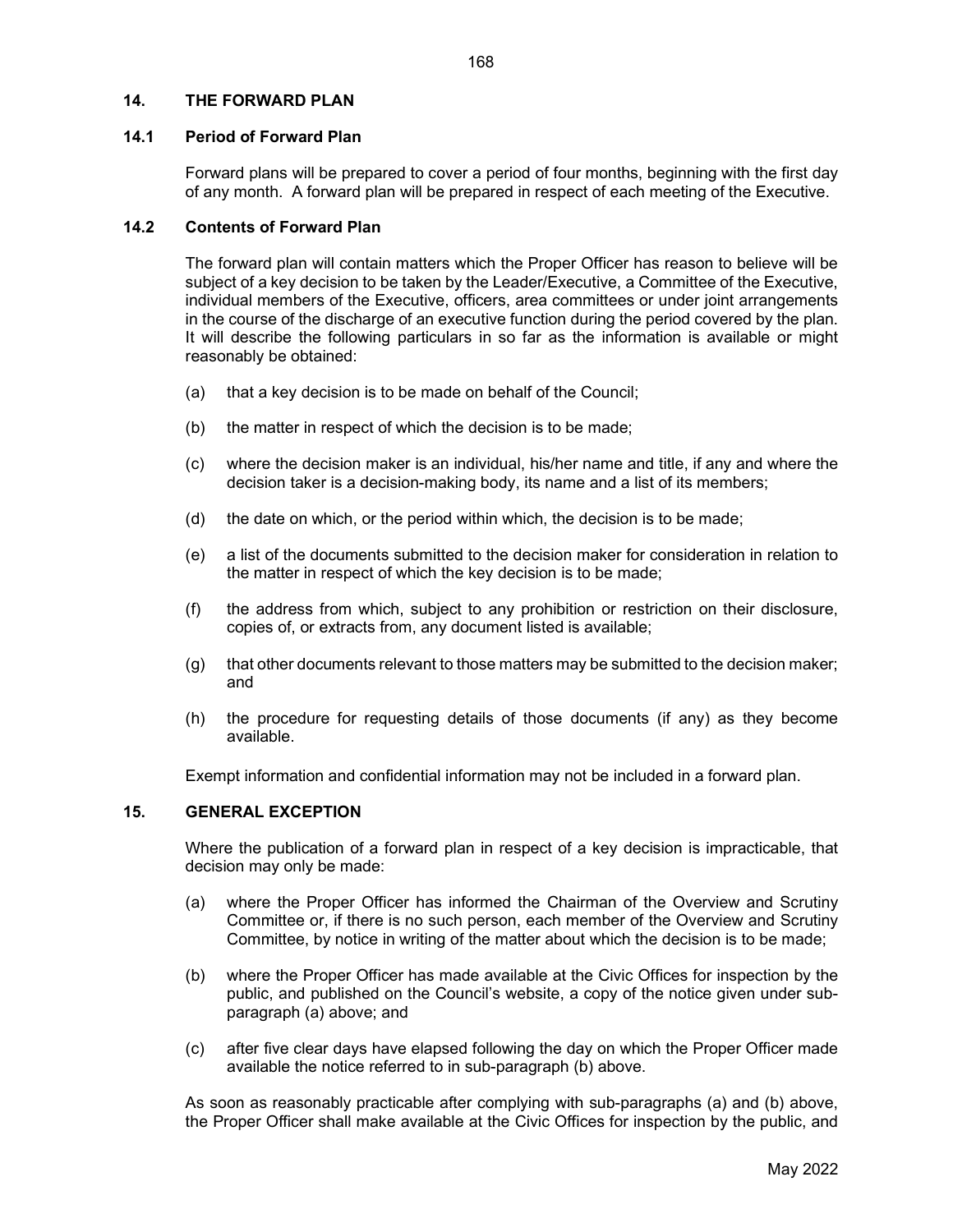publish on the Council's website, a notice setting out the reasons why it was impracticable to include the item in a forward plan.

# 16. SPECIAL URGENCY

Where the date by which a key decision must be made makes compliance with Rule 15 (General Exception) impracticable, the decision may only be made where the decision maker has obtained agreement from:

- (a) the Chairman of the Overview and Scrutiny Committee; or
- (b) if there is no such person, or the Chairman of the Overview and Scrutiny Committee is unable to act, the Mayor; or
- (c) where there is no Chairman of the Overview and Scrutiny Committee or Mayor, the Deputy Mayor,

that the making of the decision is urgent and cannot reasonably be deferred.

As soon as reasonably practicable after the decision maker has obtained agreement under the applicable sub-paragraph above, the Proper Officer shall make available at the Civic Offices for inspection by the public, and publish on the Council's website, a notice setting out the reasons why the meeting was urgent and could not reasonably be deferred.

# 17. REPORT TO COUNCIL

# 17.1 When an Overview and Scrutiny Committee Can Require a Report

If the Overview and Scrutiny Committee thinks that a key decision has been taken which was not:

- (a) included in the forward plan; or
- (b) the subject of the general exception procedure under Rule 15; or
- (c) the subject of the special urgency procedure under Rule 16;

the Committee may require the Leader/Executive to submit a report to the Council within such reasonable time as the committee specifies. The power to require a report rests with the Committee, but is also delegated to the Proper Officer, who shall require such a report on behalf of the Committee when so requested by the Chairman or any 5 members. Alternatively, the requirement may be raised by resolution passed at a meeting of the Overview and Scrutiny Committee.

# 17.2 Executive's Report to Council

The Leader/Executive will prepare a report for submission to the next available meeting of the Council. However, if the next meeting of the Council is within seven days of receipt of the written notice, or the resolution of the Committee, then the report may be submitted to the meeting after that. The report to Council will set out particulars of the decision, the individual or body making the decision, and if the Leader/Executive is of the opinion that it was not a key decision the reasons for that opinion.

# 17.3 Annual Reports on Special Urgency Decisions

 In any event, the Leader/Executive will submit annual reports to the Council on the executive decisions taken in the circumstances set out in Rule 16 (special urgency) in the preceding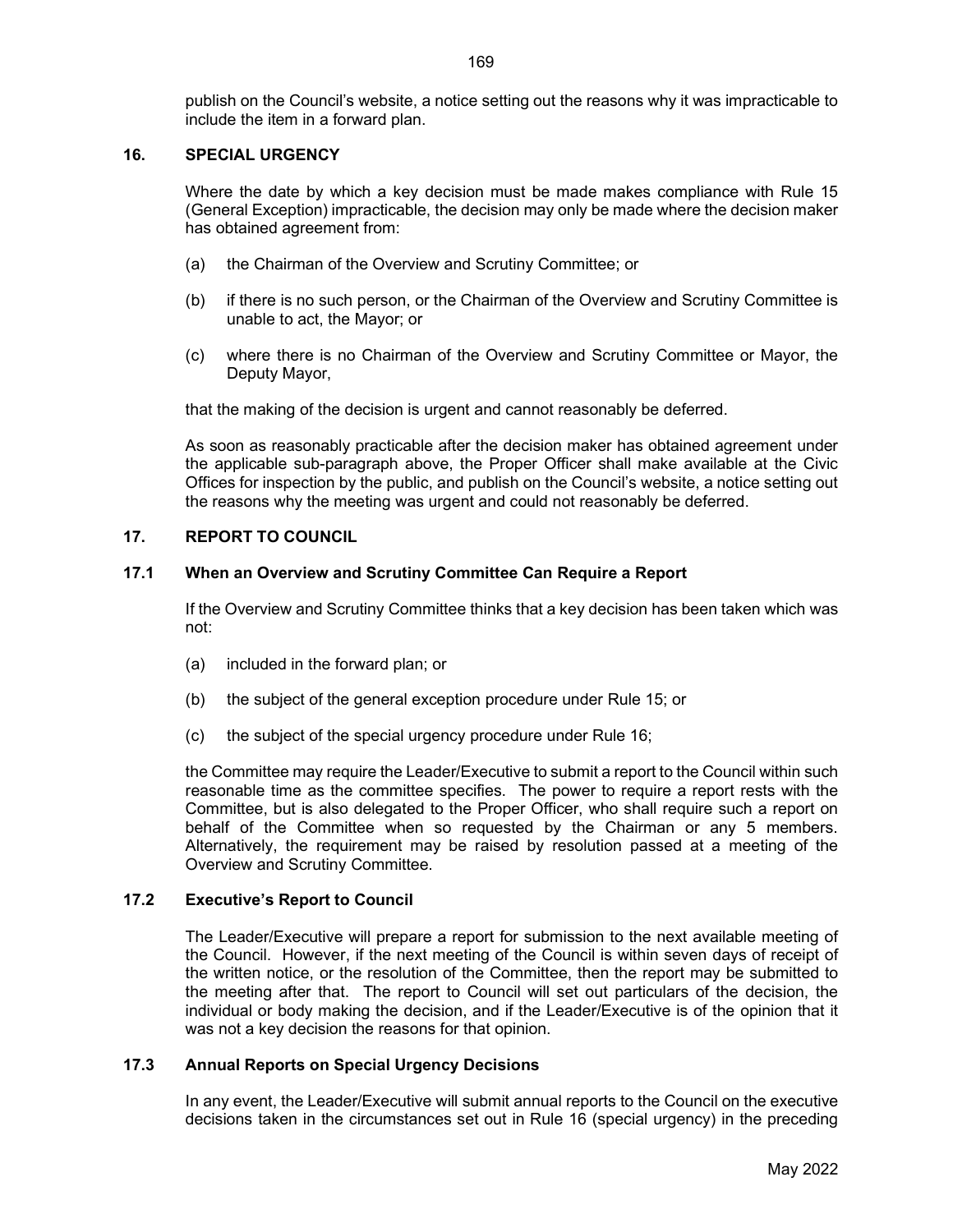year. The report will include the number of decisions so taken, particulars of each decision made and a summary of the matters in respect of which those decisions were taken.

# 18. RECORD OF DECISIONS

 After any meeting of the Executive or any of its Committees, the Proper Officer will produce a record of every decision taken at that meeting as soon as reasonably practicable. The record will include:

- (a) a record of the decision including the date it was made;
- (b) a record of the reasons for the decision;
- (c) details of any alternative options considered and rejected at the meeting;
- (d) a record of any conflict of interest relating to the matter decided which is declared at the meeting by any Member of the Executive or any of its Committees; and
- (e) in respect of any declared conflict of interest, a note of any dispensation granted in respect of it.

#### 19. DECISIONS BY INDIVIDUAL MEMBERS OF THE EXECUTIVE/INDIVIDUAL MEMBERS EXERCISING POWERS IN RELATION TO THEIR WARDS

 Decisions by individual Members shall comply with the relevant provisions of the Executive Procedure Rules.

# 20. OVERVIEW AND SCRUTINY COMMITTEE ACCESS TO DOCUMENTS

# 20.1 Rights to Copies

Subject to Rule 20.2 below, the Overview and Scrutiny Committee will be entitled to copies of any document which is in the possession or control of the Executive and which contains material relating to:

- (a) any business transacted at a meeting of the Executive or its Committees;
- (b) any decision taken by an individual member; or
- (c) any executive decision by an Officer acting under powers delegated by the Leader/Executive.

#### 20.2 Limit on Rights

The Overview and Scrutiny Committee will not be entitled to:

- (a) any document that is in draft form, or
- (b) any part of a document that contains exempt or confidential information, unless that information is relevant to (i) an action or decision they are reviewing or scrutinising or intend to scrutinise or (ii) any review contained in any programme of work of the Overview and Scrutiny Committee.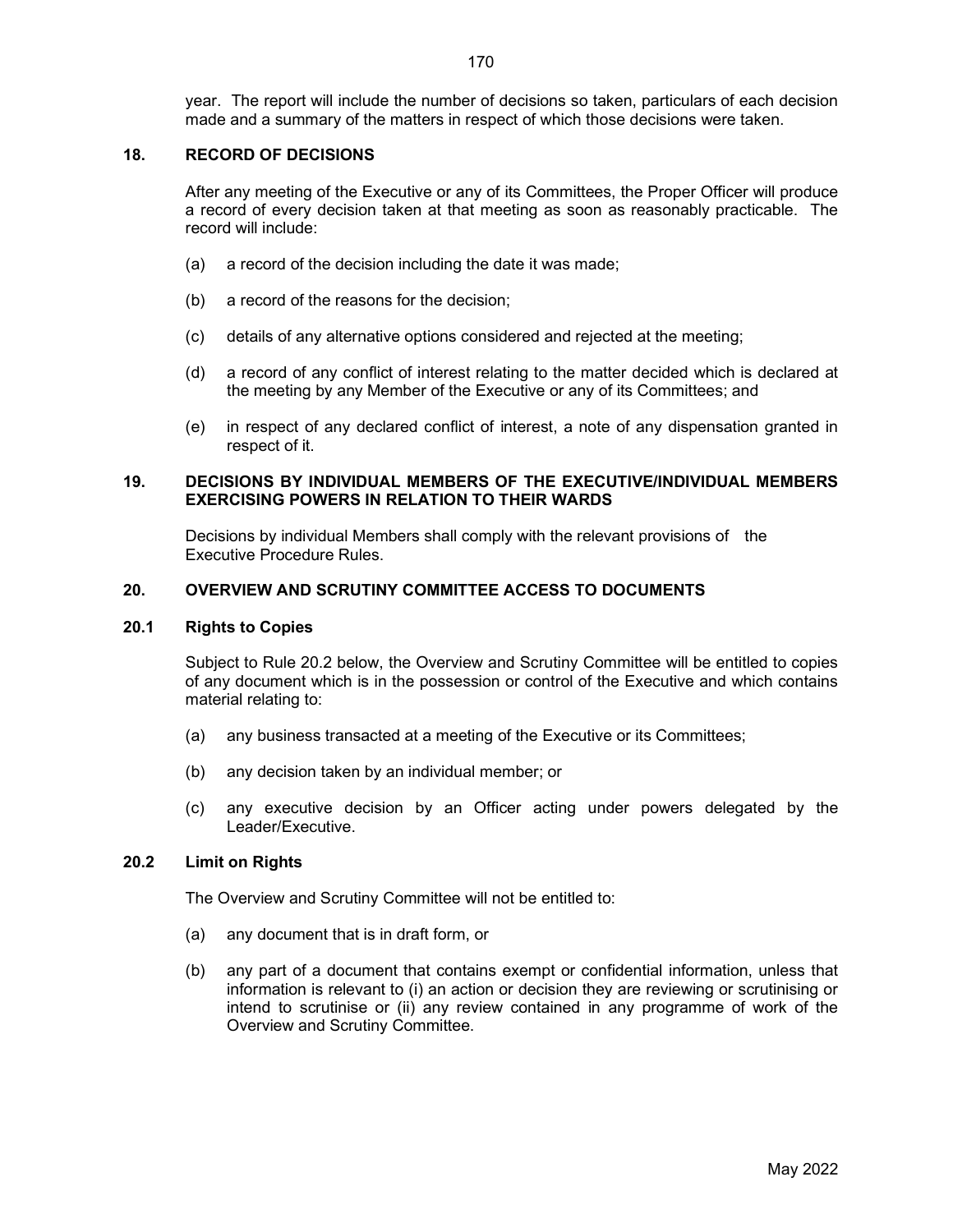# 21. ADDITIONAL RIGHTS OF ACCESS FOR MEMBERS

# 21.1 Rights to Copies

Subject to Rule 21.2 below, all Members will be entitled to copies of any document which is in the possession or control of the Executive and which contains material relating to:

- (a) any business transacted at a meeting of the Executive or its Committees;
- (b) any decision taken by an individual member; or
- (c) any executive decision by an Officer acting under powers delegated by the Leader/Executive.

# 21.2 Limit on Rights

Members will not be entitled to:

- (a) any document that is in draft form; or
- (b) any document that contains exempt information as defined in paragraphs 10.4(1), (2) (3) to the extent that the information relates to any terms proposed or to be proposed by or to the Council in the course of negotiations for a contract, (4), (5) and (7) of these Access to Information Procedure Rules.

# 21.3 Nature of Rights

These rights of a Member are additional to any other right he/she may have.

# 22. PART II MEETINGS OF THE EXECUTIVE

- 22.1 At least twenty-eight clear days' notice (which may include Saturdays, Sundays and public holidays) must be given before the Executive meets in private (i.e. on a Part II basis). Such notice shall give the reasons for the meeting being held in private, and shall be available for public inspection at the Civic Offices and on the Council's website.
- 22.2 At least five clear days before the private meeting of the Executive, a further notice of the intention to hold a private meeting shall be published at the Civic Offices and on the Council's website. Such notice shall give the reasons for the meeting being held in private, details of any representations received about why the meeting should be open to the public and a statement in response to any such representations.
- 22.3 Where the date by which a meeting must be held makes compliance with paragraphs 22.1 and 22.2 impracticable, the meeting may only be held in private if agreement has been obtained from:
	- (a) the Chairman of the Overview and Scrutiny Committee; or
	- (b) if there is no such person, or the Chairman of the Overview and Scrutiny Committee is unable to act, the Mayor; or
	- (c) where there is no Chairman of the Overview and Scrutiny Committee or Mayor, the Deputy Mayor,

that the meeting is urgent and cannot reasonably be deferred.

22.4 As soon as reasonably practicable after the agreement required under paragraph 22.3 has been obtained, the Proper Officer shall make available at the Civic Offices for inspection by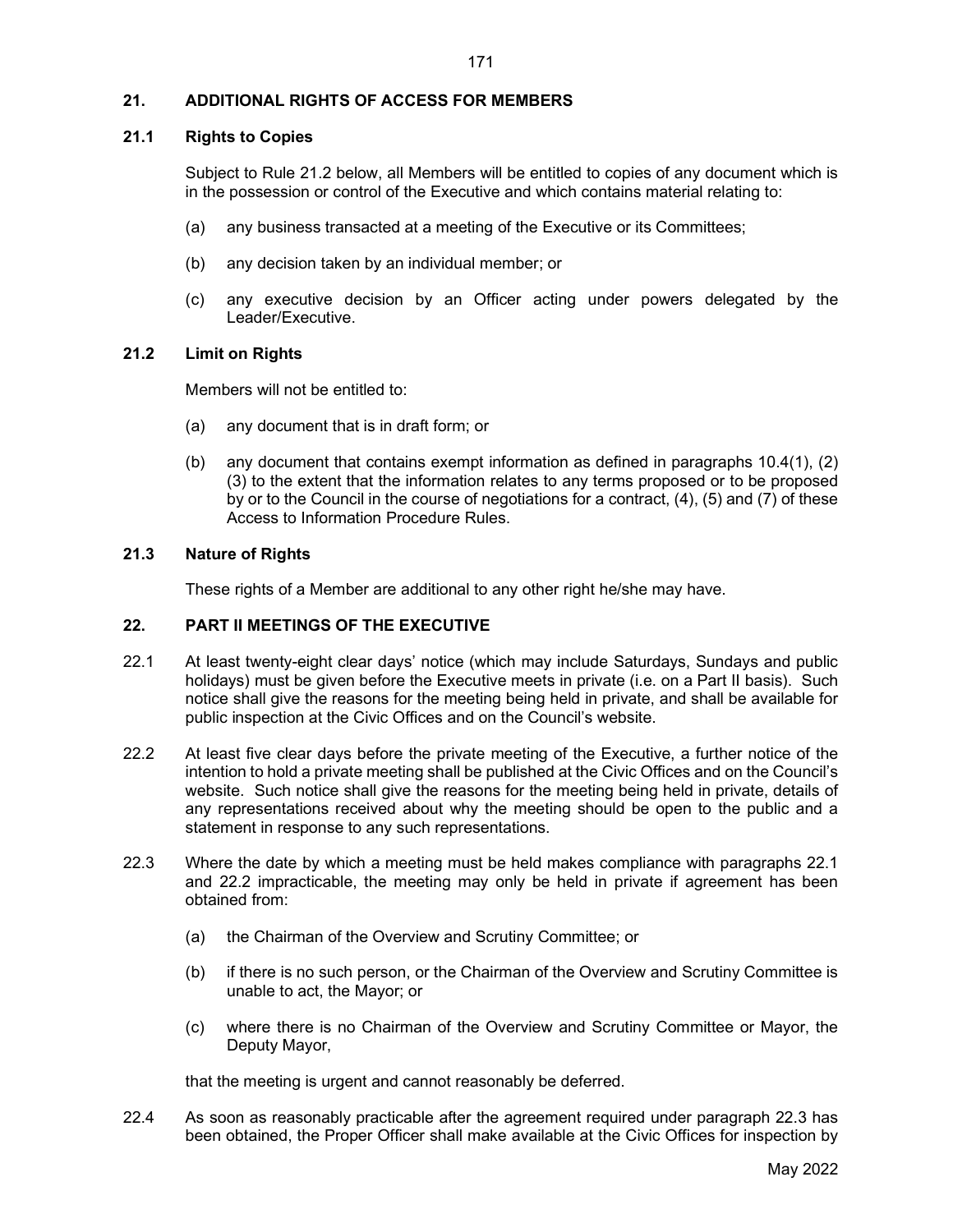the public, and publish on the Council's website, a notice setting out the reasons why the meeting was urgent and could not reasonably be deferred.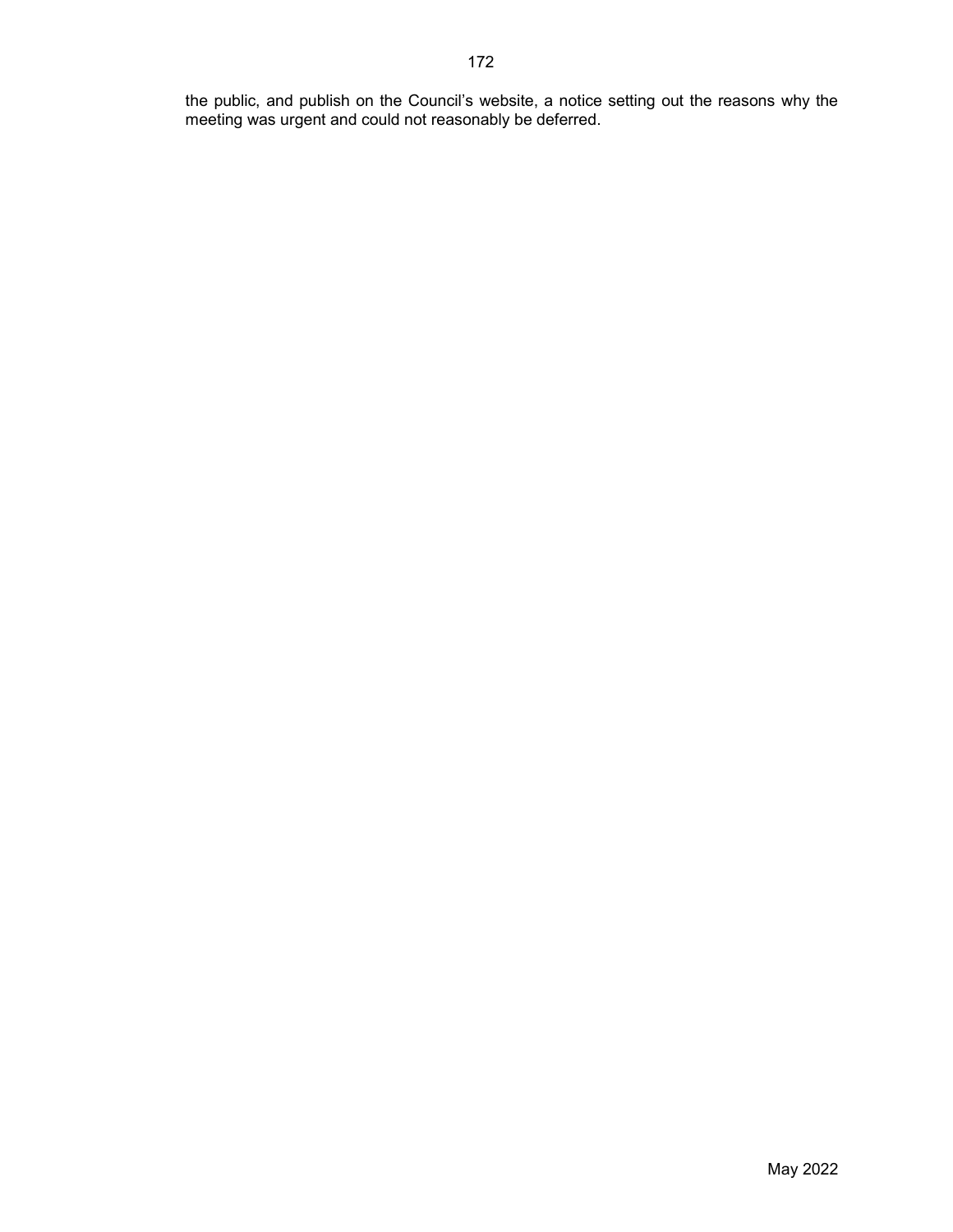# Public Participation at Planning Committee

(Fourth Edition)

# 1.0. PRINCIPLES

- 1.1. The Council resolved to introduce public participation at Development Control Sub-Committee which was brought into operation on 25 February 1997. The principles now apply to the Planning Committee which was established in May 2000 as a result of the introduction of new Council democratic structures at that time.
- 1.2. It is first necessary to clarify the criteria which will determine which planning applications should be the subject of representations to be made in person.
- 1.3. The number of objectors required before a planning application qualifies for public speaking at the Planning Committee is 10.

#### 2.0. DEFINITIONS

#### 2.1. Applications on Which the Public May Speak:

The public speaking scheme applies only to planning applications. It does not include Certificates of Lawful Use and Development or applications for work to trees covered by Tree Preservation Orders.

Any application which attracts 10 (see paragraph 1.3. above) or more individual objections (a petition will be regarded as one objection) prior to the designated cut-off date which will be 14 DAYS prior to the meeting or, if later, the expiry of the 21 day period for receipt of representations.

In addition the public will have the right to address the Committee on any of the following types of applications (see (i) - (iv)) irrespective of the number of objections made:

- (i) Any application which in the opinion of the Borough Planning Officer raises major policy issues which is at variance with approved planning policies, or is of such a magnitude that significant planning issues are raised.
- (ii) Any application for development requiring an Environmental Statement under the provisions of Schedule I and II of the Town and Country Planning (Assessment of Environmental Effects) Regulations 1988 and any subsequent amending regulations.
- (iii) Applications for major commercial (retail, industrial or business development) development with a floor space exceeding 2500 sq. metres (outline or detailed applications), but not reserved matters.
- (iv) Applications for residential developments of over 50 dwellings (outline or detailed applications), but not reserved matters.
- (NOTE: Council applications are also subject to the same criteria set out above.)
- 2.2. Applications which officers will normally give a presentation to the Committee

 This category will be of the type currently included on Section A and B of the Planning Committee agenda which would include: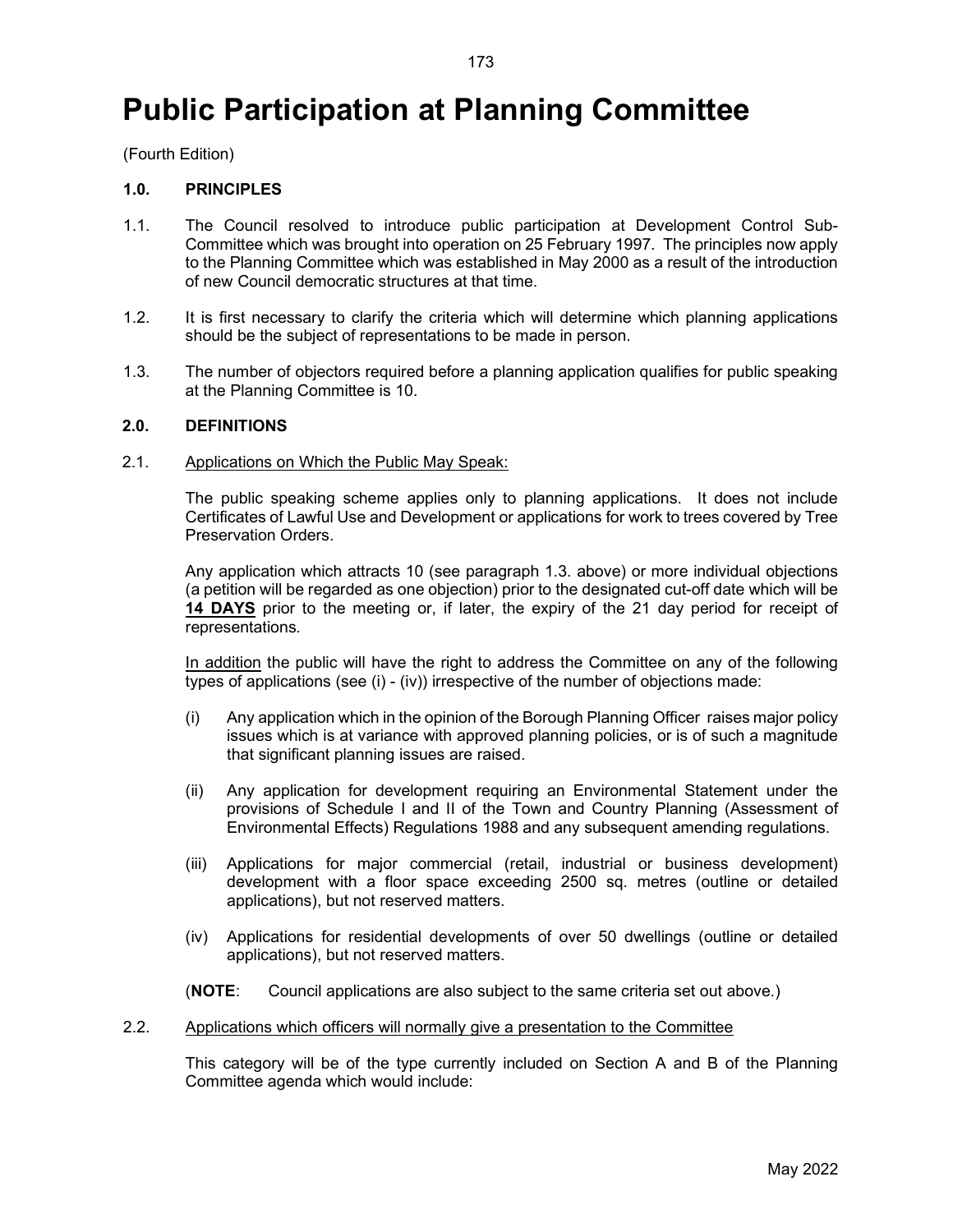- (i) developments proposing in excess of one dwelling;
- (ii) certain applications for change of use;
- (iii) non-controversial business or industrial/warehouse or retail proposals;
- (iv) all development proposals (including Minor applications) submitted by the Council;
- (v) applications involving a Member of the Council or staff.

NOTE: Presentation will also be given on any application where the public exercise a right to speak.

2.3. Applications which will not be formally presented to the Committee unless specifically requested by Members on which the public will not be invited to speak

 This will normally be other minor applications which have been referred to the Committee at the request of Borough Planning Officer which would normally be dealt with under delegated powers.

 Also minor applications where enforcement action is being recommended will not normally be presented by officers but will be included on this section of the Planning Committee agenda.

#### 3.0. PROCEDURES

#### 3.1. Informing the Public

 The letters which are sent to persons identified under the Council's neighbour notification procedure will also include advice that objectors may have a right to speak at Committee meetings, and will enclose an information leaflet explaining what happens at the Committee meeting.

- 3.2. The agenda is normally published by the Tuesday evening prior to the Committee meeting and sent out to Councillors. The 'cut-off' point for receipt of letters which would fall into the criteria of allowing public speaking shall be 14 days prior to the meeting or, if later, the expiry of the 21 day period for receipt of representations.
- 3.3. At the end of the working day, 14 days prior to the meeting at which the application is to be considered or later (as the case may be), the case officers/team leaders will advise the Borough Planning Officer of those applications intended for inclusion on the agenda which have attracted 10 (see paragraph 1.3. above) or more objections (and, of course, those applications which the right to speak arises irrespective of the number of objections).
- 3.4. If the representations received exceed 10 (see paragraph 1.3. above) individual letters (a petition would count as one objection but standardised letters will be treated as individual letters) then notification will be sent to all those persons advising them of their right to speak (in the case of a petition the first named person). The letter will be sent first class no later than the Wednesday following the dispatch of the agenda which is normally received by Councillors on the Tuesday evening preceding (also letters need to be sent to any objectors to major applications with less than 10 (see paragraph 1.3. above) objections which are to be included on the first part of the agenda).
- 3.5. The current letter sent to applicants or agents has been revised advising them of the date of the meeting and that they also have the right to make an oral presentation if objectors have given notice that they wish to make representations.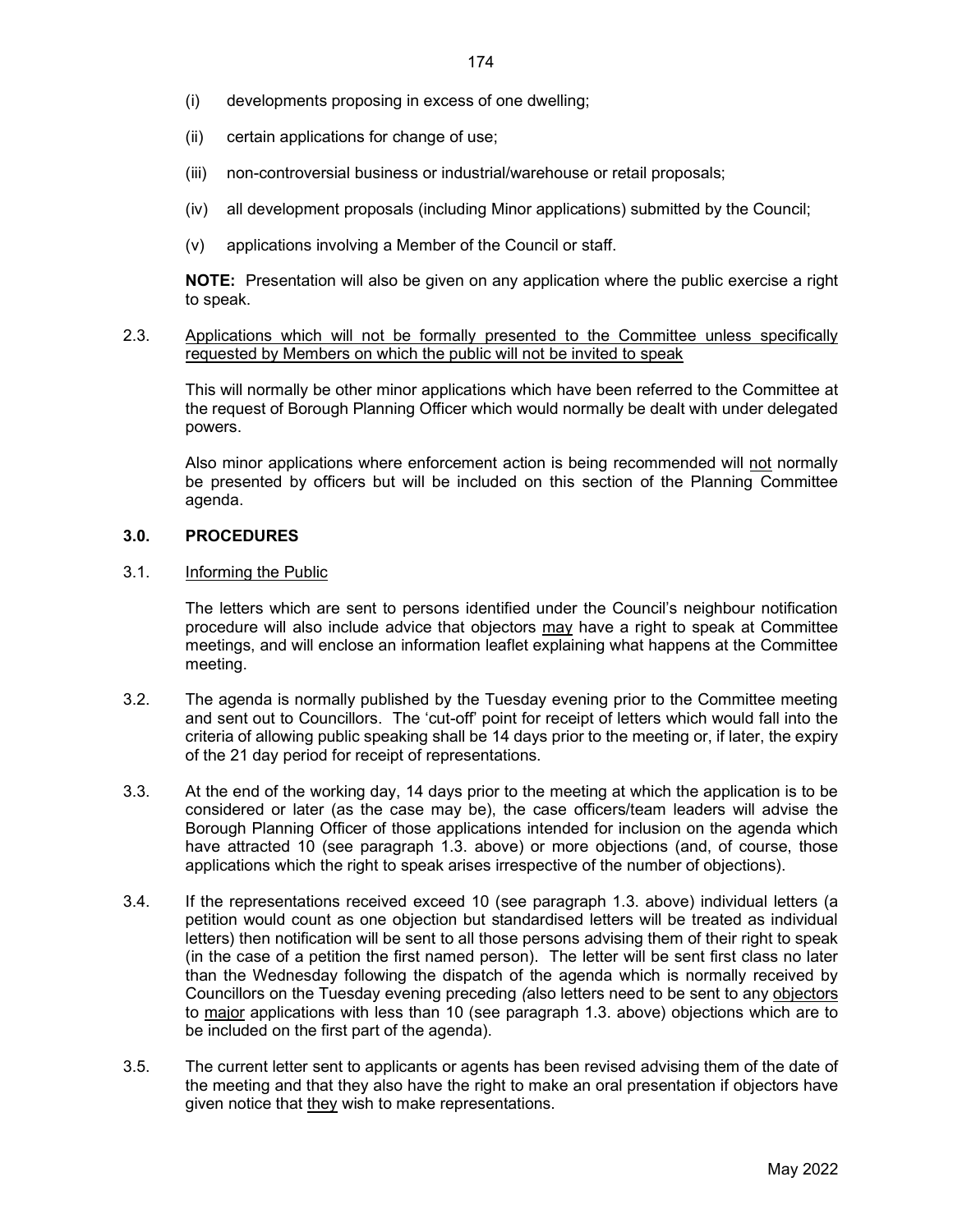- 3.6. A list of the objectors (in all the categories where the right to speak exists) will be advised to the Democratic Services Officer together with details (and a contact number if known) of the agent or applicant.
- 3.7. In the letter advising the representors that they may speak at the meeting they will be required to register an interest no later than 4.00 p.m. on the Monday prior to the day of the Committee meeting (or 9.00 a.m. on the Tuesday following Bank Holidays). Representors will be required to leave their details on a 24hr answerphone which will be open from 9.00 a.m. on the day after the agenda goes out. Democratic Services will have responsibility for monitoring and actioning calls.
- 3.8. The enquirer will be advised of the arrangements for the procedure at the Committee and the agent or applicant will be contacted and advised that representations are to be made.
- 3.9. Only one representor of the objectors will be allowed to make an oral representation. This should be done on a 'first come first served' basis, i.e. the first person to register on the dedicated answerphone. Any subsequent representors wishing to speak will be advised by the Democratic Services Officer to contact the person who will be appearing so that representations can be combined if necessary.

# 4.0. PROCEDURE AT COMMITTEE

4.1. All speakers will be required to report to the Democratic Services Officer in the Council Chamber no later than 6.45 p.m. on the night of the Committee. The Democratic Services Officer will meet the speakers and explain procedures and also give directions as to where to sit in the Chamber. If the objector fails to appear then the applicant/agent will not be entitled to speak.

 (NOTE: Where more than one person has registered an interest to speak the second named representor will be entitled to speak if the first named speaker is not in attendance five minutes before the start of the meeting.)

- 4.2. Officers will introduce the application and advise Members on the recommendations.
- 4.3. Representors views will then be heard in the following order: representative of the objectors and agent/applicant. Each speaker will be allocated three minutes.
- 4.4. Whilst objectors and the agent have a right to speak, applications will not be deferred because one side is unable or does not wish to be present.
- 4.5. Members will not ask questions of the representatives at the end of the address. The representor will then be asked to move back to an allocated seating area behind the press bench.
- 4.6. Officers will then be asked by the Chairman whether they have anything to add by way of clarification.
- 4.7. The Committee will then debate the application (no more representors' views will be taken once the debate has started).
- 4.8. Representors will not have the right to speak or question the Members or Officers once they have made their submission.
- 4.9. Members will have the opportunity of asking further questions of the Officers and if necessary ask Officers to make a brief summary of the planning issues, at the end of the debate.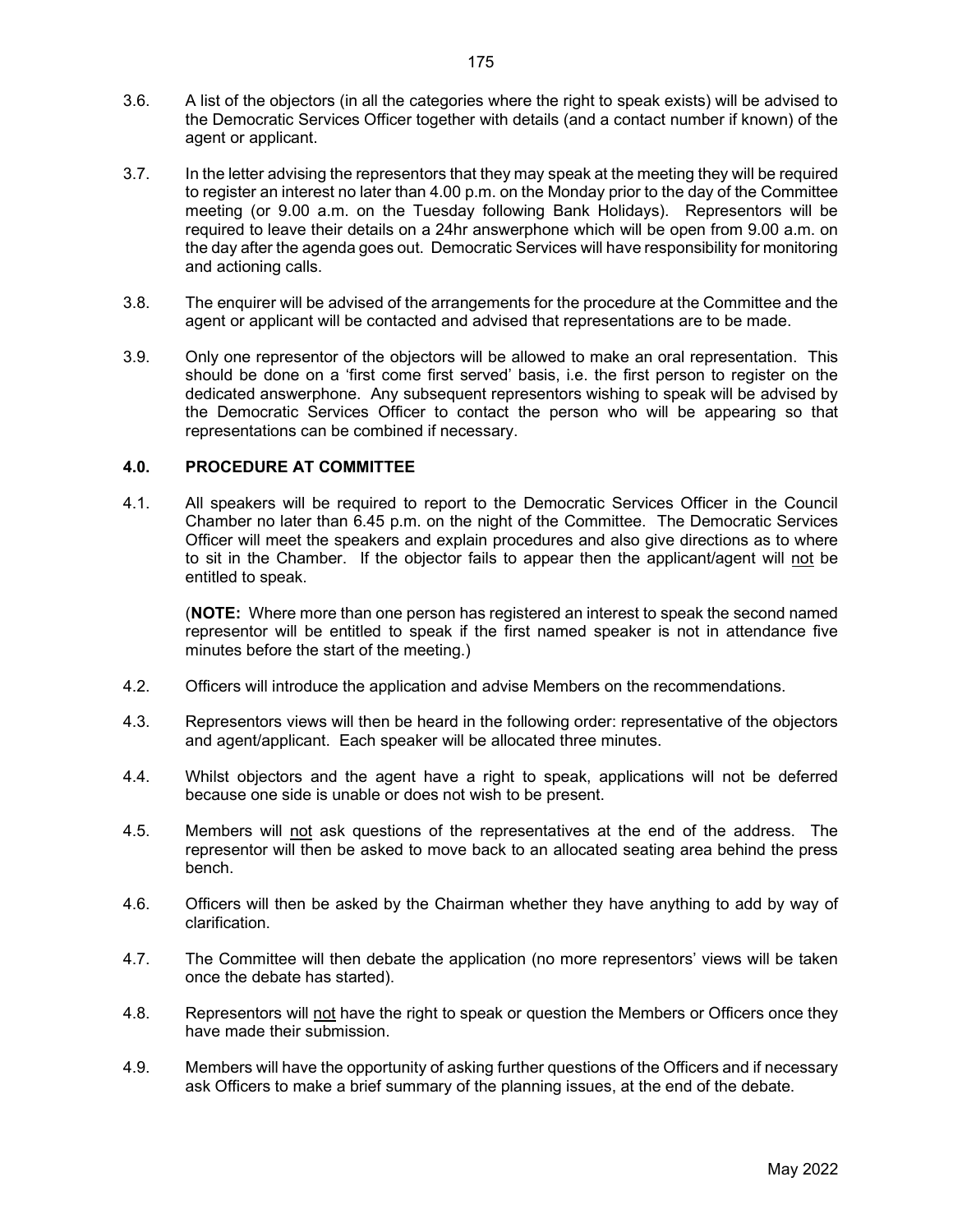- 4.10. If the speakers wish to present documentary material this should be made available to the Democratic Services Officer before 12.00 noon on the day of the Committee.
- 4.11. The right to speak will only be exercised at the first Council meeting at which the application is considered and will not normally be the subject of further representors presentations at any subsequent meeting.

 Exceptionally, where significant changes have taken place after a deferral by the Committee then a further presentation may be allowed.

4.12. In the event that a representor does not get the opportunity to speak as a result of the deferral of an application (either by the Borough Planning Officer or at the request of the applicant) before it is presented to the Committee, their chance to speak when the application is referred back to the Committee for consideration will be protected (i.e. they will be offered the opportunity first).

# NOTES:

- (1) Representors will be allocated space behind the area normally occupied by the Press and come forward to the end of the outer horseshoe' (nearest to where the Democratic Services Officer sits) when speaking. A lectern will be placed in this position prior to the meeting.
- (2) The format of the revised agenda will include the following headings:
	- Section A: Applications on which the public are eligible to speak.
	- Section B: Applications which will be the subject of a presentation by Officers.
	- Section C: Other applications where no presentations will be made unless requested by a Member of the Council.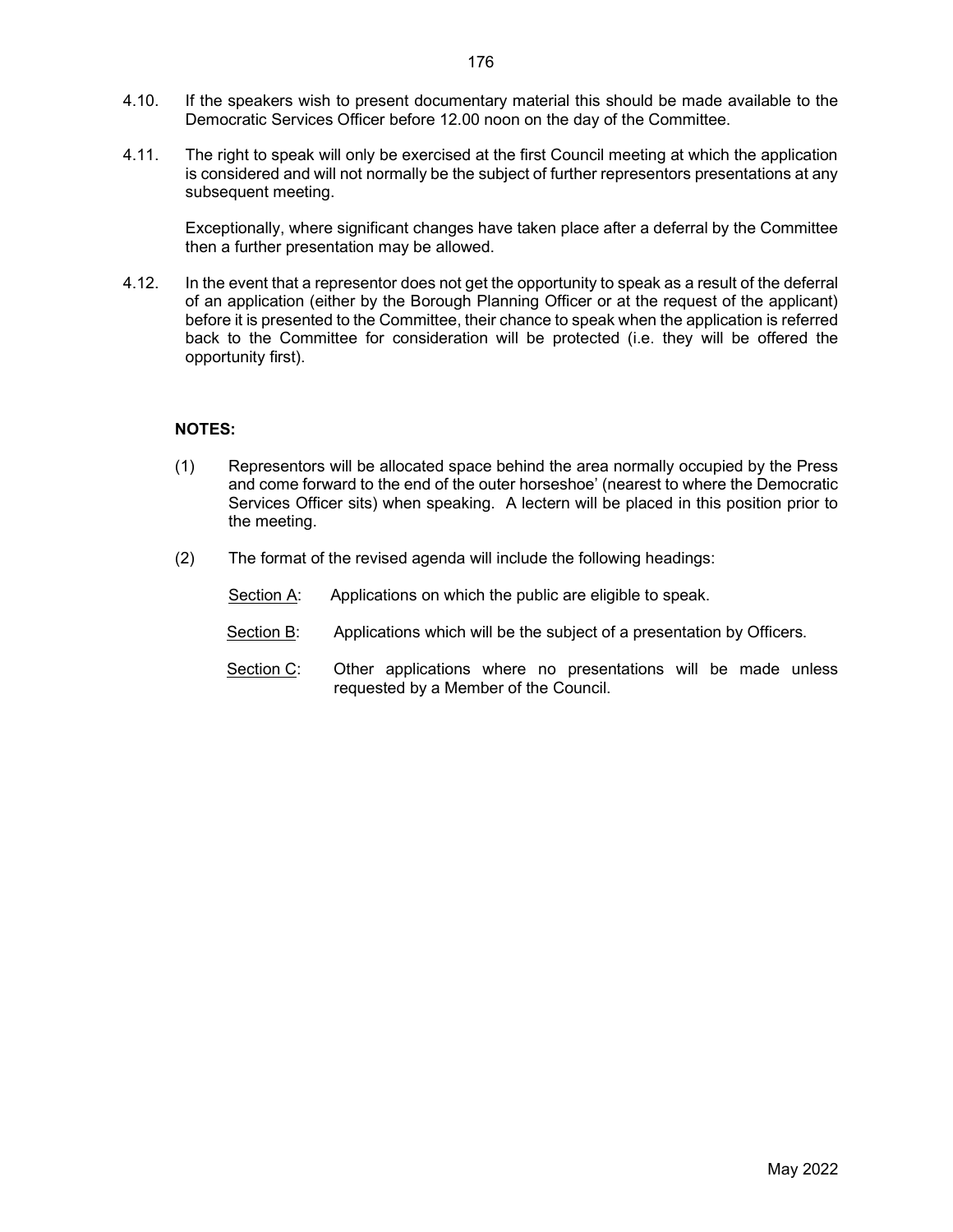# Guidance on the Submission and Consideration of Petitions

## 1. Introduction

This document sets out Woking Borough Council's arrangements for submitting and considering petitions.

A petition must either relate to a function of the Council or to an improvement in the economic, social or environmental well-being of the Borough to which any of the Council's partner authorities could contribute.

Petitions can be submitted to Woking Borough Council either on-line through the Council's e-petitions facility or on paper. If you wish to submit a paper petition, or have any questions relating to the Borough Council's Petitions Scheme, please contact Democratic Services as follows:

 Democratic Services Civic Offices Gloucester Square Woking, Surrey GU21 6YL Tel: 01483 743863 E-mail: memberservices@woking.gov.uk Website: www.woking.gov.uk

#### 2. Guidelines for Drawing Up a Petition

Petitions submitted to the Council must include:

- $\circ$  a clear and concise statement covering the subject of the petition. It should state what action the petitioners wish the Council to take; and
- $\circ$  the name and address and signature of any person supporting the petition.

 Petitions should be accompanied by contact details, including an address, for the petition organiser. The petition organiser can be anyone who lives, works or studies in Woking. This includes anyone under the age of 18. This is the person the Council will contact to explain how it will respond to the petition.

 The contact details of the petition organiser will not be placed on the website. In the event that the petition does not identify a petition organiser, the Council will contact the signatories to the petition to agree who should act as the petition organiser.

 In the period immediately before an election or referendum, the Council may need to deal with a petition differently – if this is the case, the Council will explain the reasons and discuss the revised timescale which will apply.

 If a petition does not follow the guidelines set out above, the Council may decide not to do anything further with it. In such cases, the Council will write to the petition organiser to explain the reasons. A copy of the notification will be published on the Council's website.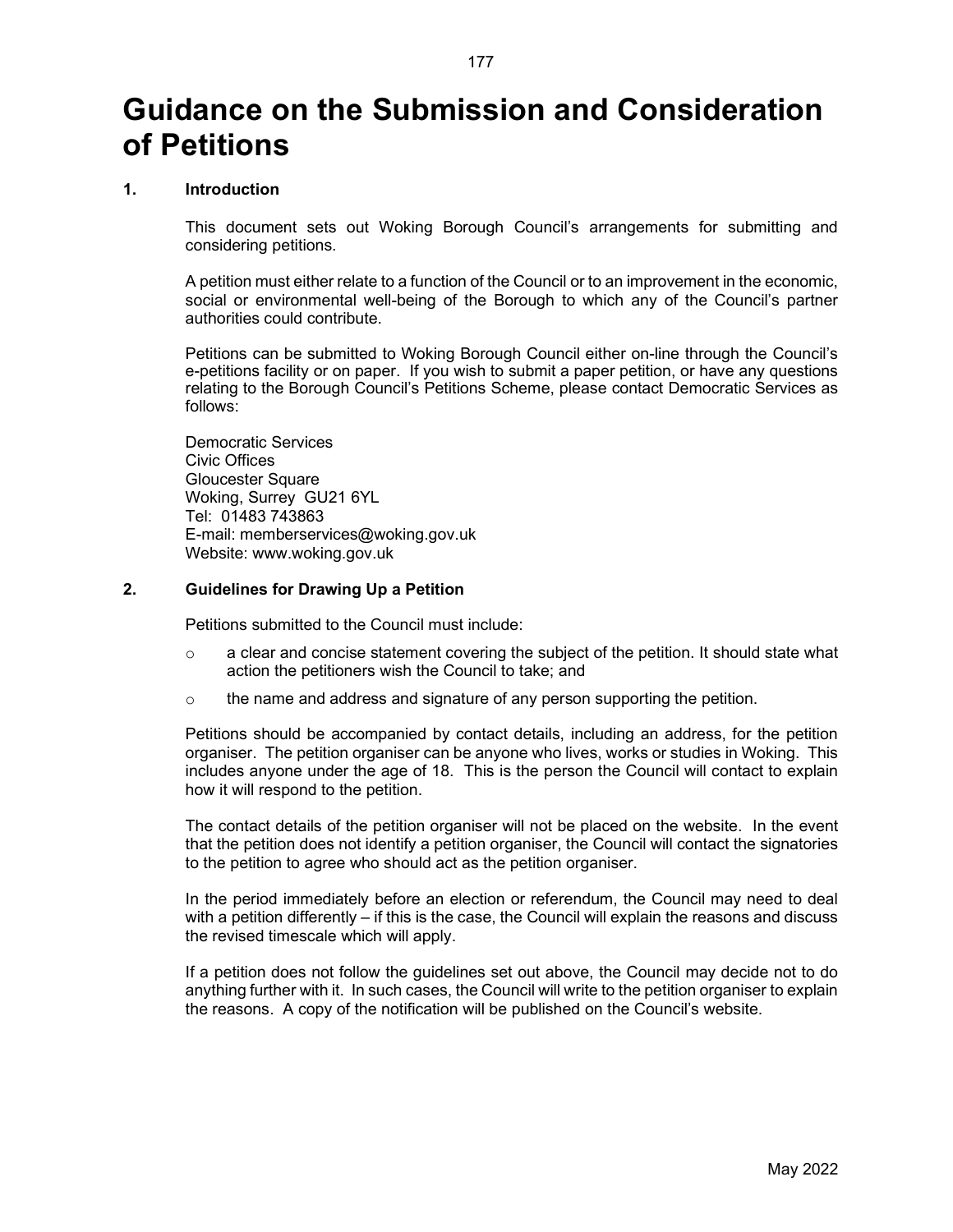# 3. Exclusion of Petitions

 The Council will not take action on any petition which is considered to be vexatious, abusive or otherwise inappropriate. The petition organiser will be advised of the reasons for the Council's decision in such situations, and a copy of the notification will be published on the Council's website.

 If the petition applies to a planning or licensing application, is a statutory petition (for example requesting a referendum on having an elected mayor), or on a matter where there is already an existing right of appeal, such as council tax banding and non-domestic rates, other procedures apply.

 Where a petition is received on the same or similar topic as one the Council has received in the last six months, it will not be treated as a new petition. The Council will acknowledge receipt of the petition within fourteen days and include details of its response to the previous petition on the topic.

 Where the Council is still considering a petition on the same or similar topic, the new petition will be amalgamated with the first received petition.

# 4. Acknowledgement of Receipt of a Petition

The Council will acknowledge the receipt of a petition within fourteen days of receiving it. The acknowledgement will indicate what the authority has done or proposes to do in response to the petition and associated timescale. It will also be published on the Council's website, except in cases where this would be inappropriate.

The Council will write to the petition organiser at each stage of the petition's consideration. If the petition has been submitted online, all information will be sent to the petition organiser's e-mail account. The Council will only contact the petition organiser in matters relating to the petition.

#### 5. The Council's Response

 The Borough Council's response to a petition will depend on what a petition asks for and how many people have signed it, but may include one or more of the following:

- $\circ$  Giving effect to the request in the petition ('taking the action requested').
- $\circ$  Considering the petition at a meeting of the Overview and Scrutiny Committee, Executive or Council.
- o Holding an inquiry into the matter.
- o Holding a public meeting.
- o Undertaking research.
- $\circ$  Giving a written response to the petition organiser setting out the Council's views about the request in the petition.
- o Referring the petition to the Council's Overview and Scrutiny Committee for consideration.
- o Holding a consultation.
- o Holding a meeting with petitioners.
- o Calling a referendum.

 The relevant local Ward Councillors will be advised when a petition has been received and will be consulted on the appropriate response. The type of response the Council provides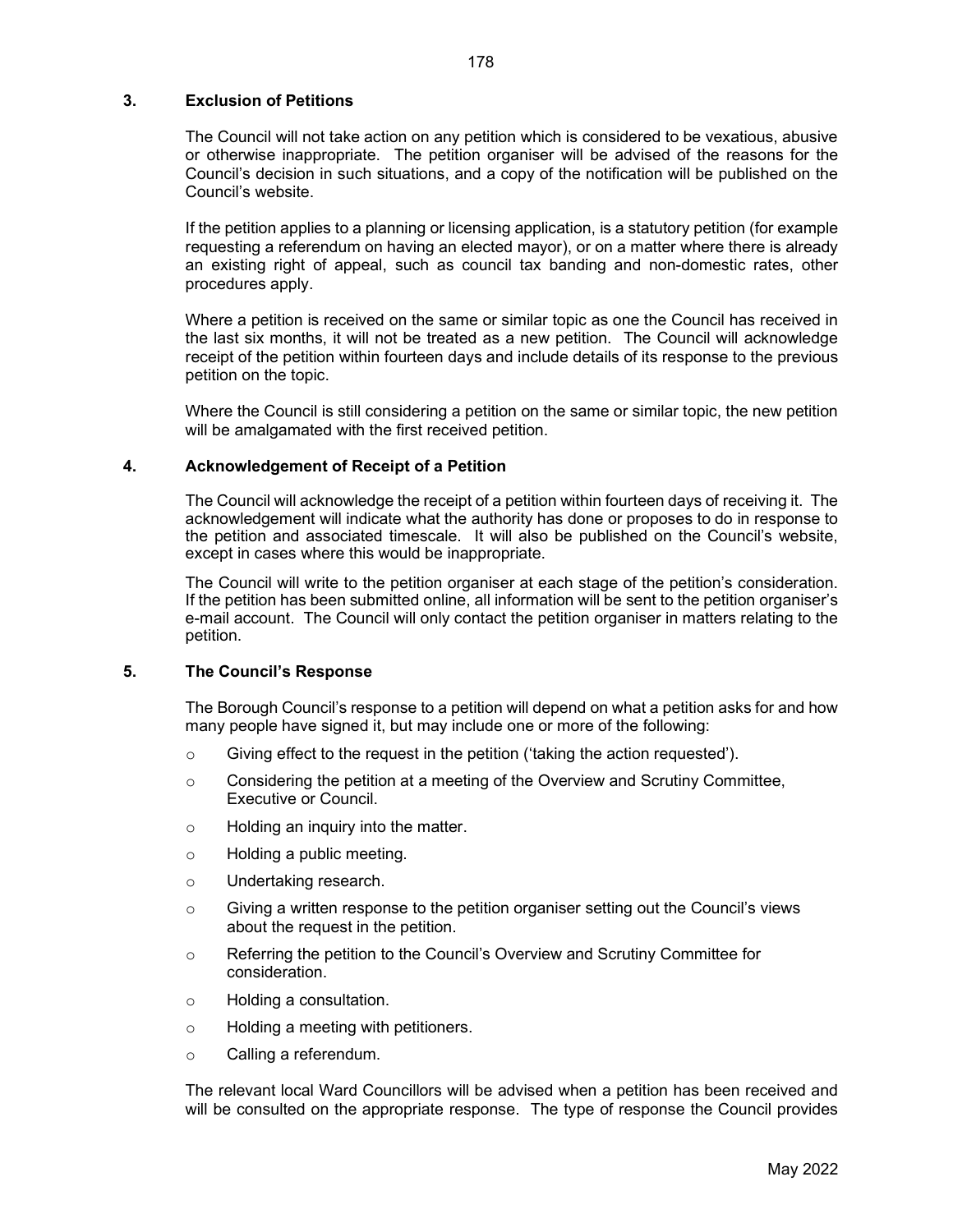may be dependent on the number of signatories to the petition. The table below summarises the Council's approach:

| <b>Number of signatories</b> | <b>Response</b>                                                                                                                                                              |
|------------------------------|------------------------------------------------------------------------------------------------------------------------------------------------------------------------------|
| less than 10                 | Response from Officer (treated as standard<br>correspondence).                                                                                                               |
| $10 - 99$                    | Response to be decided by Chief Executive in consultation<br>with Leader of the Council.                                                                                     |
| At least 100                 | Referred to the Executive                                                                                                                                                    |
| At least 200                 | Officer(s) called to provide evidence at a meeting of the<br>Overview and Scrutiny Committee. This threshold only<br>applies where such action is requested in the petition. |
| At least 400                 | Debated at a meeting of full Council.                                                                                                                                        |

 If the Council is able to take the action requested in the petition, the acknowledgement may confirm that the action requested has been undertaken and that the petition will be closed. If the petition has enough signatures to trigger a debate at a meeting of the Council, or a senior Officer giving evidence, then the acknowledgment will confirm this, setting out when and where the meeting will take place. If the petition needs more investigation, the acknowledgement will outline the intended steps.

 Where the petition is referred to the relevant Portfolio Holder for a response, the petition organiser will be invited to make a written statement in support of the petition.

 Where the petition is referred to a meeting of the Council, the petition organiser will be allowed three minutes to present the petition, following which the petition will be discussed by Councillors.

 If a petition is about something over which the Council has no direct control, consideration will be given to making representations on behalf of the community to the relevant body. The Council works with a large number of partner organisations and where possible will work with these partners to respond to a petition. If the Council is not able to do this for any reason, notification will be sent to the petition organiser setting out the Authority's reasons.

 If a petition relates to a service or responsibility of a different Council, Woking Borough Council will give consideration to what the best method is for responding to it. This may consist of simply forwarding the petition to the other Council, but could involve other steps. The petition organiser will again be notified of the action taken by the Council.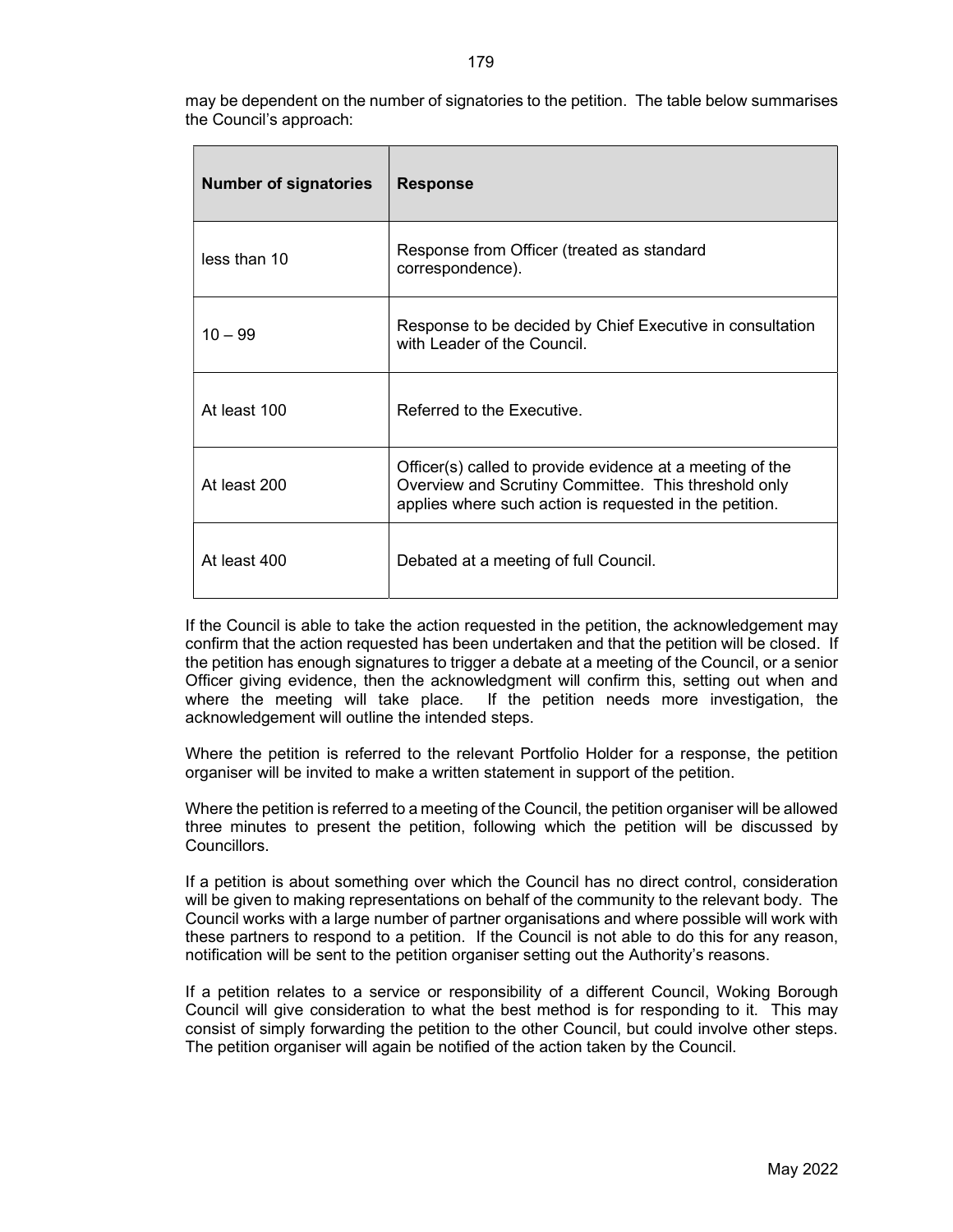# 6. Presenting at a Meeting of the Council

 If a petition contains between 100 and 400 signatures it will be referred to a meeting of the Executive for consideration. If more than 400 signatures have been added to the petition, it will automatically be referred to a meeting of the full Council for debate. The only exception would be in those cases where the petition asks for a senior Council Officer to give evidence at the Overview and Scrutiny Committee.

 The Council will contact the petition organiser before the meeting and if the organiser or their nominee wishes to present the petition at the meeting, confirmation must be given at least ten working days before the meeting.

 The presentation of a petition is limited to not more than three minutes, and should be confined to reading out, or summarising, the purpose of the petition, indicating the number and description of signatories, and making supporting remarks relevant to the petition. Councillors may then proceed to ask questions of the petition organiser.

 At a meeting of an Overview and Scrutiny Committee, the Chairman may permit the petition organiser to participate in the Committee's consideration or debate of the issues raised by the petition.

 The Council will consider all the specific actions it can potentially take on the issues highlighted in a petition and the Councillors will decide how to respond to the petition at this meeting. They may decide to support the action the petition requests, or not, or refer the matter to another meeting, such as the Executive or Overview and Scrutiny Committee, for further consideration. The petition organiser will receive written confirmation of this decision.

# 7. Deputations or Lobby Groups

 Associations or groups who wish to present a petition to the Council about a Council service or initiative or about an issue which affects the Borough can do so as a deputation. The request must be made at least ten working days before the meeting at which the petition will be presented and should include all details of the issue, the number of people forming the deputation (no more than five) and their names and addresses and names of the people who will speak about the petition.

 The Chairman will ask the members of the deputation who are presenting the petition to speak about it for up to five minutes. Councillors may then ask members of the deputation questions about the petition.

# 8. Petitions Asking Senior Officers to Provide Evidence

 A petition may ask for a senior Council Officer to give evidence at a meeting of the Overview and Scrutiny Committee about something for which the Officer is responsible as part of their job. For example, a petition may ask a senior Council Officer to explain progress on an issue, or to explain the advice given to elected members to enable them to make a particular decision.

 If a petition requests such action and contains at least 200 signatures, the relevant senior Officer will give evidence at a public meeting of the Council's Overview and Scrutiny Committee. Only Officers of the Council's Corporate Leadership Team can be petitioned to give evidence. However, the Overview and Scrutiny Committee may decide that it would be more appropriate for another Officer to give evidence instead of any Officer named in the petition – for instance if the named Officer has changed jobs. The Committee may also decide to call the relevant Councillor to attend the meeting.